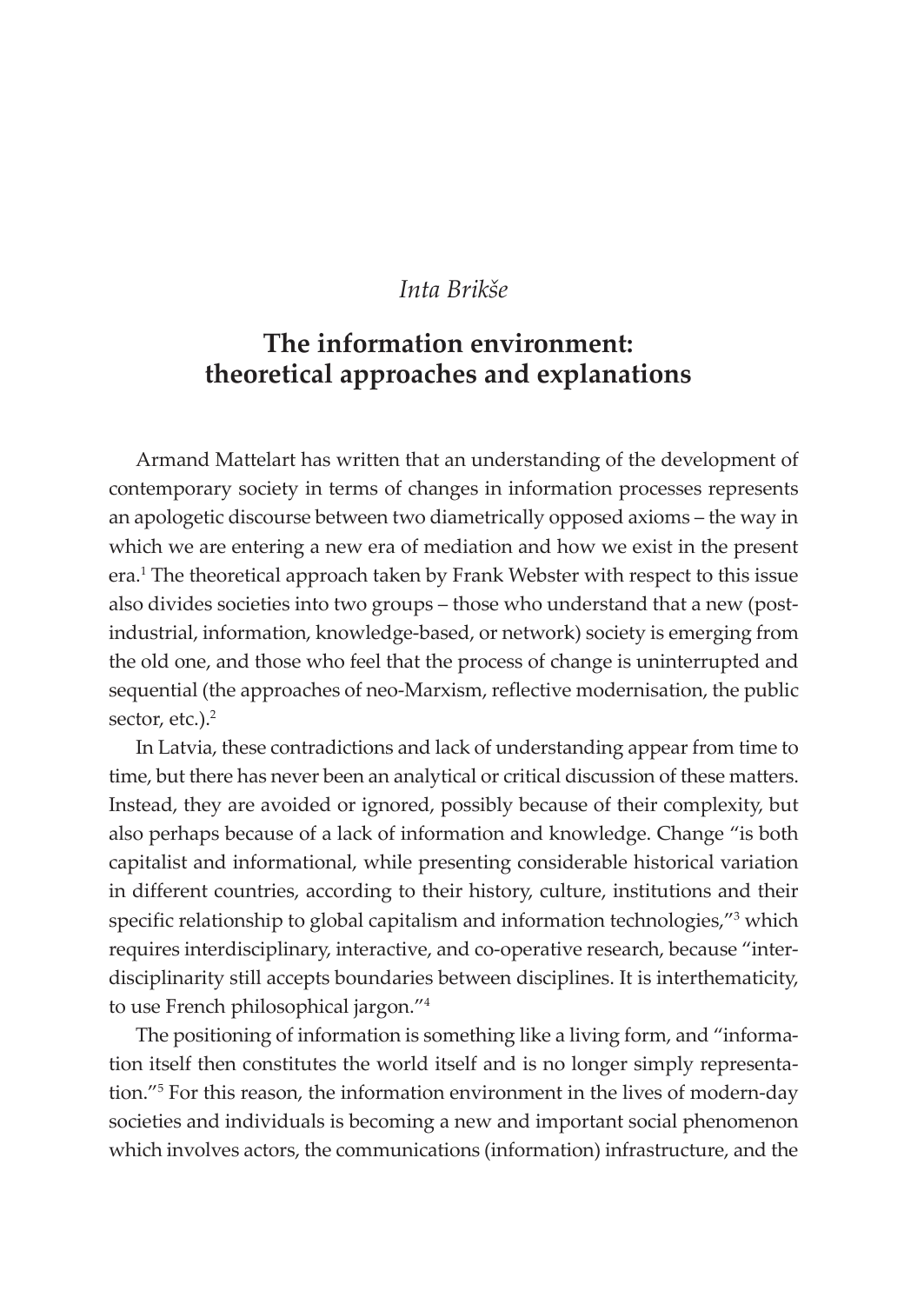content of communications, as defined by the information and communications needs of society – ones in which individual or collective consciousness based on local and global phenomena produce the dimension of space and time.<sup>6</sup>

The information environment, which is often associated with the issue of information ecology,<sup>7</sup> represents a set of factors, resources, and processes, which demonstrate the knowledge that has been accumulated and used by a specific society, community or individual, looking also at ideas and assumptions. There is also the issue of how this knowledge can be obtained, created, expanded, and used. This means that the information environment is a requirement for the survival of individuals and societies and for progress in the development of individuals and societies. That is because information provides an opportunity for necessary exchanges between and among us.<sup>8</sup>

If we consider an organisation from a holistic approach, we can define four different attributes of the information ecology: (1) integration of diverse types of information; (2) recognition of revolutionary changes; (3) emphasis on observation and description; and (4) focus on people and information behaviour.<sup>9</sup>

Analysis of an information environment is one way of recording and evaluating changes in societies, because various forms of communications do not replace each other or exclude former ones. Instead, they tend to co-exist and supplement one another.<sup>10</sup> This occurs in accordance with the communicative needs of society and the overall aspects of the information environment. For instance, the first and, for a long time, only publication that a Latvian farmer received was an almanac, and it has not disappeared. In the 1960s, many people predicted that television would mean the death of magazines and the cinema, but this has not happened – those industries continue to be very strong. Some thought that the Internet would threaten television, but television continues to attract a vast audience.

When one describes factors, resources, and processes, one finds similarities or even equalities among various periods of time and levels of technological development – interactivity, which is seen by many people as an innovation, as well as computer-mediated communications – these usually are manifested as acts of communications among individuals or small groups. On the Internet, this is an innovation only with respect to characterisations of mass communications. Similarly, media convergence was manifested in newspapers and magazines that presented illustration, in sound movies, etc. This happened long before the appearance of the Internet.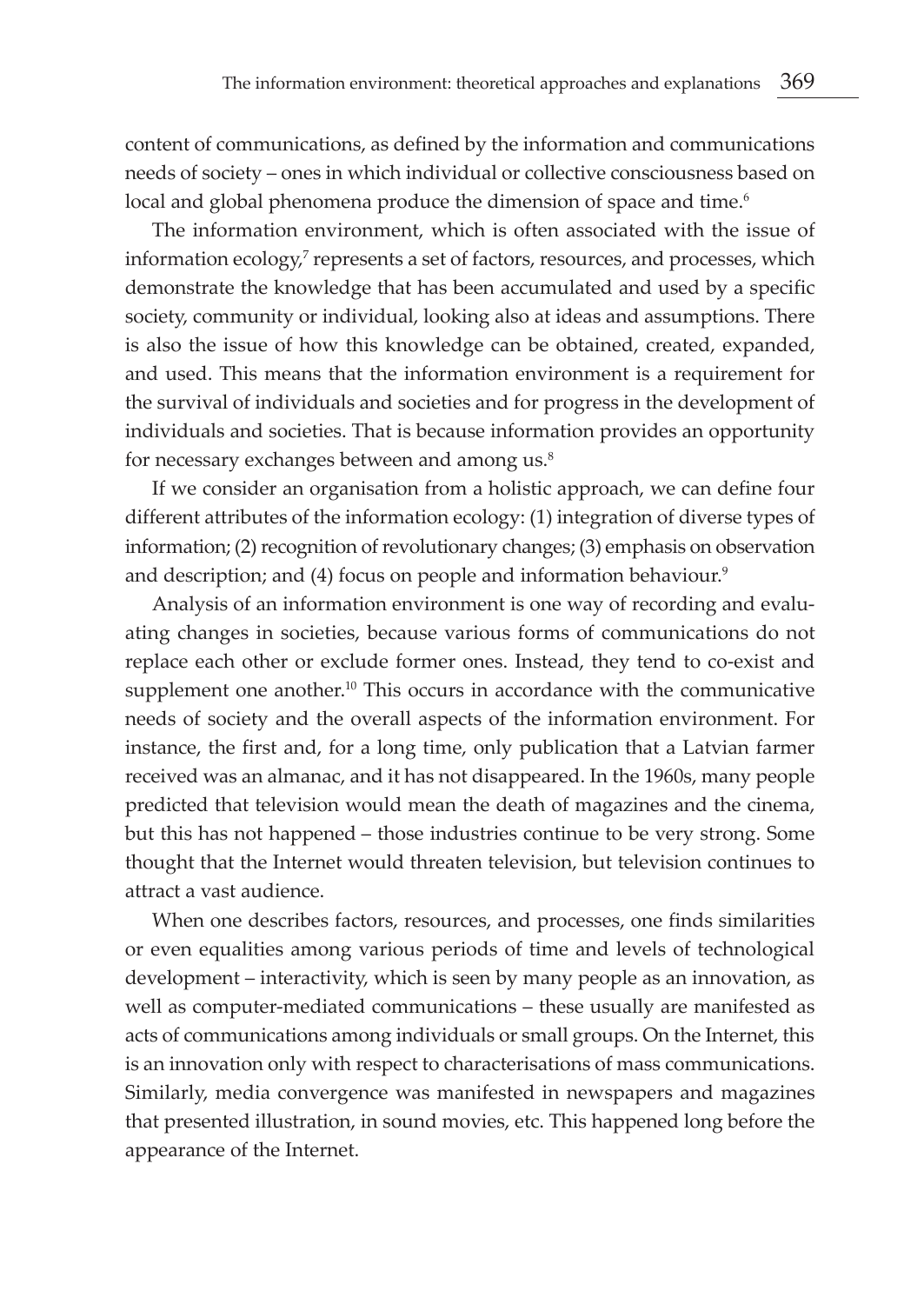This means that an analysis of an information environment can be one way to (a) recognise the phenomena which mark out new and significant changes in a society's development; (b) identify the types and nature of changes, comparing these to previous experience (for instance, many causes of computer addiction could be understood if one studied research about television addiction; the phenomenon of how interesting the Internet is can also be explained through theories about the use and effects of the press, the radio and television); and (c) allow people to understand an area which is important for their existence – the development of which is a key prerequisite for the sustainability of individuals and societies in the modern world.

## **The information environment: the concept and a theoretical approach**

The concept of an environment in describing and explaining the phenomena and processes of information and communications is quite diverse when it comes to scholarly texts:

"Correspondingly, the rise of interactional formats within broadcasting has reshaped the landscape of political communication once again. The new environment places a premium on the ability to speak without a script"; $^{11}$ 

"Any real public debate with citizens participating on equal terms is really impossible in a commercialised and centralised media environment"; $12$ 

"… important changes took place in the media environment as a whole that affected the public"; $13$ 

"But we face our environment in our interface with technological systems"; $^{14}$ 

"… the relation between traditional media and new information technologies in a pluralistic environment";15

"… the daily newspaper sectors tended to be more concentrated, while magazine publishing operated in a more competitive environment."16

When the concept of the "environment" is used, this usually has to do with analogies and/or experience. Analogies are sought and found through physical, chemical, or biological systems and sets of factors in which living organisms or communities with external factors exist – ones which affect the life, development, and survival abilities of living beings.

The approach of experience has to do with the social practices and experiences of the individual, and the information environment is essentially compared to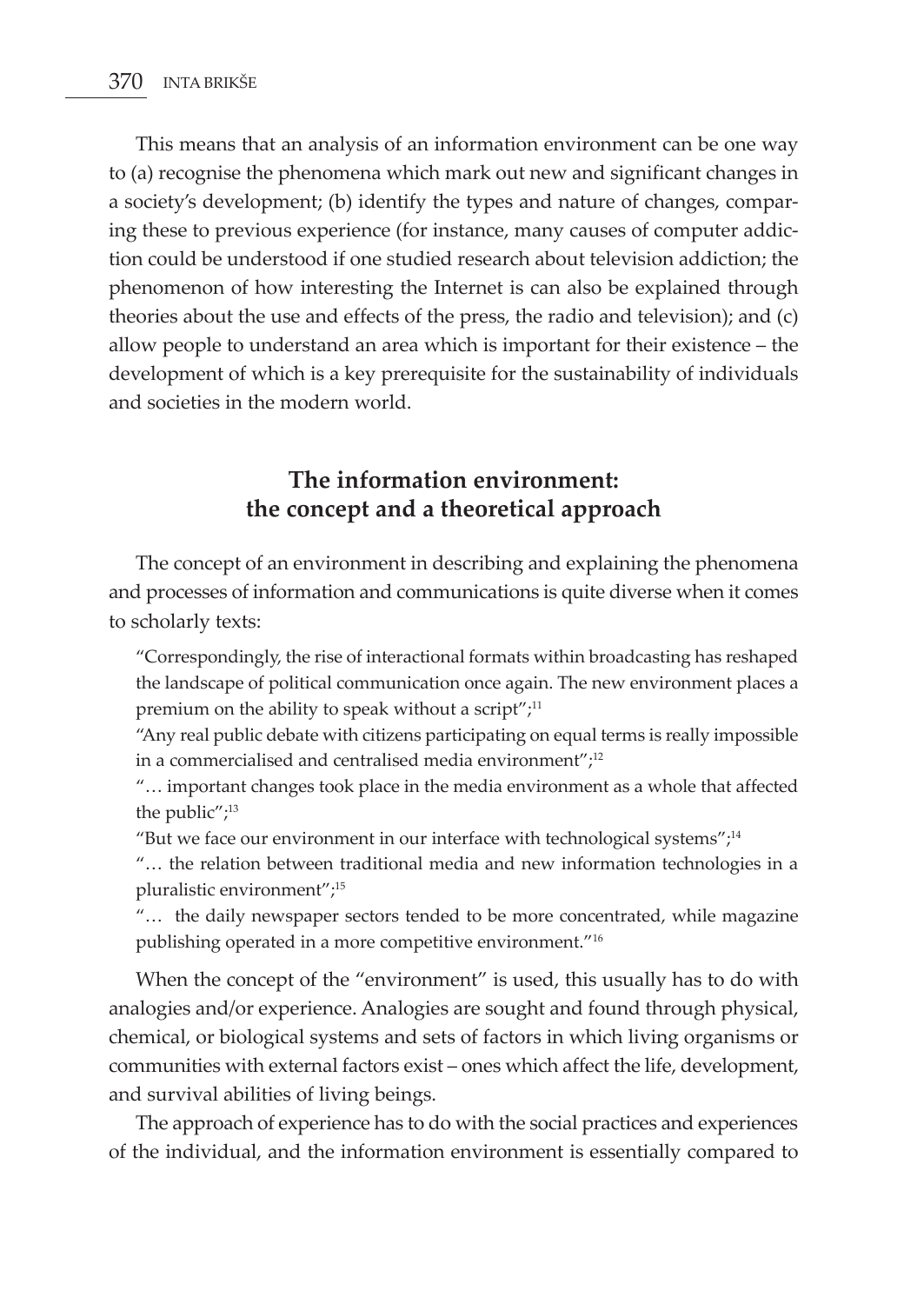the "surrounding environment" and the "living space," this referring to the set of available resources and opportunities, as well as their quality and the relationships which people, communities or the society can consider and which are of greater or lesser importance in everyday life, because they influence, promote, etc., other processes and phenomena (the media environment, the information environment, the communications environment).

In describing and characterising the media, the terms "press system," "media system," and "mass communications system" are quite often used. This is based on the approach of the system theory and on a classical study of communications theory – "Four Theories of the Press."17 One of the reasons for the long-lasting and common use of system theory is "the idea that the world's media systems can be classified using a small number of simple, discrete models."18 These models can serve as typical examples in terms of determining how to organise the discussion of the media systems:

"If it is the government to take control of press values and practices, how should it be done: by law, through licensing of publications and journalists, through censorship? But even if all of these actions are based on an indisputable motive to maintain unity and order in the country, they do not just endanger the media system", $19$ 

"The Communist media regime in the Czech Republic, Hungary and Poland was replaced by a market-led pluralistic media system";<sup>20</sup>

"In the national media system, television, radio, print and Internet media make available as a matter of course information on the parties and their political programmes";<sup>21</sup>

"… function and malfunction if the (observer's) goal is clearly defined. Thus, economic functions of the media were 'refunctioned' into malfunctions by some observers, because they saw them as incongruent with the general goals assigned to the media systems in democratic societies";<sup>22</sup>

"… do entertainment programmes belong to the system of art or to the media system?"23

The way in which media systems are constructed and developed is not homogeneous from the perspective of territory or time. Even in a single country, the media do not shape a unified system with a unified goal, even though many processes and phenomena are interdependent and affect each other. For instance, the type and amount of advertising can have a significant influence on the type and number of media outlets. Major media conglomerates which are focused on the effects of synergy change the relationship about the media in what Joseph Turow calls a media system of society.24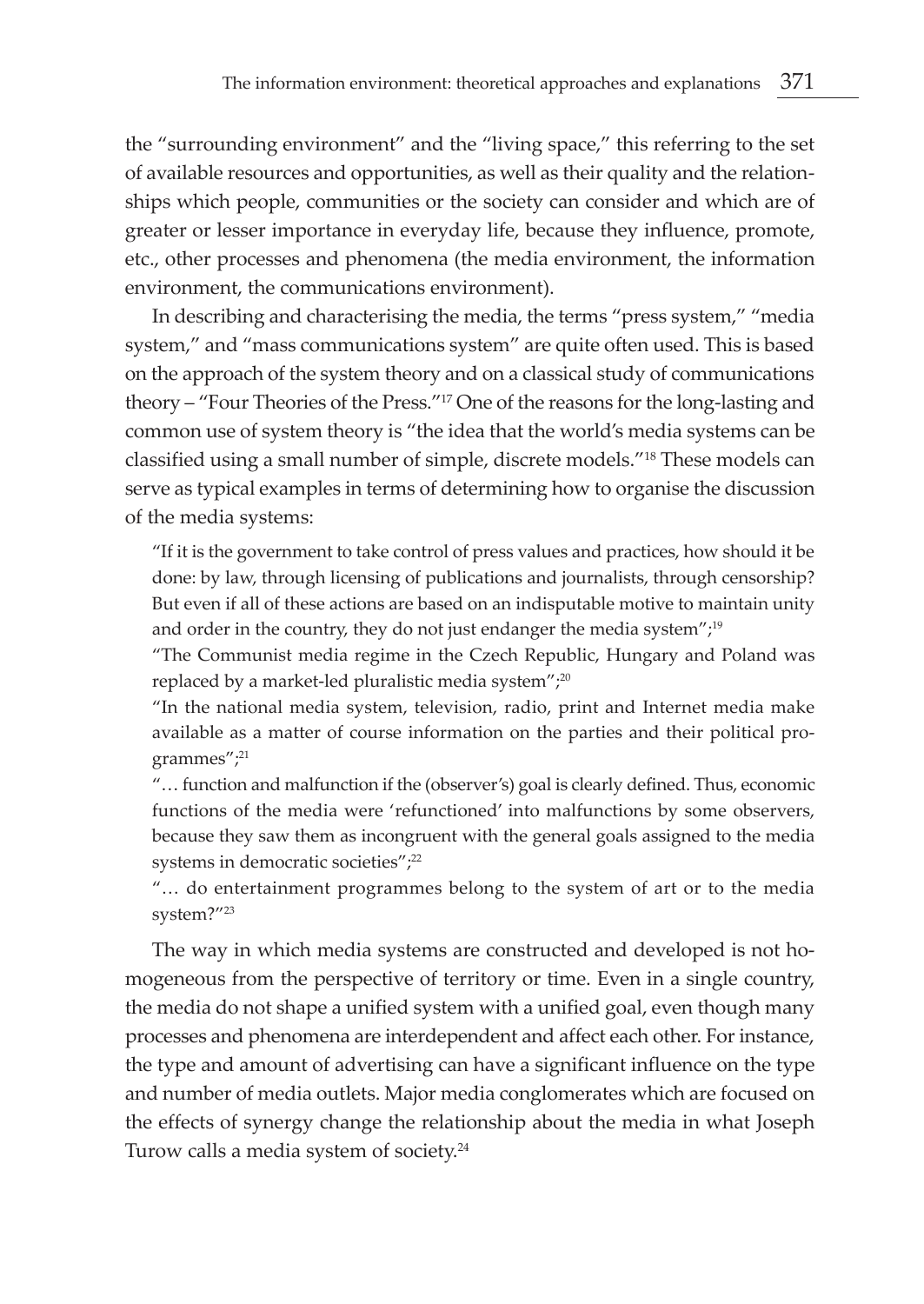When a nation state loses its significance in terms of determining and maintaining the environment of culture and information, and when information and communications technologies mess up traditional ideas about the relationship between the media and their audience, links among global, national, and local media outlets change. For instance, the hierarchical links which are reflected in the "umbrella" model – ones in which the national media play a greater role and cover a larger share of the audience – tend to disappear.25 In Latvia, national newspapers are read more by urban residents, but in comparison to global publications, these must be seen as local newspapers in terms of the information that they cover.

In the information environment, "the 'local' is defined by reference not to a specific geography or community, but, rather, to a "shared sense of place that is, itself, part of the global picture," because 'locality' is "produced as our sense of difference from the global – it is not a spontaneous expression of given, hard-held local traditions."<sup>26</sup> This is seen quite clearly in the interaction among art schools and directions of art, etc.

In Latvia, from the perspective of the audience, we cannot speak of a media system, because that concept refers to the coverage of the entire society of a country and the satisfaction of its interests and needs. Latvia does not have a homogeneous society – various senses of belonging and identity are shaped by ethnicity, the experience of the Soviet era, values, orientations toward the past or the future, people's socio-material status at this time, etc.<sup>27</sup>

The diversity of media development in terms of time and territorial aspects can be seen very well in the Baltic States – a small region in which countries have a similar level of development and where medial transformation processes were very similar in the late 1980s and early 1990s, but quite different in many aspects afterward. This can be attributed to two different factors. First of all, the processes of democratisation in each of the Baltic States were different in terms of the cultural and political context that prevailed. The body politic in each country consisted of different communities, interest groups, and individuals (local factors). Second, phenomena of global communications entered the everyday information environment of individuals at a different speed and in different ways (global factors). Thus, we can say that the phenomena of globalisation are of key importance in the establishment and development of the national, communitybased, and individual information environment of any country.

A systemic approach is of key importance in determining the functioning of the media, as social institutions, in the context of other systems – political, economic,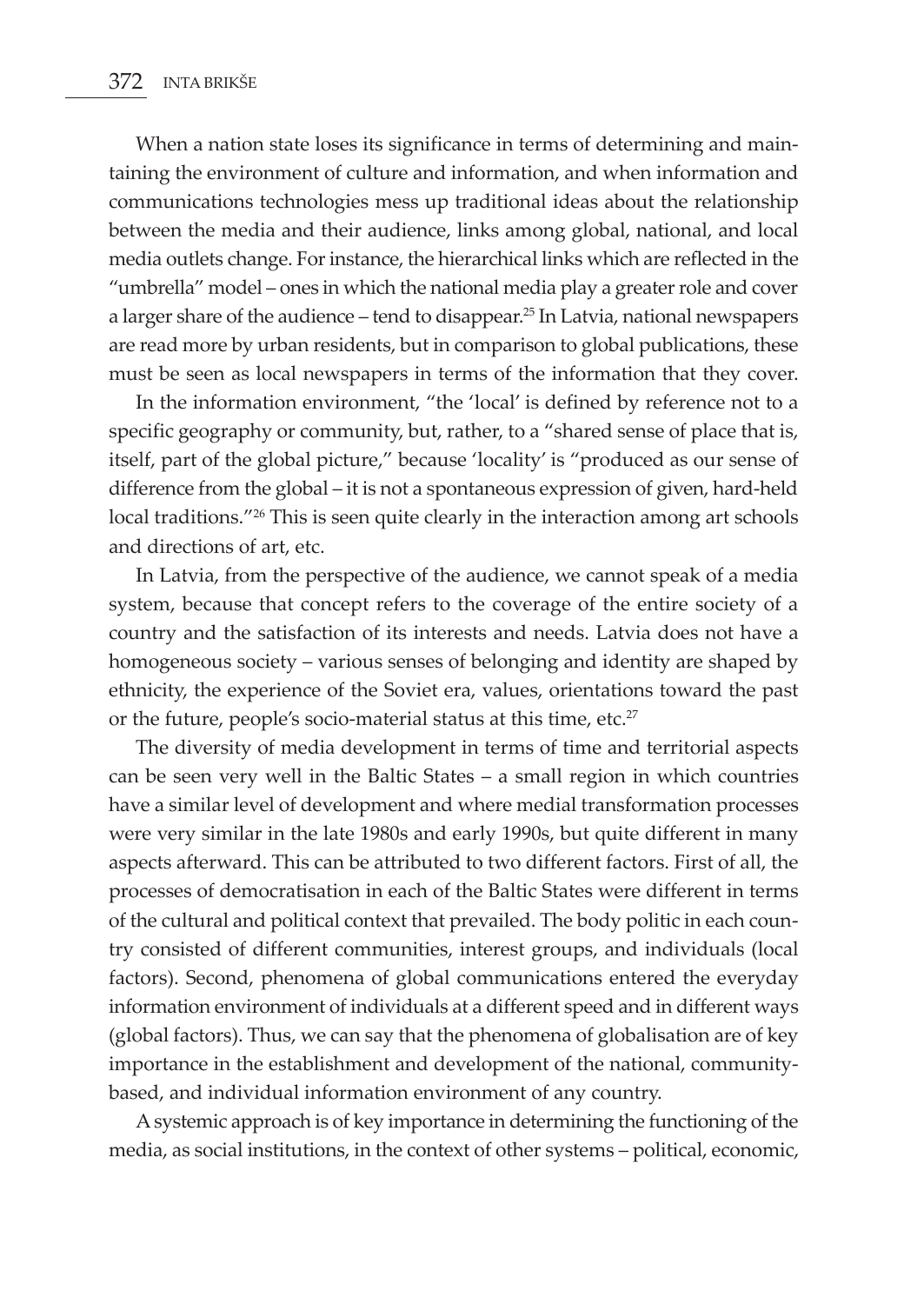legislative, communications, and other systems. There are not direct "one-onone" relationships in this area, however, "because of the complexity of the real political system and because political variables interact with a number of other influences on media systems."28 In any society, governments play an important role in establishing media systems, because they not only issue regulations as to media operations and the entire information environment, but they can also directly influence the development of specific areas with basic investments (government-financed television and radio operations, libraries) or with supplementary investments (government-financed funds and investment programmes).<sup>29</sup>

The systemic approach has thus far been used only in specific areas (information and communications technologies and the mass media), but not in terms of analysing and studying the information environment as a set of factors, resources, and processes.

The concept of space is also often used in the context of information environments:

"Information of all kinds of quality and importance to the democratic process has proliferated. Its abundance and decentralised nature fragment the information space."30

The use of space in the sense of the environment, however, can create misunderstandings, because whether the concept stands alone or is used together with the concept of time or place, it is essentially used to describe the information environment as such:

"There is a strong potential in ICT to increase the speed of politics, and to split the traditional communicative space of the national mass media into fragmented, specialised spheres of publics."31

Another concept that is close to the information environment is that of the "public sphere" (and the "private sphere"). This may create the greatest criticism with respect to the need to identify the "information environment" as an independent social phenomenon. An analogous situation exists between the concepts of "media" and the "public sphere." In understanding these concepts, it is of key importance to accept the fact that the "public sphere" is a greater phenomenon than the "media," while the media obviously perform a central role in the public sphere. $32$ 

The public sphere can be described as a "metaphor that we use to think about the way that information and ideas circulate in large societies."33 The information sphere is a phenomenon that is shaped by existing institutions of information and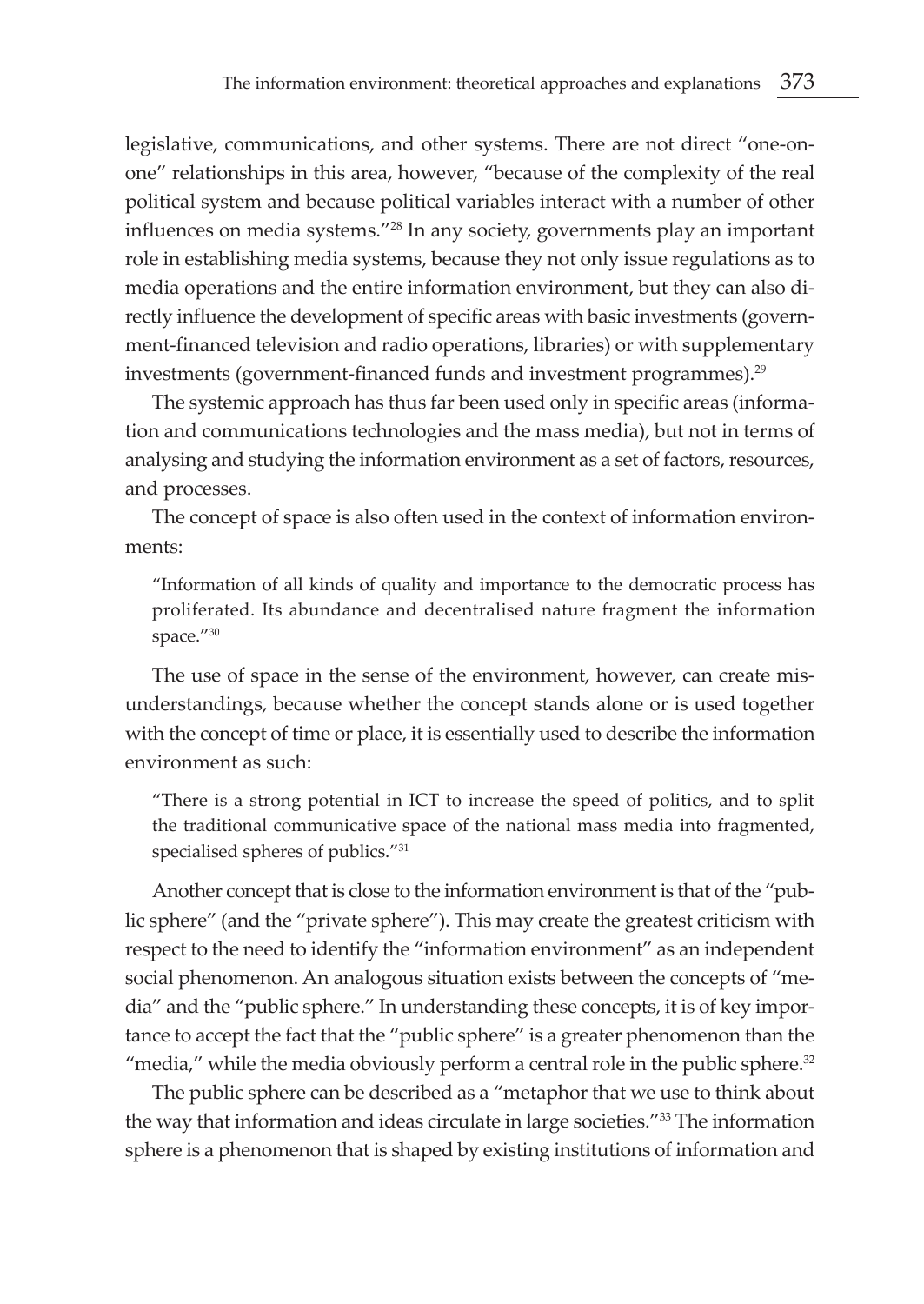communications, the content which they produce, the information and knowledge resources that are maintained, the available information and communications technologies and channels, and the participants in the information environment (the individual creators and consumers of information). The information environment is regulated nationally (laws) and by society (codes of ethics), and it involves co-operation among individuals, businesses, and government institutions. The information environment of a society depends on the philosophy and policies which prevail in the state with respect to information and communications. The public sphere is split off from the state. $34$  The information environment – its accessibility, diversity, circulation, quality, etc. – is, for its part, a key prerequisite for the survival of the public sphere as a vital component of a democratic society.

When the historical development of an information environment is analysed, it is important to look at the way in which processes of information distribution and exchange have developed. Marshall McLuhan has defined the mechanical age and the electric age in terms of communication development, arguing that as the world has been narrowed by electronics, it is nothing more than a village in which the electric speed brings together all social and political functions in a sudden explosion.<sup>35</sup>

In analysing the development of the information society, Sandra Braman defines three periods – electrification of communications in the mid-19th century, convergence of technologies and an understanding of the central role that information plays in society during the mid-20th century, and harmonisation of information systems in the 1990s, which evened out or eliminated technological differences among various systems. Information resources were consolidated with financial services, etc. The capacity, speed, and coverage of systems all expanded.<sup>36</sup>

In the 1990s, the Japanese futurologist Yoneji Masuda defined four levels of development in the process of computerisation, thus predicting when the information society might become a reality: (1) major, science-based computerisation (1945–1970), when the processes related to major projects of a national scope (outer space, defence); (2) management-based computerisation (1955–1980), which involved computerisation of business and governance, focusing on increases in GDP; (3) society-based computerisation (1970–1990) – introduction of information technologies for a wide range of social needs, the aim being an enhancement in national welfare; and (4) individually based computerisation (1975–2000), when, according to Masuda, "each person will be able to use computer information obtained from man–machine systems … to resolve problems and pursue the new possibilities of the future."37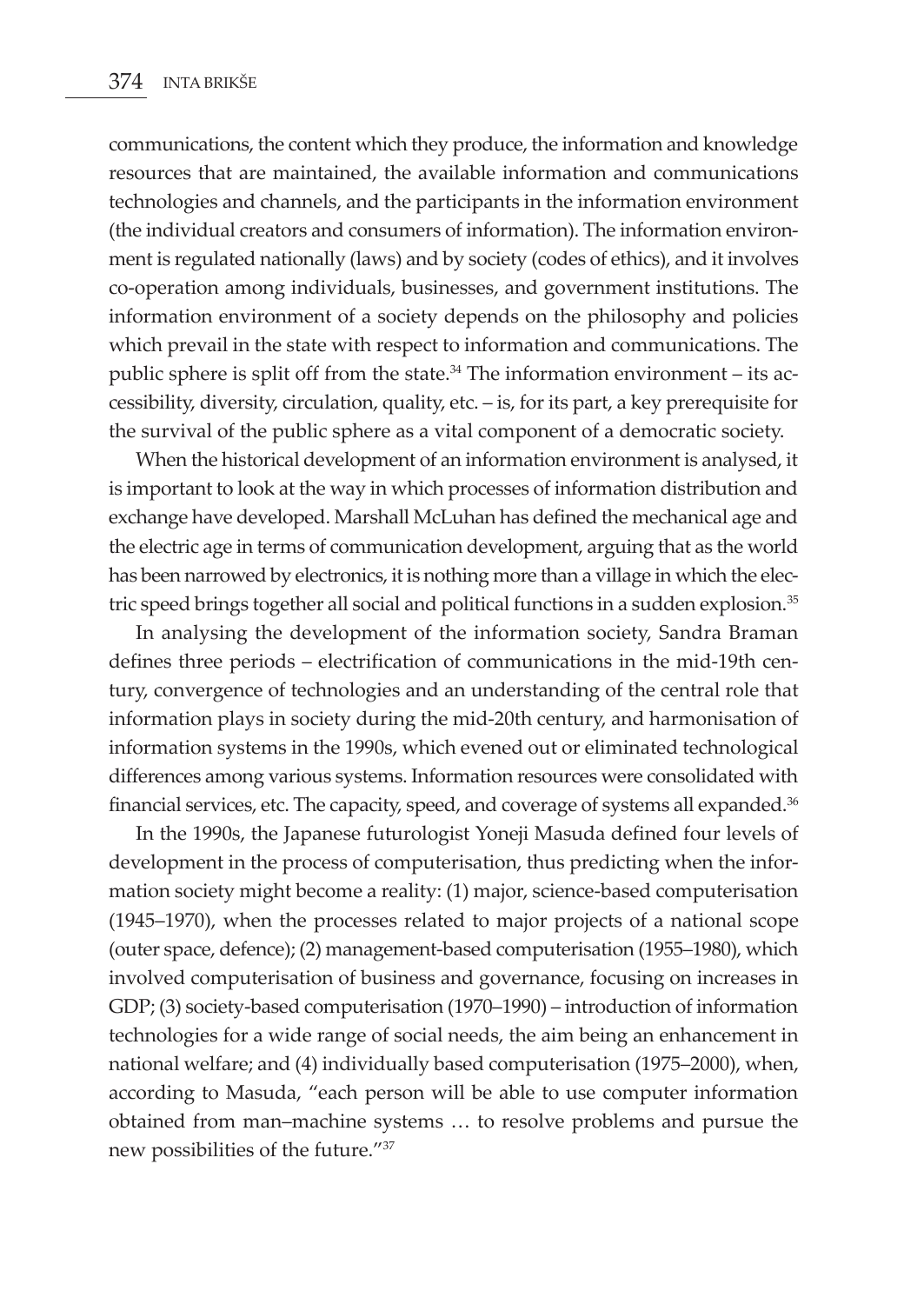In the 1990s, Manuel Castells proposed the assumption that information and communications technologies have created a new kind of society – the network society.<sup>38</sup> In this society, networks of electronic mediation promote the development and spread of knowledge and information. The relevant development process began with physical resources, and it has been focused more and more on the mobilisation and co-ordination of knowledge and information.39

Jan van Dijk describes the infrastructure of the network society as a set of social, technical, and media networks. Social networks emerge with the support of technical and media networks, and they can be divided up among four levels: (1) individual relationships, which cover the private relationships of individuals with friends, neighbours, relatives, and colleagues; (2) group and organisation relations, which are manifested through virtual teams and projects, for instance; (3) social relations, which shape the political, economic, civic, and institutional networks of societies; and (4) global relations, which bring together countries and international organisations at the global level. $40$ 

Theoretical explanations and characterisations of the information society speak to two fundamentally important trends. First of all, there has been a definition of a series of causes, conditions, and conseaquences which reflect a systemic set of characterisations that can be identified as the information and communications environment, which is necessary if the industrial society is to transform into the information society. Technological factors were recognised to a greater extent at first, but eventually various social and economic conditions emerged as well – for instance, Masuda's prediction of the individually based computerisation which, around the year 2000, would create "the high mass knowledge creation society" – one that would be equivalent to the most highly developed level of the industrial society.<sup>41</sup> These conditions cause a serious audit of the economic and social rules which create the "digital divide" between the world's more highly developed regions and those which lag behind, also affecting various groups in society. Second, if the information society is interpreted as a network society, this applies not so much to the new manifestations of the information society, but rather on the description of the information society, which particularly accents the environment as a holistic system.

In a democratic society, of course, the information environment is an open system. At the same time, however, there can be limitations on the environment and obstacles against its development – a low level of information capacity, social apathy, the "digital divide," as well as other factors which narrow or diminish the importance of the information environment.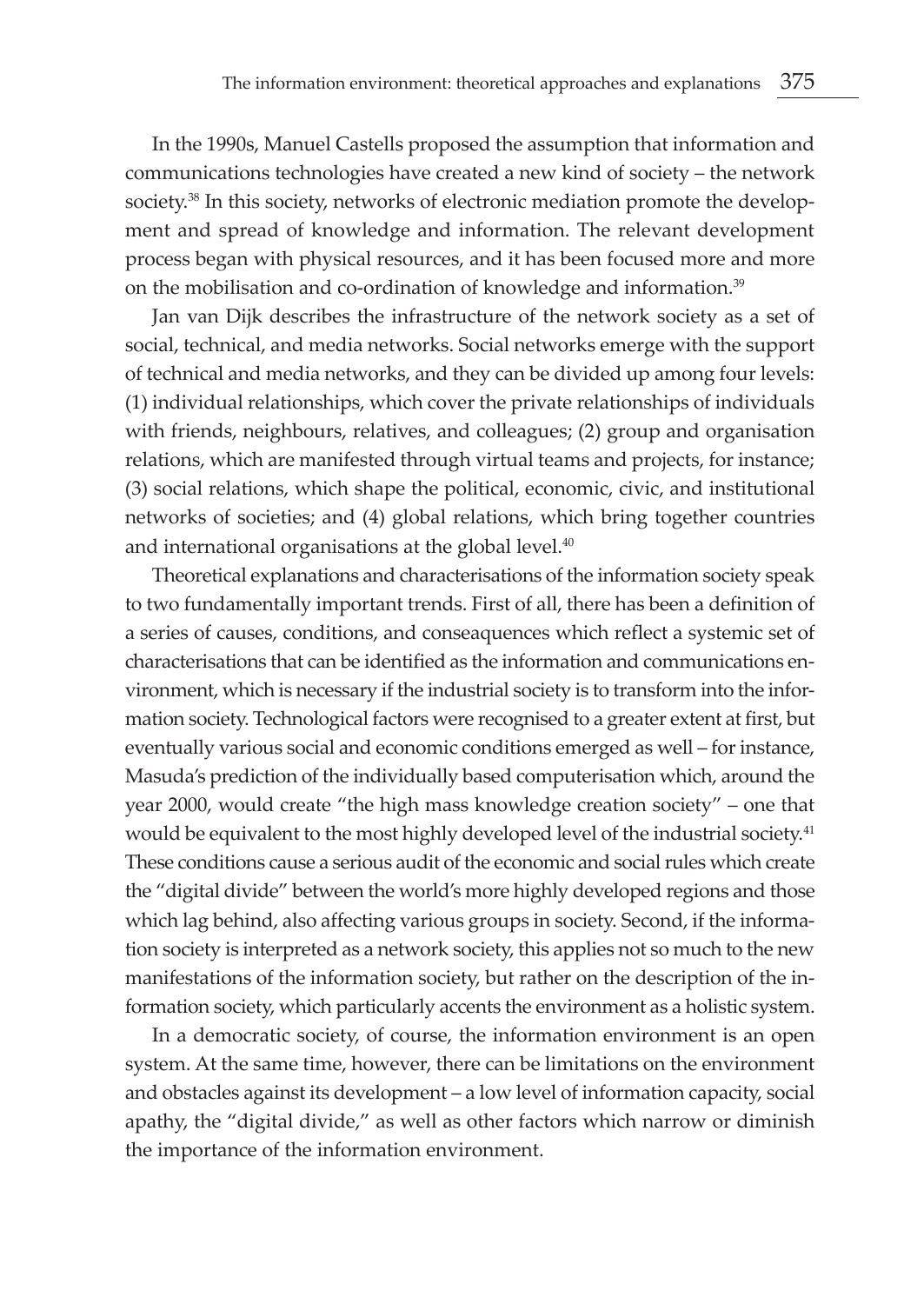The information environment is a set of fundamentally important factors, resources, and processes which, as was mentioned before, created changes in the industrial society and create reason to talk about the shift toward the information society, not just a certain number of post-industrial transformations of the industrial society. Increased knowledge is a qualitative phenomenon, not just a quantitative one, because the old media transmitted standardised messages to a unified mass audience, while new communications media allow not just broadcasting, but also "narrowcasting." Information can be prepared, selected, and obtained in line with the most specialised and individualised needs. That is why knowledge is not just based on an unprecedented level of technological innovations and economic development, but also becomes a cornerstone for a national economy and a key prerequisite for changes in employment structures.<sup>42</sup>

Many researchers of these processes explain the aforementioned changes not just as a new form of production, but also as a new lifestyle.<sup>43</sup> Alvin Toffler has called these changes the "third wave," arguing that the first two "waves" or revolutions were the agricultural revolution and the industrial revolution. Masuda has proposed not only that the industrial society will be transformed into the information society, but that the species Homo sapiens will be transformed into Homo intelligens.<sup>44</sup> Changes are described as an "information element," a "new era," and as a set of dramatised, poeticized, and mystified phenomena. This idea is usually based on the assumption that technologies are the decisive factor in changes in society and that the description of these changes will spread to all other areas. The fact is, however, that technologies develop under specific social conditions and reveal the social relationships of their age.<sup>45</sup> Christopher May says that his views on the matter are sceptical and concludes that, if it is assumed that new information and communications technologies have an effect on society, then "there is no need to assume as well that these developments are recent in origin."46

In other words, the development of the information environment is a successive process starting when someone begins a systemic collection and storage of knowledge, which can then be transferred to others. These processes are implemented by actors (individuals, groups, institutions) who use the technologies of their age, as well as other conditions that have been crated in other social environments (systems). The basic elements in the information environment include content, actors, and the relevant infrastructure. These elements have been present in all times and in all societies, and differences relate to the conditions created by societies, communities, or individuals. Also of importance are the resources that are available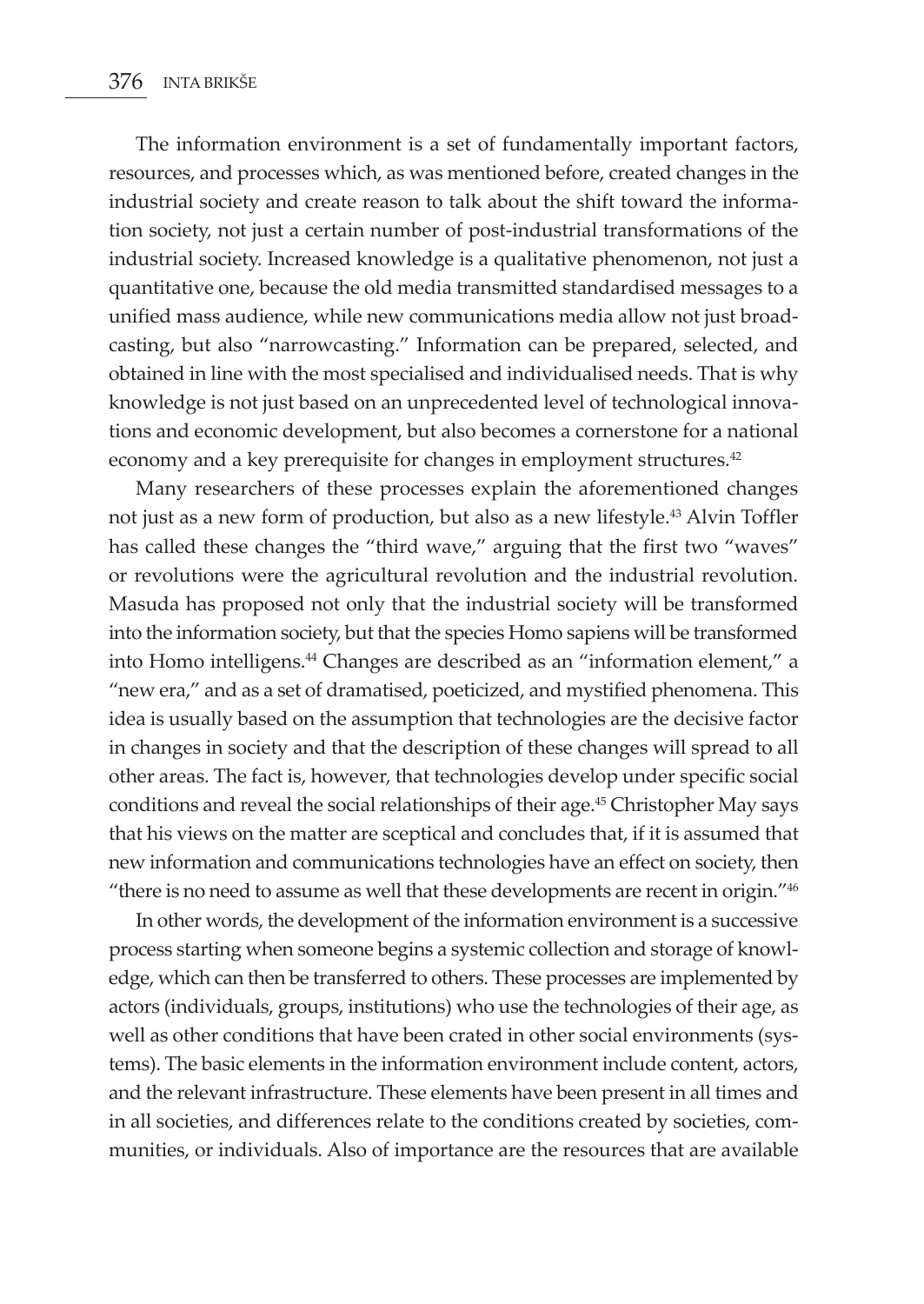(e.g., censorship and secret materials in Soviet libraries). Changes in the fundamental understanding of the information environment and the true manifestations of these changes today are related to changes in time and space which are "fundamental, material dimensions of human life,"<sup>47</sup> as well as to perceptions of place.

#### **Place, time, and space**

Modern human beings have a need for "space" and "time of one's own" – concepts that have emerged and taken root over the course of history.<sup>48</sup> At the same time, "space and time are being transformed under the combined effect of the information technology paradigm."49 Time-space intersections are essentially involved in all social existence,<sup>50</sup> but Anthony Giddens stresses that in social analysis, one must recognise not only this double difference, because there are three differences which intersect in social action – the temporal difference, the paradigmatic difference (invoking a structure which is present only at the moment), and the spatial difference.<sup>51</sup>

Most people in contemporary society operate not just in the environment which can, to a certain extent, be called the "visible" environment, but also in the "invisible information environment,"52 where the "visible" environment is based on the individual's personal experience, while the "invisible" environment is based on mediated knowledge and information.

The concept of the "visible" and "invisible" environment, of course, is both abstract and highly conditional, but when it comes to root culture and the transmission of history, it is a "locale whose form, function and meaning from the point of view of social actors" depends on the views of the social actors.<sup>53</sup>

The "visible" and the "invisible" environment depend on the ability of the individual to receive information, as well as on individual and collective interests and needs. Also important are information resources and their availability. The "invisible" environment can turn into the "visible" environment as a result of information that is obtained. This was clearly visible in Soviet-era mass communications, when the phenomenon served as an instrument for the mobilisation and legitimisation of society, as well as for propaganda purposes. Those who were in power had absolute abilities to reach the public at large.<sup>54</sup> In public communications, a symbolic environment was created – one which was in line with the ideology of those who were in power. The presentation of events, processes,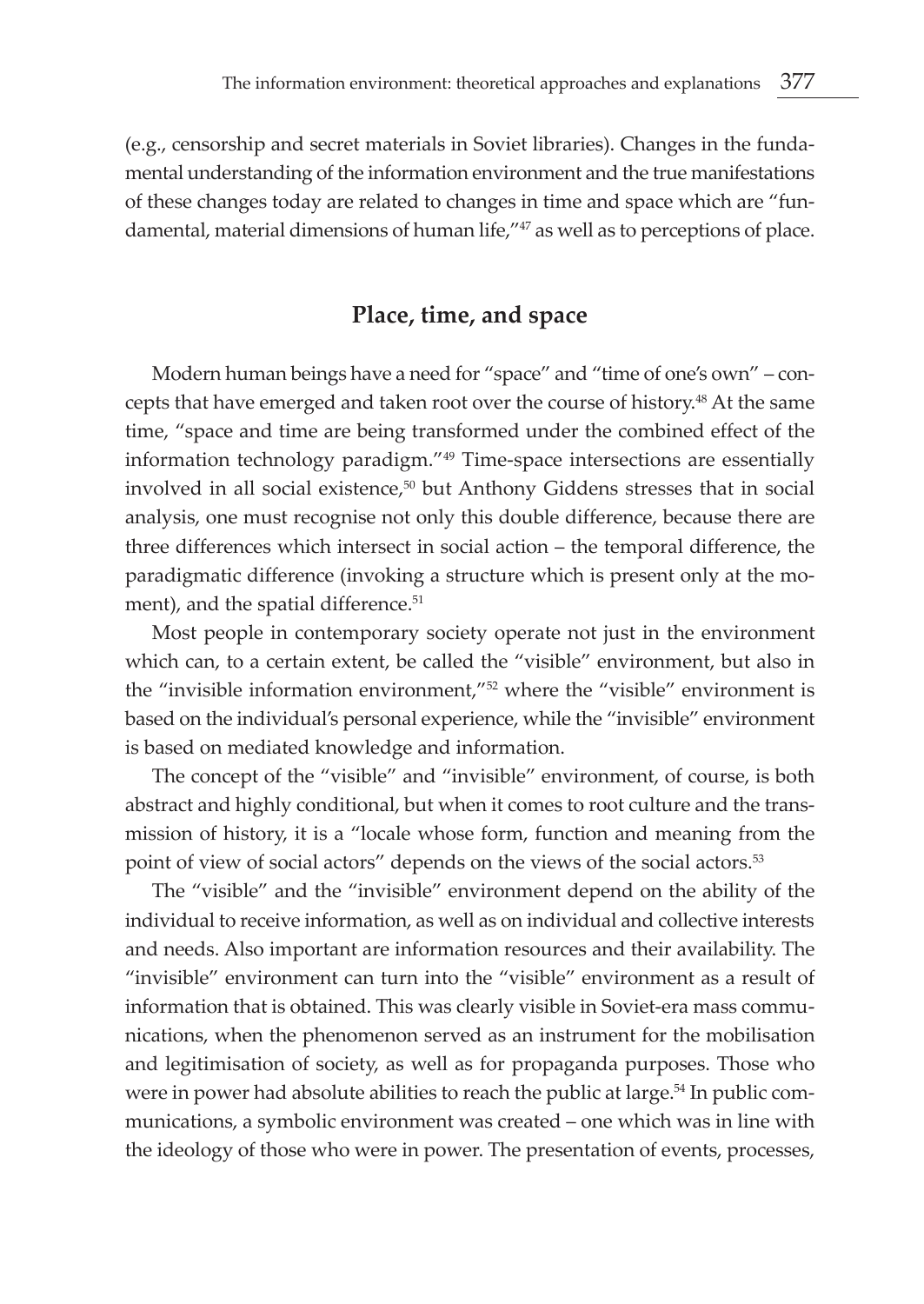etc., had to "prove" the achievements of the system in pursuit of its goals. The media, thus, created an alternative reality, and the images which it presented were burned into the minds of the audience. This served to replace or to supplement and improve the reflection of reality which people gained through direct observations and experience. The processes of awakening led to a democratisation of the communications space, and that which was at one time "invisible," albeit known, partly known or at least sensed, became "visible."

The history of human communications and of the understanding of place, space, and time has changed and continues to change. As soon as a message can be preserved and used outside of the time and space where it has been created (this was first true of written texts and mobile carriers of information), the ideas of people about reality change and become more diverse. Reality "is only how we as consumers of reality actually perceive it. We construct our own universes in our own minds and through our own individual experiences."55

In the information environment, the direct links between time and place, on the one hand, and the individual as the creator and user of content, on the other hand, have long since disappeared, because only a traditional society is based "on direct interaction between people living close to each other. Modern societies stretch further and further across time and space. Barriers of time are broken by the spread of customs or traditions. Barriers of space and broken by the increasing reach of communication and transportation."56

This means that the fact that distance and time are losing their relevance in terms of the development of societies is no longer an innovation. Various societies, communities and individuals, however, perceive this loss of links differently, both in terms of the depth and scope of the changes, and in terms of the way in which they influence everyday life. Daniel Bell argues that the poorest societies are those with most time in their hands, so there is little need for punctuality or the measuring of time, $57$  but that applies not only to societies, but also to various strata and groups of residents whose lifestyles are related to different understandings of time and space. In accordance, this also influences individual needs and interests in terms of establishing one's information environment.

Information technologies and a higher level of professionalism in the gathering, preparation, and transmission of information – these have liberated individuals from participation and the need to have permanent connections with sources. The media deliver information, and information resources with various content are available on a permanent basis. This easily overcomes distance, but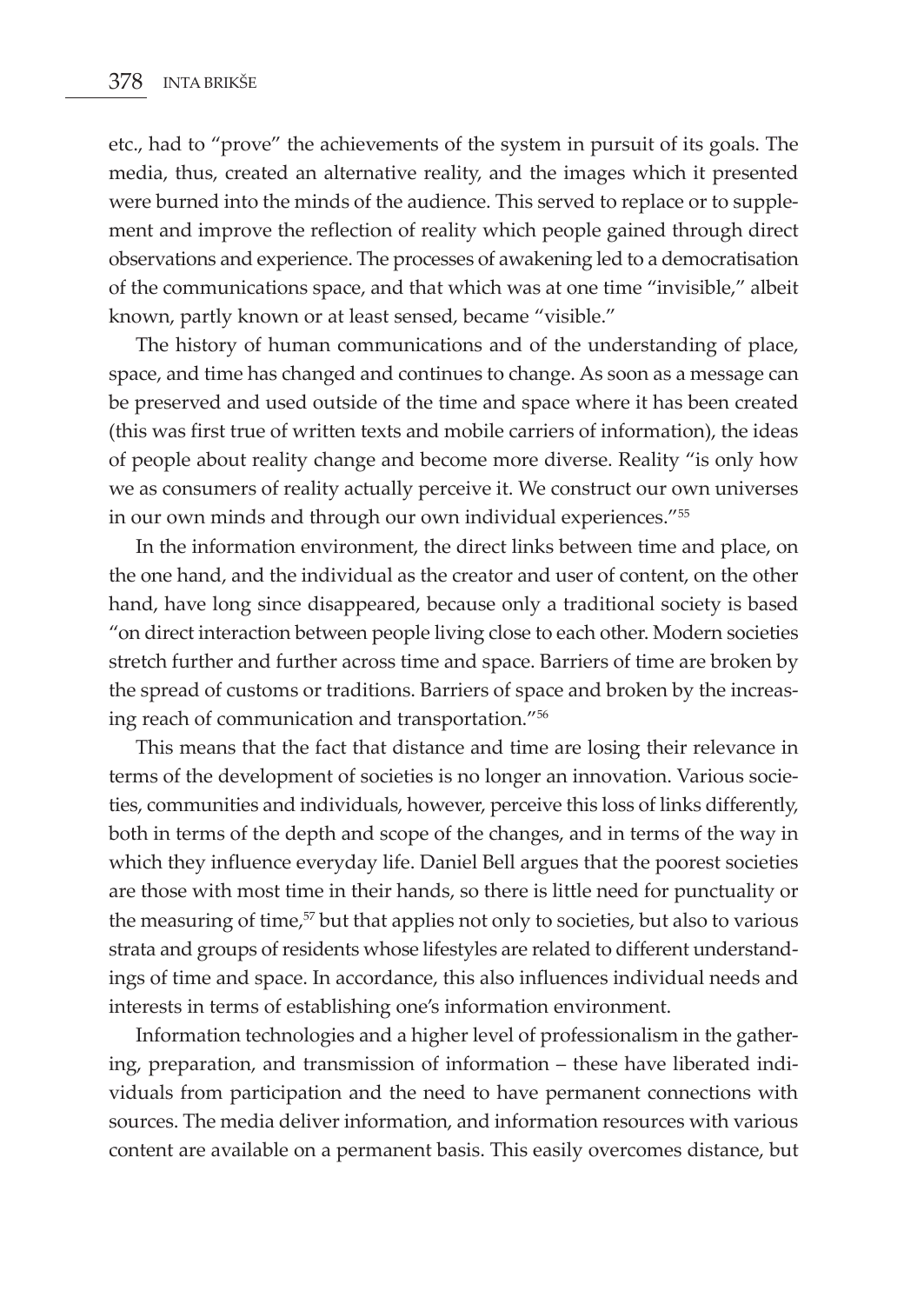space and place continue to be the predominant space of experience, of everyday life, and of social and political control.<sup>58</sup> When interpreting Marshall McLuhan's idea of the "global village," Castells argues that "we are moving towards mass production of customised cottages."59 Anthony Giddens defines globalisation as "the intensification of worldwide social relations which link distant *localities*  (emphasis added) in such a way that local happenings are shaped by events occurring many miles away and vice versa."60 One way in which individuals can find their place in this world and join it is identification of place.

Places that are mentioned publicly in news reports and the like are public places that provide a resource for readers, which closes down the distance between "the place over there" and "the reader over here." These are universal locations which can be found in any major city, ones which are symbols of power. The level of generalisation in terms of these places is reminiscent of a traveller's guidebook, one which helps the traveller to make his or her way through a new place and helps to satisfy interest and curiosity about new places.<sup>61</sup>

In contemporary society, understanding of place relates not only to the physical place of social activities which is marked out geographically. In pre-modern societies, space and place largely coincide, since the spatial dimensions of social life are, for most of the population and in most respects, dominated by "presence" – localised activities. The advent of modernity increasingly tears space away from place by fostering relations between "absent" others, distant in terms of location from any given situation of face-to-face interaction.<sup>62</sup>

People are closely linked to their place, and in the information environment, "there was no dialogue between the news and its readers, but the relationship was based on an implicit contract that readers knew of the difference between their own location and the location of news."63 People shape their understanding of place, however, not just by categorising a territorial place, but also by associating it with certain symbols, events, etc.

For that reason, the concept of place is of importance in the information environment, on the one hand (on the basis of this, for instance, a new word has been created in Latvian – *vietne*, a derivative of the word *vieta* (place) which denotes an information site on the Internet). On the other hand, the relationship between information and place is becoming increasingly unclear and unimportant. This, however, does not reduce the fundamental importance of the concept of place in media and communications studies, because many new phenomena can be explained specifically with the help of traditional understandings.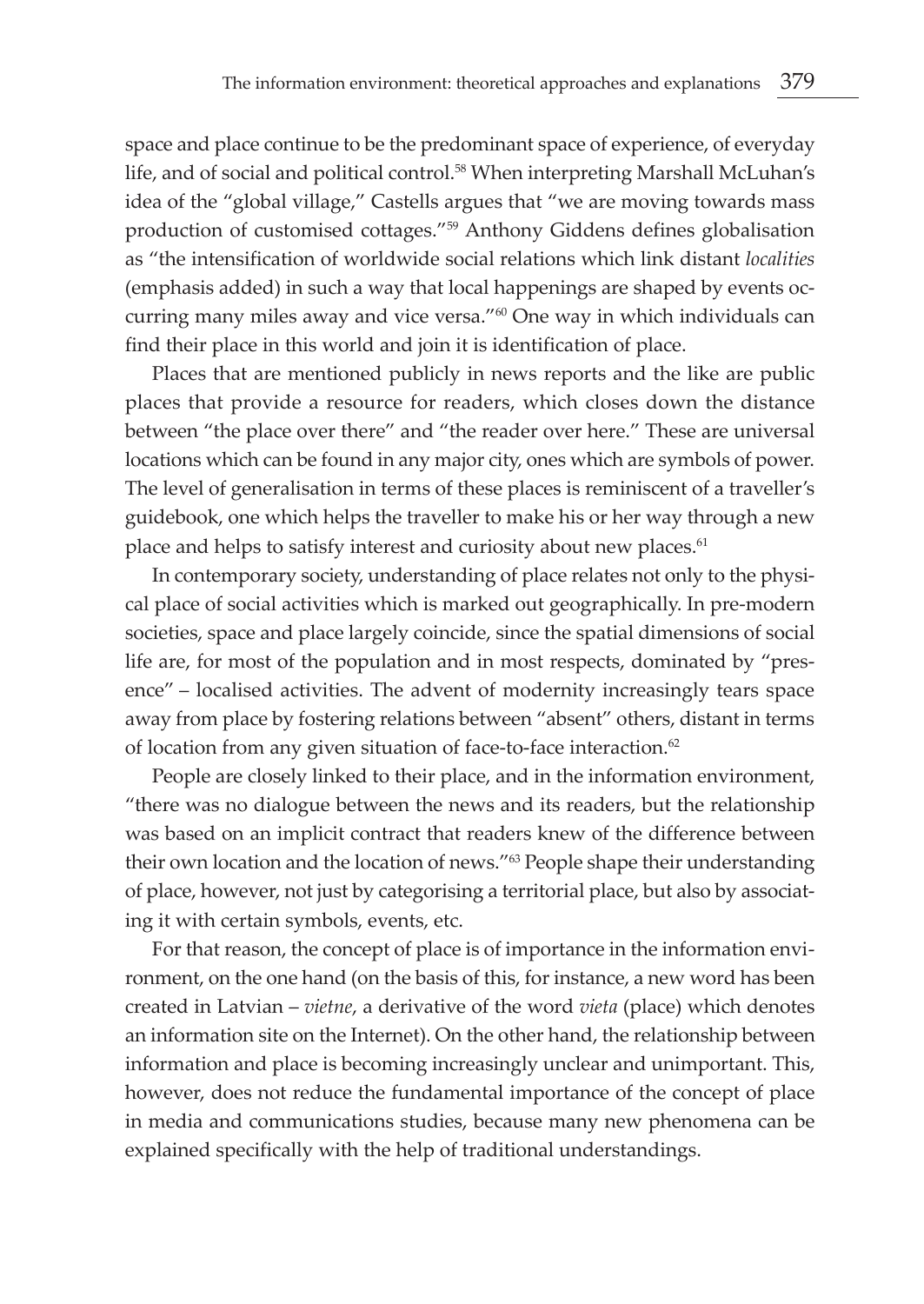One of the classical elements in news-writing tradition is the question of "where." This emphasises the place where an event took place and information was obtained. In studies of news flow, more interest has usually been devoted to the way in which news are presented in various countries in terms of their size, their population numbers, etc. Sadly, "the news flow studies tended to ignore the significance of places and the role of news in constructing them. Only the debate about the diminishing power of nation-states in globalisation has brought the importance of place into the research agenda."<sup>64</sup>

That is why geographic place has lost its earlier importance in the six questions that are posed by news-writers – *What? When? Where? How? Whom?* and *Why?* That is because in information about new things, activities, actors, interrelationships, etc., are becoming more important, since human activity is increasingly becoming multi-territorial. Information and knowledge are created in one place and used in another (here, for instance, we can refer to transnational corporations which have "brain centres" in the Western hemisphere, while manufacturing processes occur in the Eastern hemisphere). The identities of place as an information environment, however, "do not disappear, but their logic and their meaning becomes absorbed in the networks."65 That is why the place where information is located has less and less of an influence on the ability of individuals to receive information (inter-library loans, electronic full-text databases, etc.).

Similar changes in the production, dissemination, and consumption of information also affect the dimension of time, because production, distribution, and consumption activities arise from the ability of information technologies to "overcome" the constraints of time and distance.<sup>66</sup>

Speed as a symbol of time, moreover, is losing importance. It used to afford greater value to information as a product, but now the meaning of the immediacy of information has lost its criteria. The distance among events in the information flow is becoming more and more narrow, and the split between new and even newer information is becoming harder for people to recognise. The speed of the news flow completes with the speed of life itself.<sup>67</sup> Journalists no longer have time to create texts, and readers, listeners, and viewers no longer have time to digest them.<sup>68</sup> Time, "which in one sense creates distance and proximity,"<sup>69</sup> no longer exists.

Time is losing its traditional values and importance in terms of limitations (work hours), speed, accessibility (the speed of information accessibility), etc. Manuel Castells calls this "timeless time."70 He argues that it stands against the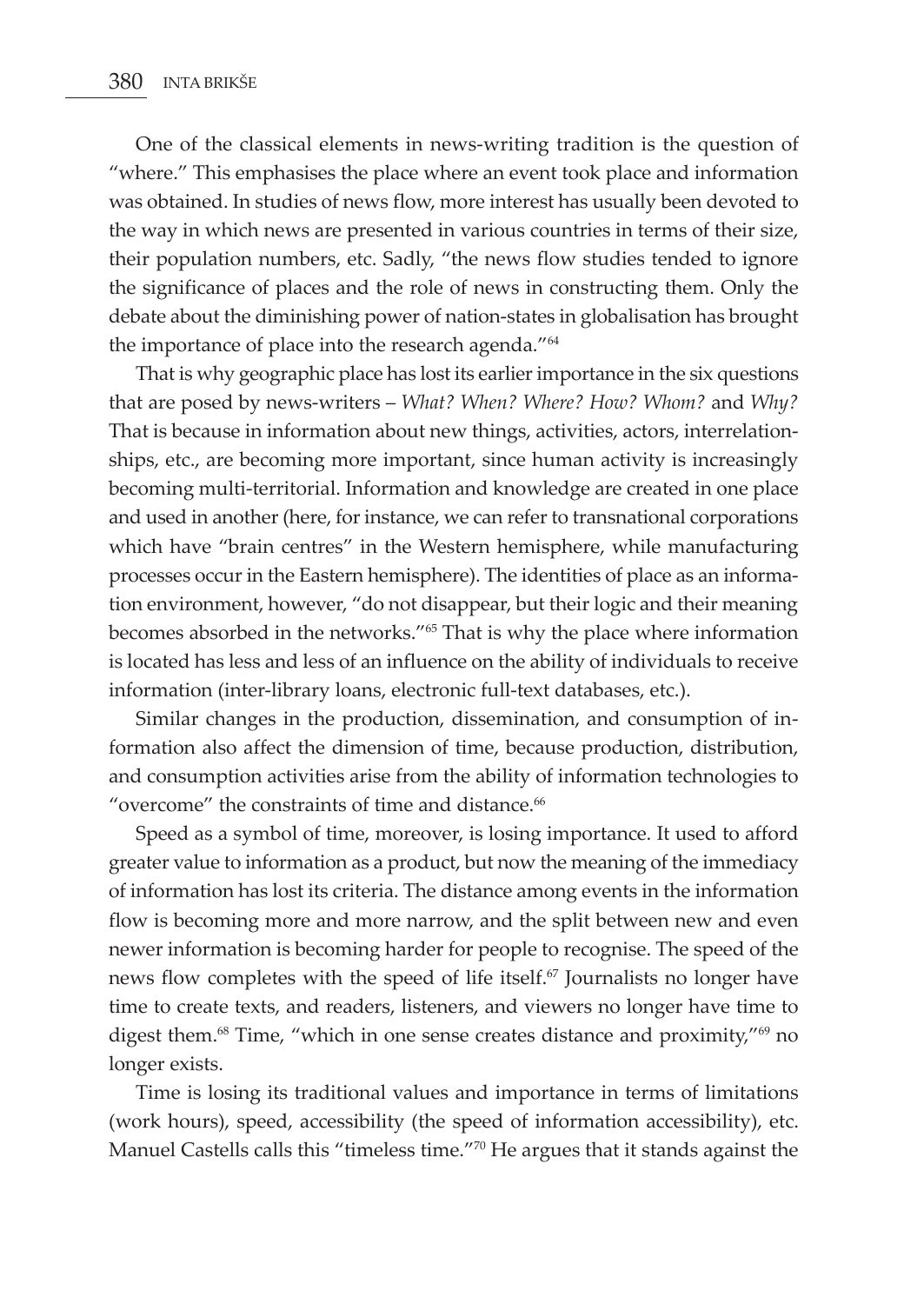biological time of human existence and the clock time of the industrial age, instead, reflecting the dominant logic of the network society.<sup>71</sup>

Human understanding of time is also changed by boundaries and relationships between work and free time.72 These are becoming far less stable thanks to information and communications technologies which make it far easier to switch from work to private life or entertainment (e.g., the *[www.draugiem.lv](http://www.draugiem.lv)* portal, access to which is sometimes blocked at places of employment and education). It is also true that people are increasingly doing their work outside of traditional workplaces.

Generally speaking, these are phenomena which also change human thinking about the value of information and information carriers. The value of a book as a volume of text, which dictated relevant usage norms, is receding, because publication of books is not a rare phenomenon. Moreover, the content and format of books are increasingly meant for "one-time use" (best-selling pocket books). The simplicity and speed of copying text encourages plagiarism, which many people do not even see as intellectual theft. The "cut and paste" approach quickly increases the amount of information, but it does not increase its content. Precision and responsibility in public texts are disappearing, since information is perceived as a short-term message that will soon be replaced by another one, etc.

The condensation of time has also reduced the traditional value of many information and communications products. Morning newspapers are one such product – their value in the market is calculated in about three hours. Time no longer offers added value to a newspaper, and the medium is forced to change the priorities of its content – no longer presenting facts, but instead interpreting them through narratives and expert analysis of narratives of events and processes.

Changes in the meaning of place and time have to do with new qualities in the understanding of space. Manuel Castells has proposed the concept of "space of flows" in order to understand and explain these processes.73 The flow of information from databases, information services, various institutions, etc., becomes independent of the geographic place and time, as is the case with other flows – "space of place continues to be the predominant space of experience,"74 also considering "material organization of time-sharing social practices that work through flows."75

For many people and even large groups in society, however, place continues to be the most important determinant in the information environment – everyday life defines interests and needs related to information, as well as the need to expand on one's knowledge.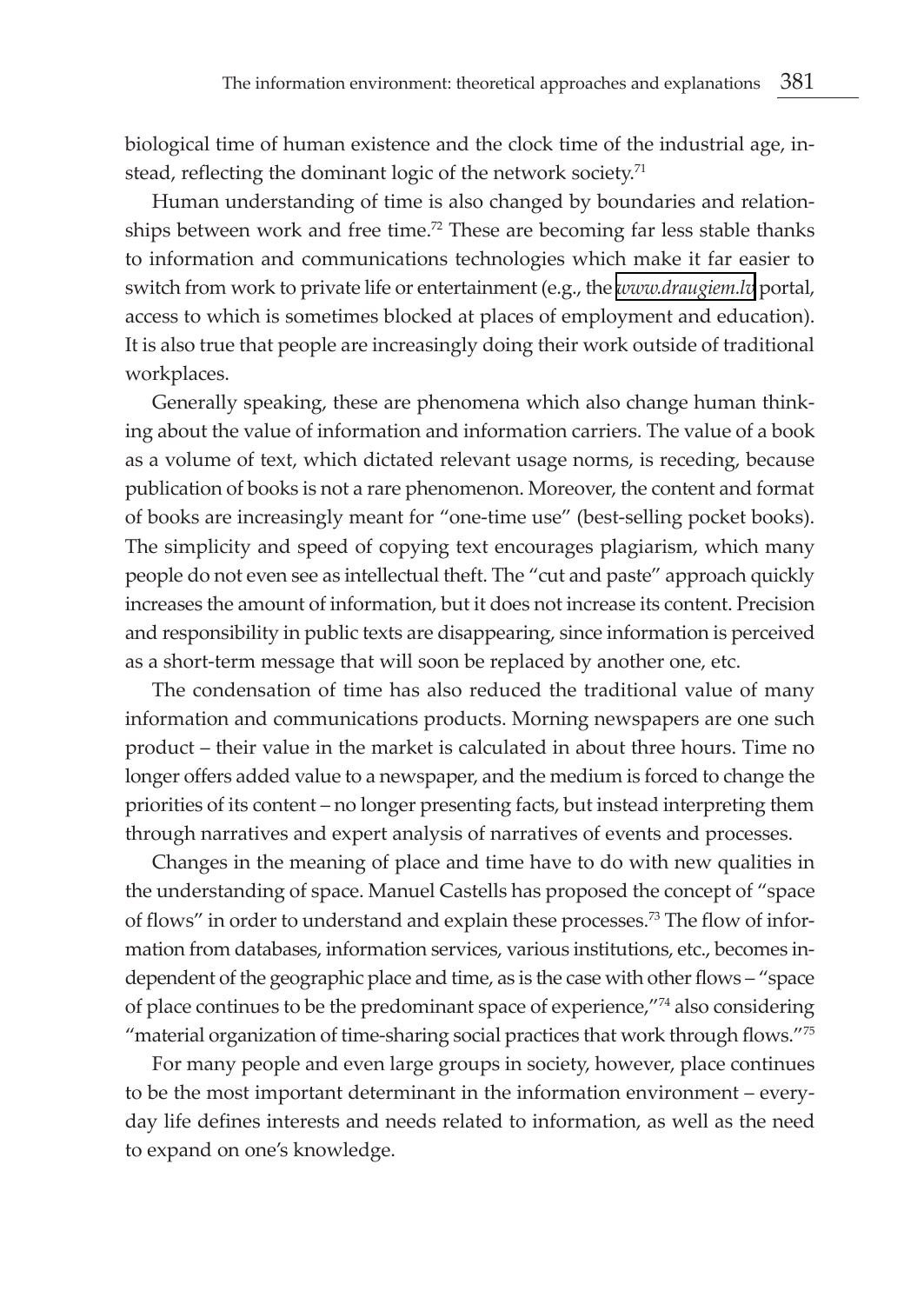This means that there are at least two spaces, and if they are isolated and without interaction, then those in the space of places remain outside the shaping of knowledge taking place in the space of information flows.76 The consequences are seen in the phenomenon of the "digital divide."

Fragmentation of the audience and, one might add, the splitting up of society into different communities based on place of residence, interests, education, etc. – this is by no means a new phenomenon, and it has not been created – as is often argued – by the development of information and communications technologies (in communications theory, this was described and researched as a knowledge gap hypothesis back in the 1970s).<sup>77</sup> The gap created by technologies is usually merged with lack of a tradition of intercommunication and public discussion, as well as the lack of a culture of openness and the skill to obtain personal information from the public sphere.<sup>78</sup>

We should instead talk about the dialectic development of the information environment – since the 19th century, media and the news which they transmit have been building bridges between separate spaces of place, creating the atmosphere of "here and now" while also understanding that "it is the great benefit of electronic news, a fact too often ignored, that it brings the world to its readers, thus acting as one of the earliest vehicles of globalisation."79

At the same time, however, we have to accept the fact that the unity of space was quite illusory. It has been created by the new technologies which allow broad audiences to receive one and the same information simultaneously. In other words, the idea of unity in space was created by mass communications, in which communications channels and content are managed by media organisations. Thus, "the media also work to enable groups of people to live together as a community (if not actually, then at least in their imagination)," and this also "allows one to feel connected to a polity."<sup>80</sup>

Mass communications have always ensured comfort in the space of place, even though information changes every day, creating various effects and impressions. Nevertheless, "news performs the same ritual function day after day because the media package it into the same form."81

Interactive technologies reduce the power of the mass media in governing the information environment, i.e., in determining the information environment for individuals and communities. Individual freedom is increasing in the creation, dissemination, and consumption of content, but at the same time, there is a decline in the comfort which the choices made by media editors once ensured.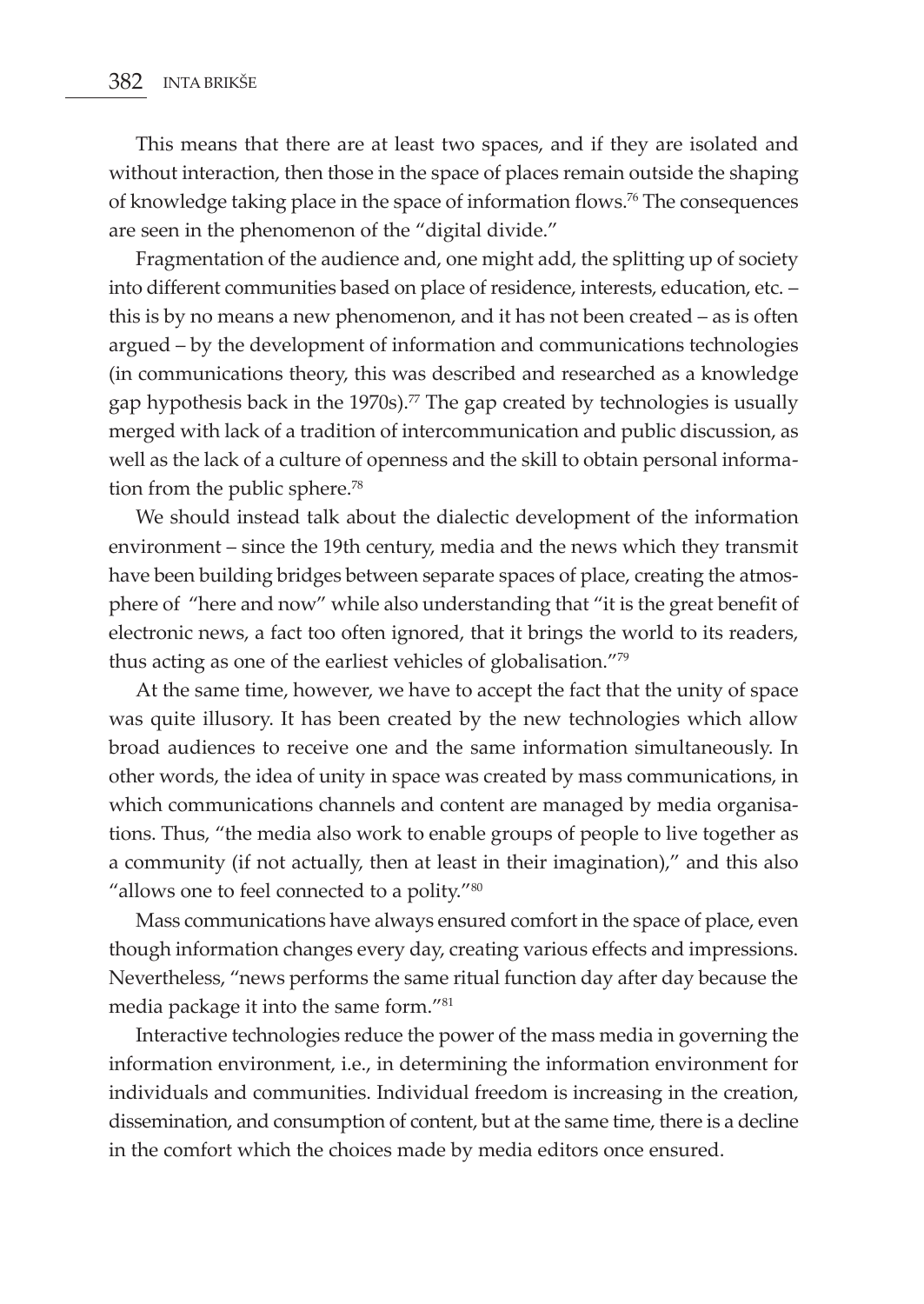Manuel Castells has called space an "expression of society,"<sup>82</sup> defining it as "material support of time-sharing social practices" and "crystallised time."83 At the same time, however, he also admits that "most people and most spaces live in different temporality,"84 where the space of flows is characterised by "timeless time," and the space of place is characterised by discipline of time, biological time, socially determined sequences, etc.

Understanding and comprehending changes in place, time, and space – this is a challenge for individuals, communities, and societies. In Latvia, this is made more difficult by the fact that 20th-century developments were chaotic and dictated by external forces, and Latvia was excluded from global processes of change and their theoretical understanding. Society moved very quickly and in a very short period of time from typical space of place to space of flows. Not all communities, groups, and individuals, however, have been able to deal with this fact as a result of limited economic, educational, and technological resources. That is why many local residents have not been able to find their place in the information environment. Comfort (relying on the media to deliver information) has disappeared because of the contradictory nature and the lack of availability of media outlets. New information flows are so diverse, contradictory, etc. that people feel confused and insecure. This is even more true because of a lack of opportunities to use original sources of information and analysis. There is a lack of rational criticism in the public sphere.

### **Actors in the information environment**

Jan van Dijk says that the difference between his understanding of the network society and that of Manuel Castells is due to the fact that Castells sees networks as a basic structure of organisation, while van Dijk himself believes that "the basic units are still individuals, groups and organisations, albeit increasingly linked by networks."85 In other words, he refers to actors who create, disseminate, ensure, maintain, etc., a wide variety of information resources and ensure the relevant communications processes.

One of the key changes related to information and communications technology is that the spectrum of these "units" – communicators as actors taking part in public communications and the true freedom of communications has increased. One of the basic criteria in judging the quality of the information environment is the extent to which these "units" are or are not involved in networks.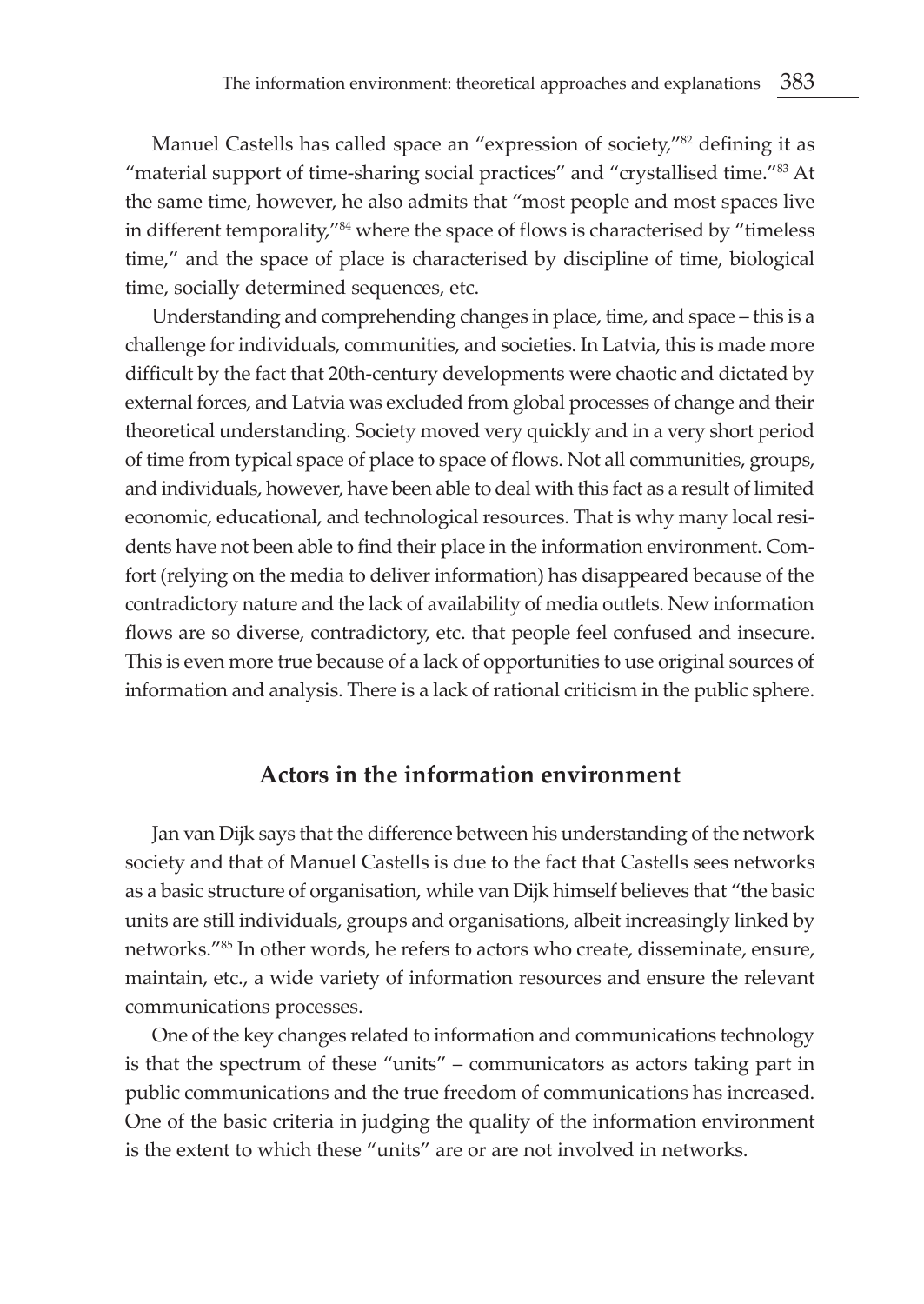The actors in the information environment can be divided up into several groups on the basis of their interests and activities. First, there are **individuals**  for whom new technologies provide unprecedented opportunities to become directly involved in public communications. Second, there are **the media**, which use traditional and new channels for mass communications. Third, there are **government institutions and private companies** which collect and maintain information, offering or selling access to it or underpinning the communications environment. Fourth, there are **state and local government institutions** with Internet sites. Fifth, there are businesses which use communications channels for marketing, to maintain links with their clients, etc. Sixth, there are various **interest groups** (including political parties, public organisations and associations), which promote their level of recognition, communicate with their participants and supporters, provide information resources, etc.

**Individuals.** The traditional strength of the individual in relations with the press, radio, television, books, the cinema, etc., has to do with the ability of the individual to be selective about the media and media content which he or she chooses. This selectivity is influenced by social categories – the structuring of societies into specific groups on the basis of the assumption that individuals recognise their belonging to a group, as well as that people in one group are different from people in others. There are *social relations* – the social contacts and interpersonal relationships of the individual, as well as *individual differences* – descriptions which are unique for the individual despite his or her belonging to a concrete social group.<sup>86</sup>

The freedom of the individual in this context is explained through "market freedom" – the ideas which appear in the media are the ones which are sufficiently useful and valuable for others to pay for them. The freedom of speech, though declared for all individuals, must be viewed critically in the context of media commercialisation, however, because there are increasing numbers of groups and individuals in society who are excluded from the discourses of public communications. It is not always the case that these are processes of marginalisation, but, undoubtedly, this *exclusion* denudes the information environment, because it does not present the true diversity of views and information presented by communities, groups, and individuals. These phenomena are clearly seen in discourses related to sensitive issues of politics and/or culture – discourses that are different in the press, on television and radio, and on Internet portals (examples include Latvia's participation in the war in Iraq, the Gay Pride event in Rīga, etc.).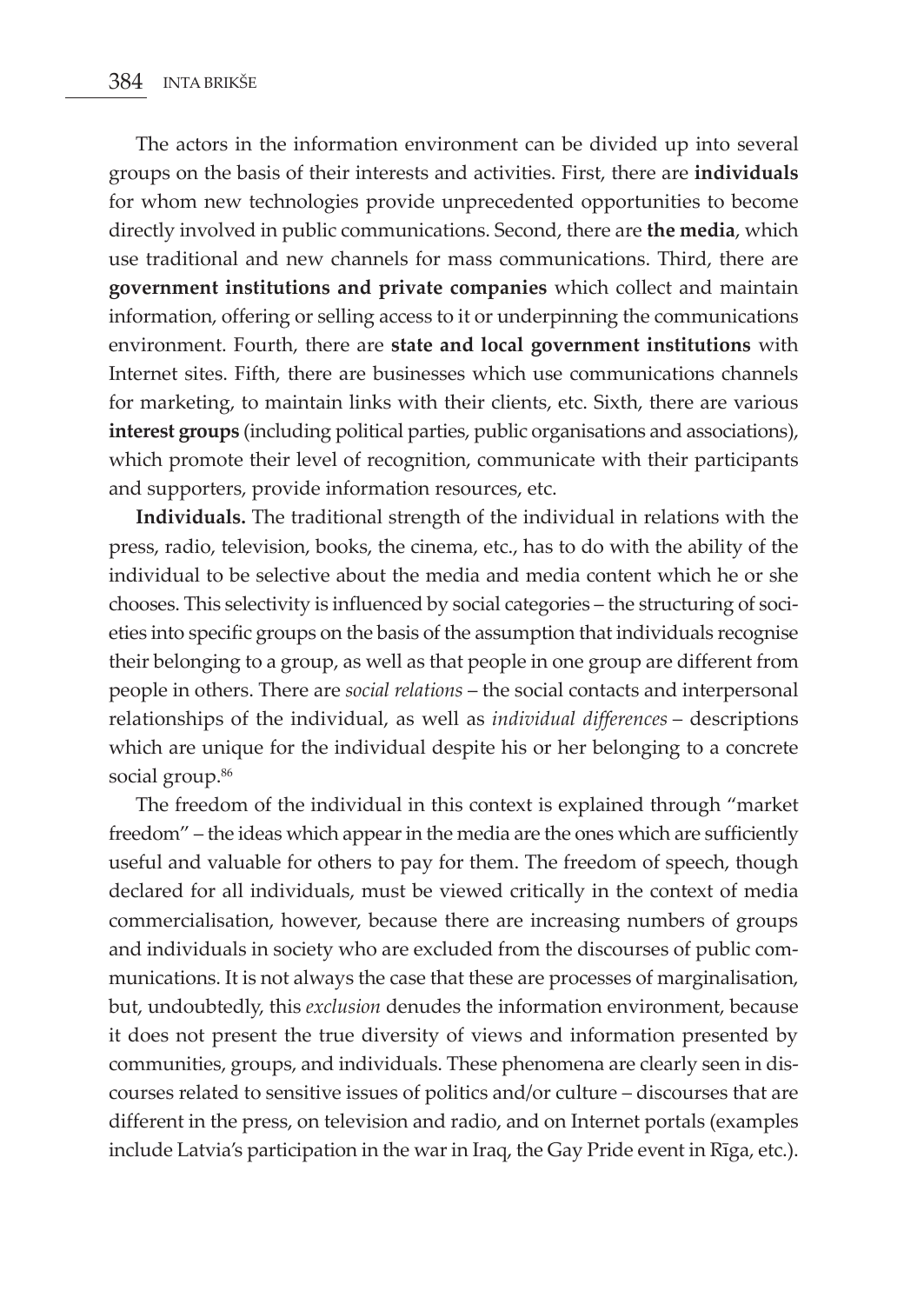Although it can be agreed that the minor part of the society have an opportunity to communicate via the Internet, that does not mitigate the situation that has been observed – the traditional media do not allow individuals and groups to express their views in a sufficiently public way.

The traditional practice of public communications in societies has always been and still is "giving the floor" to others. This is dictated by cultural traditions, norms of behaviour, and the power to govern (economic, political, legal) channels of communications. The public at large, therefore, can enjoy the freedom of selecting communications content and channels, but it often has no opportunity at all to take the floor in these communications channels. This, moreover, is explained and justified through the argument that the broader audience is not interested in the subject or problem that is being addressed.

As new communications technologies expand choice, there emerge two distinct communications phenomena– individualisation and interactivity, both of which essentially relate to individuals as communications actors.

Individualisation means "disintegration of previously existing social forms – for example, the increasing fragility of such categories as class and social status, gender roles, family, neighbourhood, etc."87 For that reason, the priority factor in individual media choice is individual difference, not an orientation toward the relevant social category.

Individual differences are also the cornerstone for determining and developing one's identity. According to Manuel Castells, identity is "the process by which a social actor recognises himself and constructs meanings primarily on the basis of given cultural attributes, to exclude a broader reference to other social structures<sup>"88</sup>

Under the influence of these phenomena, there has been a change in the traditional theoretical split in the communications process between the "sender" and the "receiver" – something which usually appears in those cases when communications are analysed as interaction which creates meaning. Analysis of the Internet shows that users not only create, change, and supplement content, but they also create new technologies – "the vast majority of the communications software technology that constituted the Internet was developed by users, often young people."89

The way in which individualisation affects the information environment is manifested through demassification of the audience, as expressed through the ability of individuals to come up with their own media and content selection.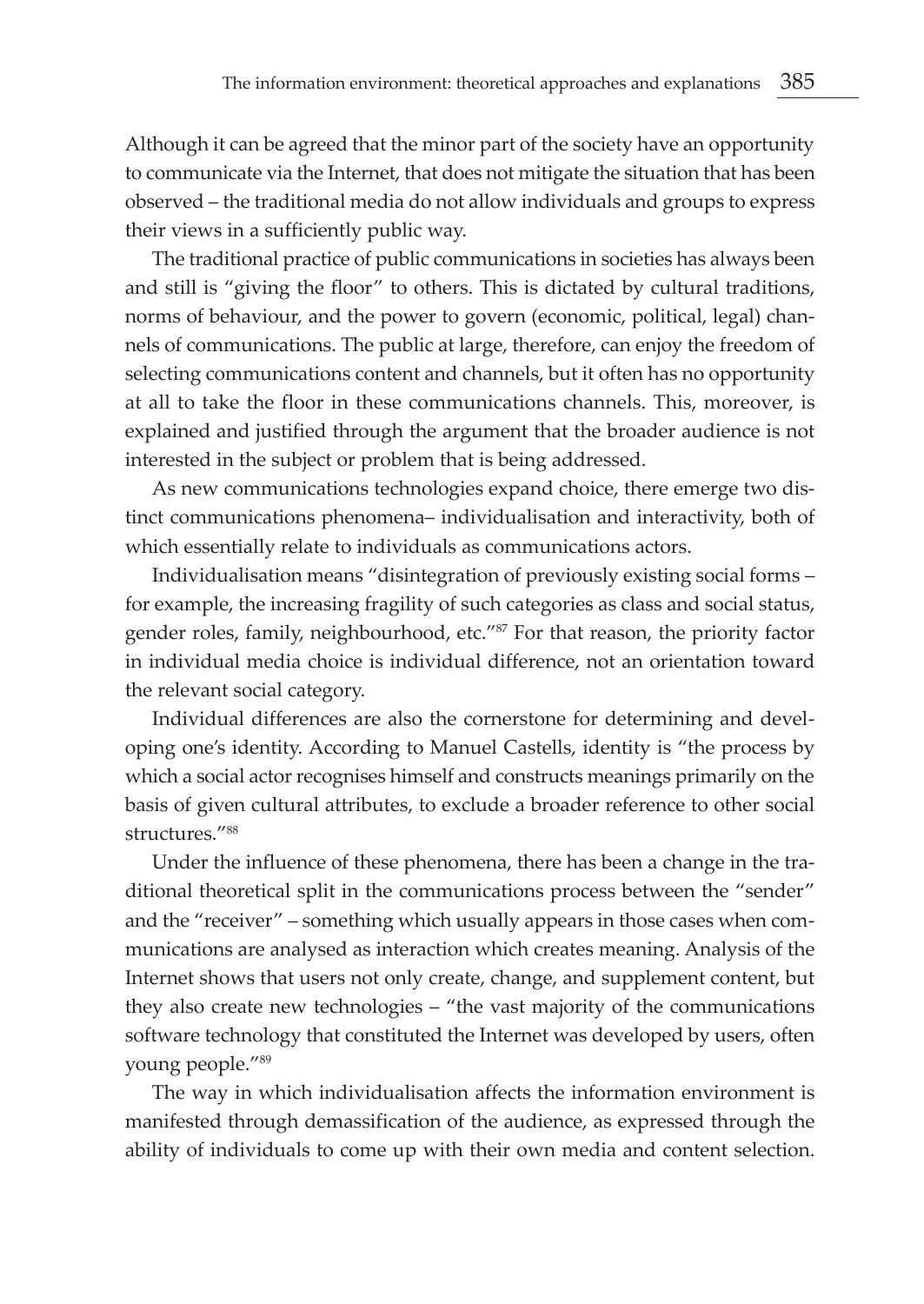This differs from the traditional situation with mass communications, in which the media group their audiences on the basis of social categories and relationships.

Interactivity, like individualisation, is usually related to individuals as communications actors, because it is a typical manifestation of direct personal communications, one that can be defined as "the degree to which a communication technology can create a mediated environment in which participants can communicate (one-to-one, one-to-many, and many-to-many), both synchronously and asynchronously, and participate in reciprocal message exchanges (third-order dependency)."90

The opportunities afforded by technologies were initially related only to the overcoming of the boundaries of time and space (e-mail is faster than snail mail), but gradually the understanding of interactivity has expanded. It represents not just an immediate reciprocal link, but also a series of factors which underpin the process of communications – the possibility for choice, the responsiveness of users, the efforts necessary for communications, monitoring of the dissemination and use of information, possibilities to edit and supplement text, the development of personal communications, a characterisation of the directions of communications, flexibility in time in communications, etc.<sup>91</sup> The more extensive description of interactivity shows that changes in communications are not dependent only on technologies, but instead on the way in which users perceive the communications process, as well as on the interests, needs and expectations of users.

The increased role of the individual as an actor in the information environment is rife with meaning – a phenomenon in which each manifestation can be accompanied by an excuse concerning requirements and consequences, e.g. – the opportunities and freedoms of individuals increase as long as people have adequate knowledge and skill in using these opportunities and freedoms; by participating, individuals expand and diversify the content of the information environment, but at the same time, this means an increase in the volume of poor-quality and irrelevant information; the minority has a real opportunity to publicise its views extensively so that these views might be received by other groups in society.

These phenomena are neither new, nor are they created by the Internet, but information and communications technologies have made them more visible, thanks to the fact that the public nature of the lives and relationships of societies, communities and individuals has expanded.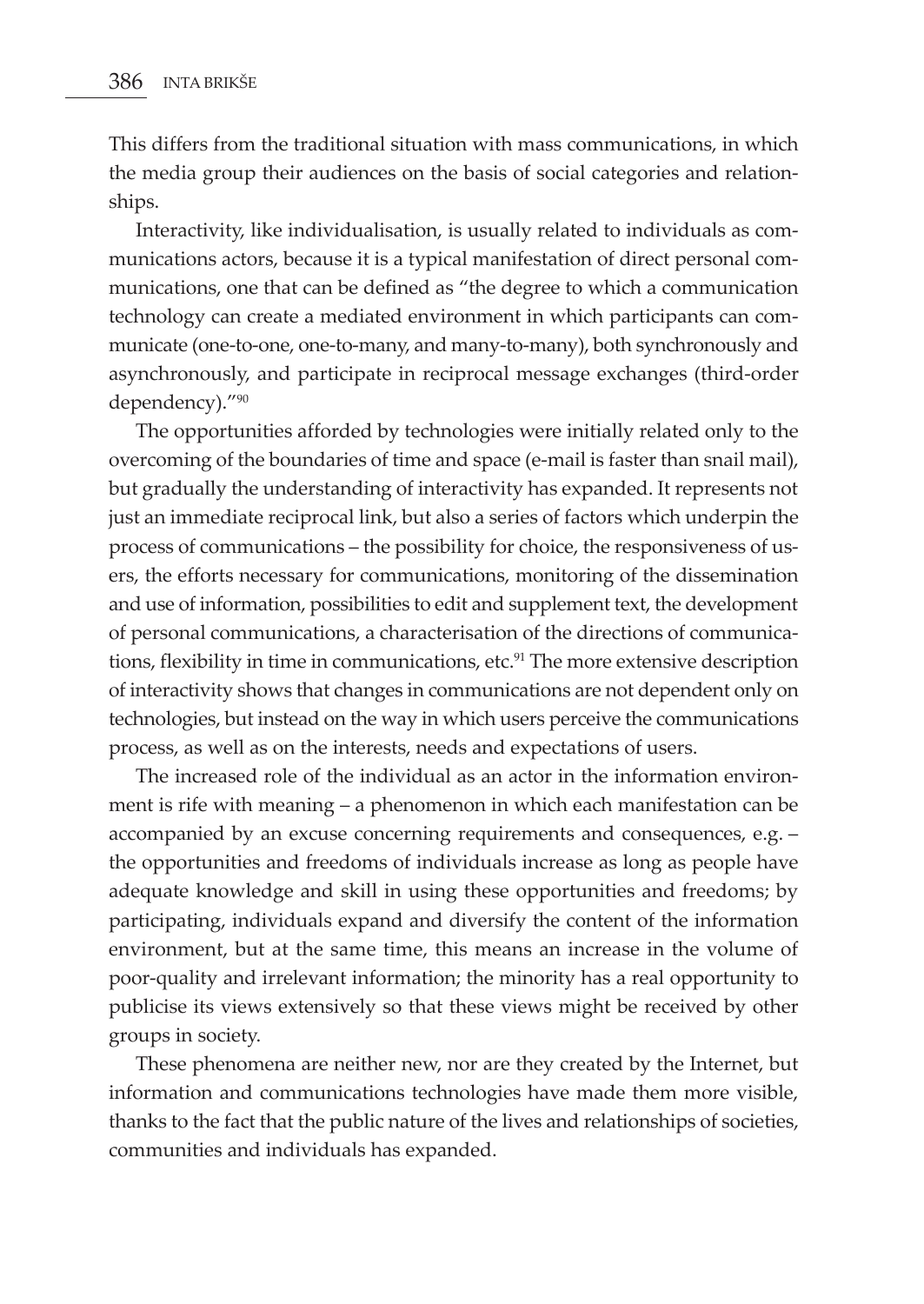The **media** are defined as "social institutions that play an essential part in social, economic, and cultural life and in consequence are variously respected, feared, controlled, valued and criticised."92 They play the primary role in establishing the content of the information environment and in the dissemination of that information, even though the role of individuals, groups, and communities has expanded thanks to individualisation in public communications. This is because the media are professional organised communicators, ones with their own communications policies aimed at ensuring sustainability. The media, furthermore, have always been focused on the audience as a means for establishing networks. The only differences have rested in understanding about the media themselves as an actor, and about the functions of the media in these networks. This can be seen in a fairly broad spectrum, with three major directions:

First, the media as public enlighteners. In this context, the function of the media is to direct the public, to provide information about correct/incorrect behaviours, to explain, to convince, to instruct, etc. This means that the media must be "smarter" than their consumers, they must undertake the role of foster parents by demonstrating the correct choices, etc. An example of such a publication was the first periodical in the Latvian language, *Latviešu Ārste,* and the same can be said of the entire Soviet media system.

Second, the media as messengers. The main function of the media is to offer information (facts and opinions), and the quality of this process is characterised by the diversity of information. The task for the media is to offer a neutral reflection of society in its diverse, albeit possibly contradictory manifestations, allowing users themselves to make critical judgments as to what is important, what position one might take, etc. This is how the news media usually position themselves.

Third, the media as an arena for public debate and for the provision of opportunities in the public sector. Here the functions relate to the provision of a diversity of information, to analysis and critique of that information, and to the creation of frameworks for public debate. This direction includes elements from the two previous ones and is the most rational option for contemporary society. The media, for their part, argue that their role is to manage information (collecting, selecting, arranging, transmitting or ensuring availability to information in accordance with the needs and interests of potential users, promoting the use of information, etc.). The public, for its part, sees that the media pursue this role in different ways, depending on their goals (what kinds of potential users to seek out and preserve, which expectations to satisfy and promote, etc.).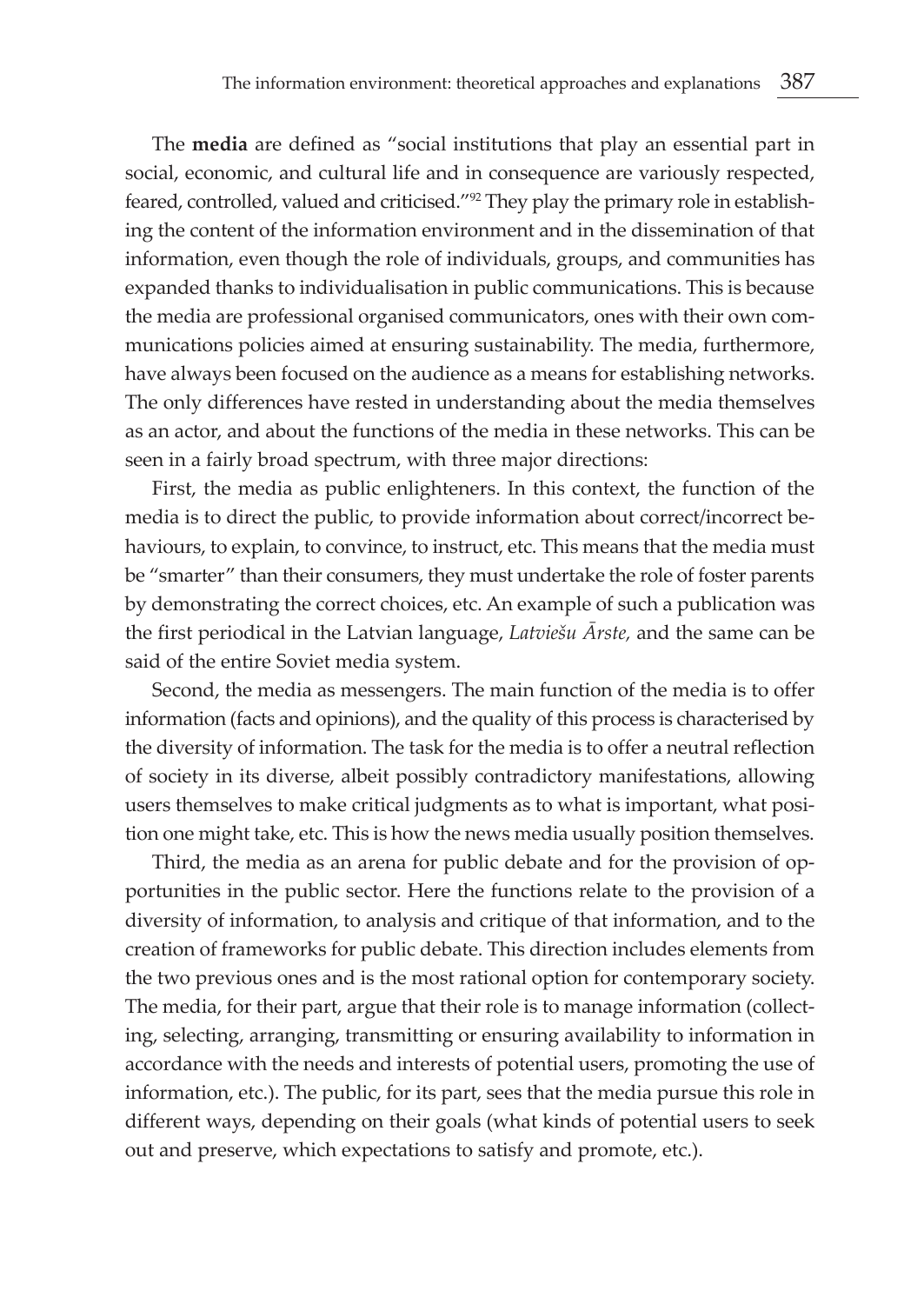It is on the basis of these approaches that there is diversity in understanding when it comes to the principles of media responsibility and the relevant mechanisms in the information environment: (1) political accountability, which refers to formal regulations that stipulate how broadcasting companies and newspapers are structured and how they function; (2) market accountability, or the system of supply and demand in which the free choices of the public are given free reign; (3) public accountability, which relates to the job of the media of maintaining more direct relationships with citizens, in addition to their relationship with the market an the state; and (4) professional accountability, which relates to codes of ethics and performance standards within the media, which should help to counterbalance any excessive dependency on politics and the market.<sup>93</sup>

The responsibility of the media for establishing the public information environment presently is expanding, not diminishing. The information environment of the individual is becoming larger and larger in terms of the number and types of actors and information resources. This expands choice, but also limits safety and trustworthiness. For that reason, the media which have undertaken the functions of public communicators, have made public declarations about this, and have more or less clearly positioned their orientations in culture and politics, must serve as a space for correlation among the existing and expected values of societies, communities and also individuals.

The Internet has caused fundamental changes in the existence and development of the media, but experience shows that this, all in all, "has not destroyed traditional media industries, regular use of the Internet has not replaced the consumption of other media forms."94

The Internet has led to radical changes in the perception of the media. If a newspaper was traditionally seen by the reader as a "map," then now it represents "indexes" and systems therein. The media are losing their ability to express place (for instance, by placing the most important information on the front page, as in a shop window). Instead, they are obtaining new and unlimited opportunities for expression in terms of time (uninterrupted news flows, updating of information, etc.) and space (virtually unlimited opportunities for the publication of information in terms of volume, depth and diversity, along with the ability for media texts to be "packaged" simultaneously for various audiences).

These innovations remain all but unused by Latvian press, radio, and television outlets. They have mostly made use of the opportunities which the Internet affords in terms of interactivity and uninterrupted content, and it has only been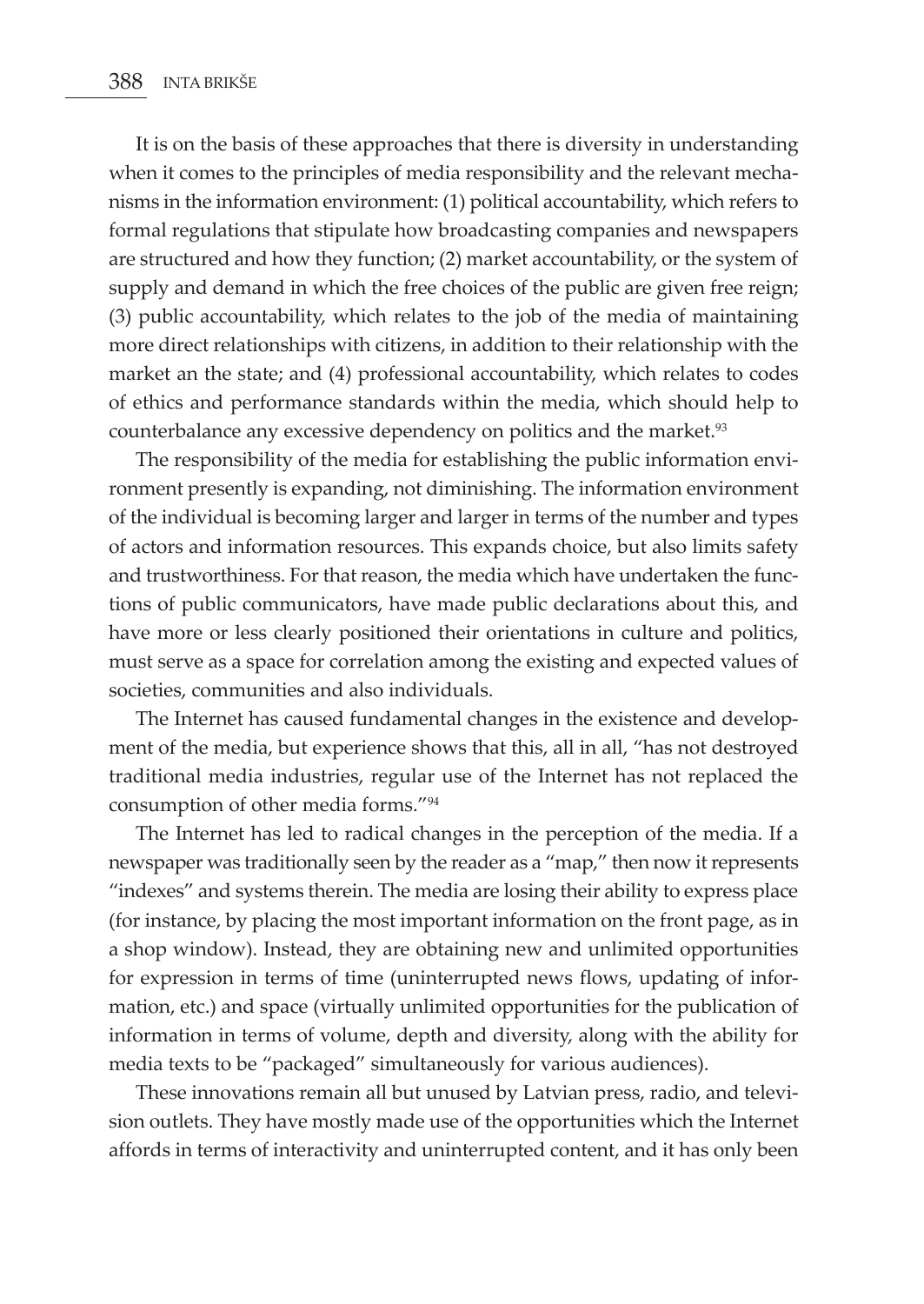recently that newspapers have, for instance, started to offer blogs. That is why Internet portals and information agencies which, thanks to the Internet, have become public channels for transmission, are beginning to become risky competitors for the traditional media in Latvia – newspapers in particular.

The press, radio and television in Latvia reacted slowly to new information and communications technologies, and it can be said that they missed the boat at the point where people began to make mass use of those technologies. This means that information and communications technologies began to have an effect on the use of information resources, as well as the expectations of the audience. The voice of the newspaper has disappeared almost entirely into the endless array of options which are presented to the reader.<sup>95</sup>

Radio Latvia has been most successful so far in using the Internet as an additional channel. Its Internet site indicates that Radio Latvia is a public medium, because it ensures the availability of extensive and in-depth information.

The media have been affected significantly by the extended opportunities of individual freedom in the information environment, and this has to do with the aforementioned manifestations of individualisation and interaction. Media owners and editors usually identify these phenomena at the level of results – there is fragmentation and/or segmentation of the audience. In Latvia, where the potential national market audience is comparatively small and is also divided up by language use, this process must be seen as risky for the mass media business. It is also true that the people of Latvia access media from Russia and other countries, mostly through satellite and cable television.

The phenomenon of fragmentation has to do with media use: on the one hand, the media seek out interest niches in the audience and seek to draw as close as possible to the needs and interests of the potential audience. On the other hand, individuals seek media outlets which satisfy their individual expectations to the greatest degree. The fairly rapid development of these phenomena is a distinct result of the process of individualisation. Readers, viewers, and listeners expect the media to address them personally, not as representatives of an anonymous mass audience. The belief that the function of the mass media is to transmit identical content in one or another way is strong and alive. In Latvia, this idea may be strengthened by the long-lasting influence of the ideology of the Soviet media. This means that the phenomena of individualisation pose a challenge to the media, because it becomes more difficult for them to forecast the behaviour of the potential audience. It is also more risky to preserve the audience. The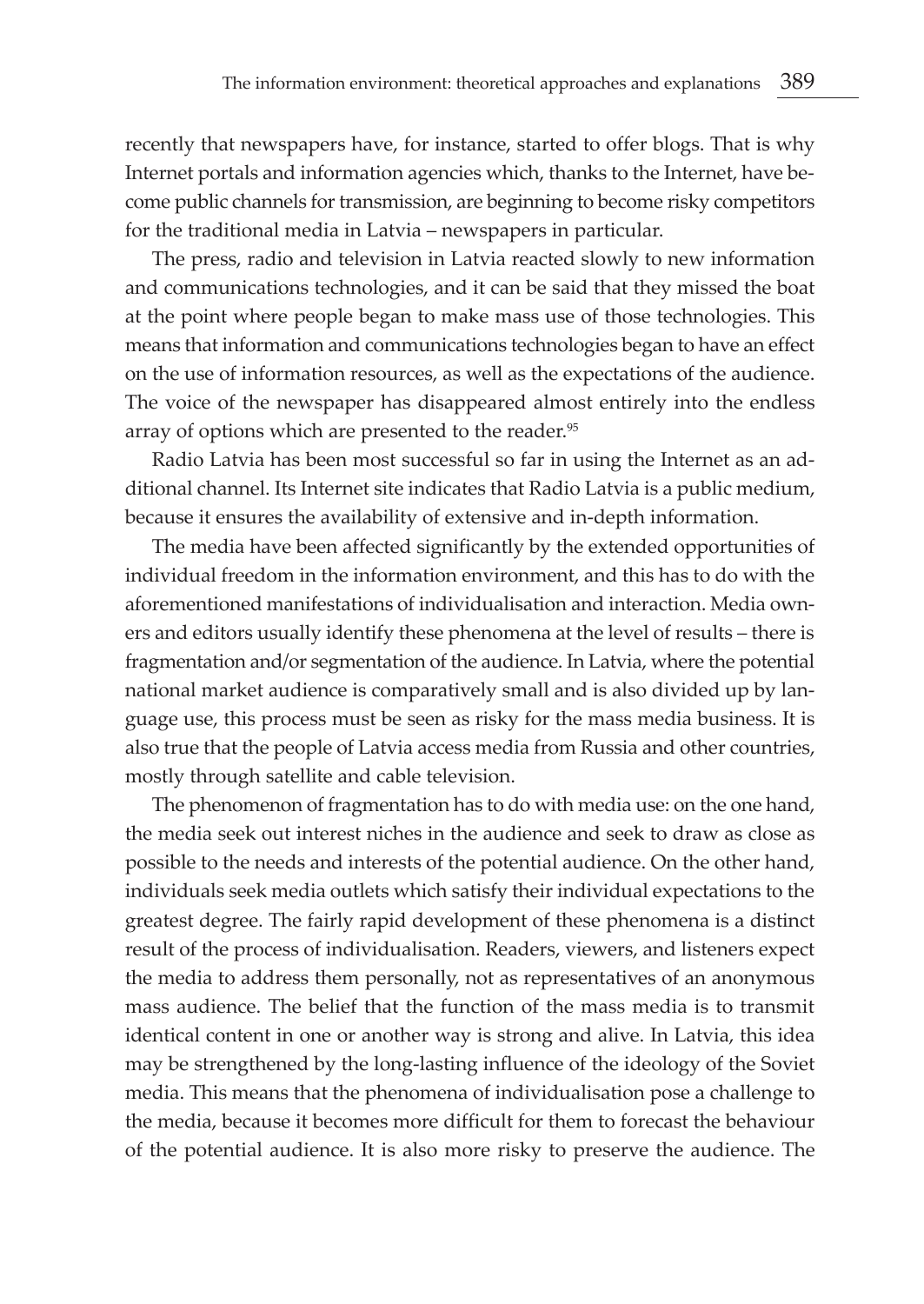situation is exacerbated even more by the fact that the Internet makes it easy to switch from one resource and medium to another.

The essence of segmentation, which is often seen as an analogous phenomenon to fragmentation, is actually different – with their content and marketing efforts, the media seek to group the audience as much as possible in accordance with social categories and relations, as well as – more directly or indirectly – with the interests of the potential market of advertisers.

If from the perspective of media business we can speak of the fairly successful work of the media industry (which is evidenced by stable increases in advertising income), then from the perspective of individual interests, the role of the media in the shaping of the information environment must be viewed more critically, because (a) Latvia has a small number of media outlets which are oriented on the provision of high-quality information (this refers to the usefulness of content in analysing economic, political, cultural, and social phenomena and in predicting their development, as well as to the depth of information, the security of sources, the quality of journalism, the objectivity of content, etc.), and (b) as media try to draw as close as possible to the consumerist expectations of the audience, their content has become far more commercialised.

In this context, the functions and roles of the new and public media, which are also informational media, are quite important.

Today, "the news media have a dual nature. On the one hand, they represent a societal institution that is ascribed a vital role in relation to such core political values as freedom of expression and democracy. On the other hand, they are businesses that produce commodities – information and entertainment – for a market."<sup>96</sup> The news media, however, differ from others in an important way, despite their business-related nature and the commercialisation which has occurred – by nature and thanks to their influence in society, the news lead the relevant media outlets to be compared more to social institutions than to business enterprises. From this perspective, specific norms of the new genre must be applied to the media. This refers both to sources and to public expectations – these require appropriately trained personnel, and companies and their employees must do specific work so as to satisfy certain public and political needs.<sup>97</sup>

The public media, for their part, are at least partly protected against market pressure, and they can be more independent in terms of their responsibilities vis-ą-vis the public, as well as professional quality, by pursuing the best practice of journalistic culture. In the Latvian information environment, these responsi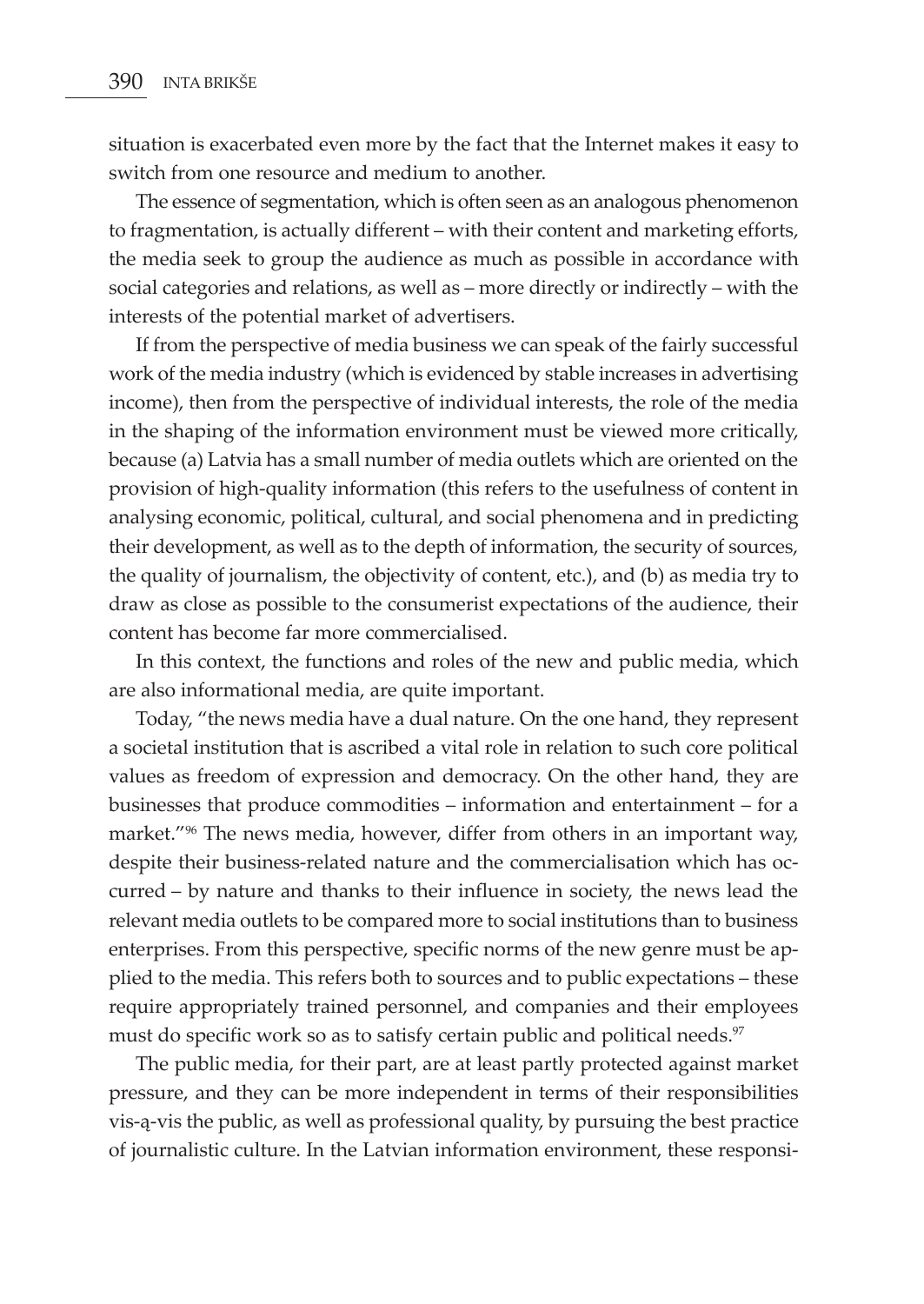bilities are handled only by Radio Latvia. Latvian Television, by contrast, faces ongoing political pressure (frequent and poor-quality changes in management, several attempts in 2006 to restructure the News Department without any real justification and without any clear forecasts about the future, etc.).

Thus, as the information environment changes, one of the key existential issues with respect to the purpose of the media is still the extent to which the modern media meet the citizen and how the accountability and answerability of the media vis-ą-vis citizens can be strengthened.<sup>98</sup>

Opportunities afforded to individuals as the technological capacities of the Internet develop, are expanded more and more by other **government institutions and private companies** which collect, process, maintain, and offer public access to information and data and/or ensure the communications environment.

Libraries are important institutions in shaping and influencing the information environment. In the spectrum of their roles in the Latvian information environment, there are two roles which are of key importance, even if they are fairly contradictory.

One of these roles is to promote the equal ability of all residents to use information resources. Of importance here is the library network – more than 2,000 libraries in Latvia, which are visited by 39% of the population to read books and periodicals, to access the Internet, to use copying facilities, and to take part in events organised by the library.<sup>99</sup> Libraries also offer access to global full-text databases. Since 2004, the national agency which is called Cultural Information Systems has been working with the international eIFL.net Fund to conclude agreements on the use of the EBSCO, Cambridge Journals Online, Emerald, RU-BRICON, Integrum Techno, OVID CAB Abstracts, ProQuest, and other databases at academic, scientific, medical, and public libraries. Local databases are also available through Latvia's libraries – the Latvian Normative Acts Information System (NAIS), as well as the databases of the LETA news agency. Of key importance in terms of surveying the information environment and seeking out information are the unified electronic catalogue of eight major libraries, the database of the national bibliography, etc.

The other function – digitalisation of information resources so as to establish the so-called digital libraries – is a key step in ensuring that the users in the information environment are independent of the factors of space and time. The focus in Latvia when it comes to digital libraries has been on the preservation of the country's cultural heritage, but not on the preservation in digital form of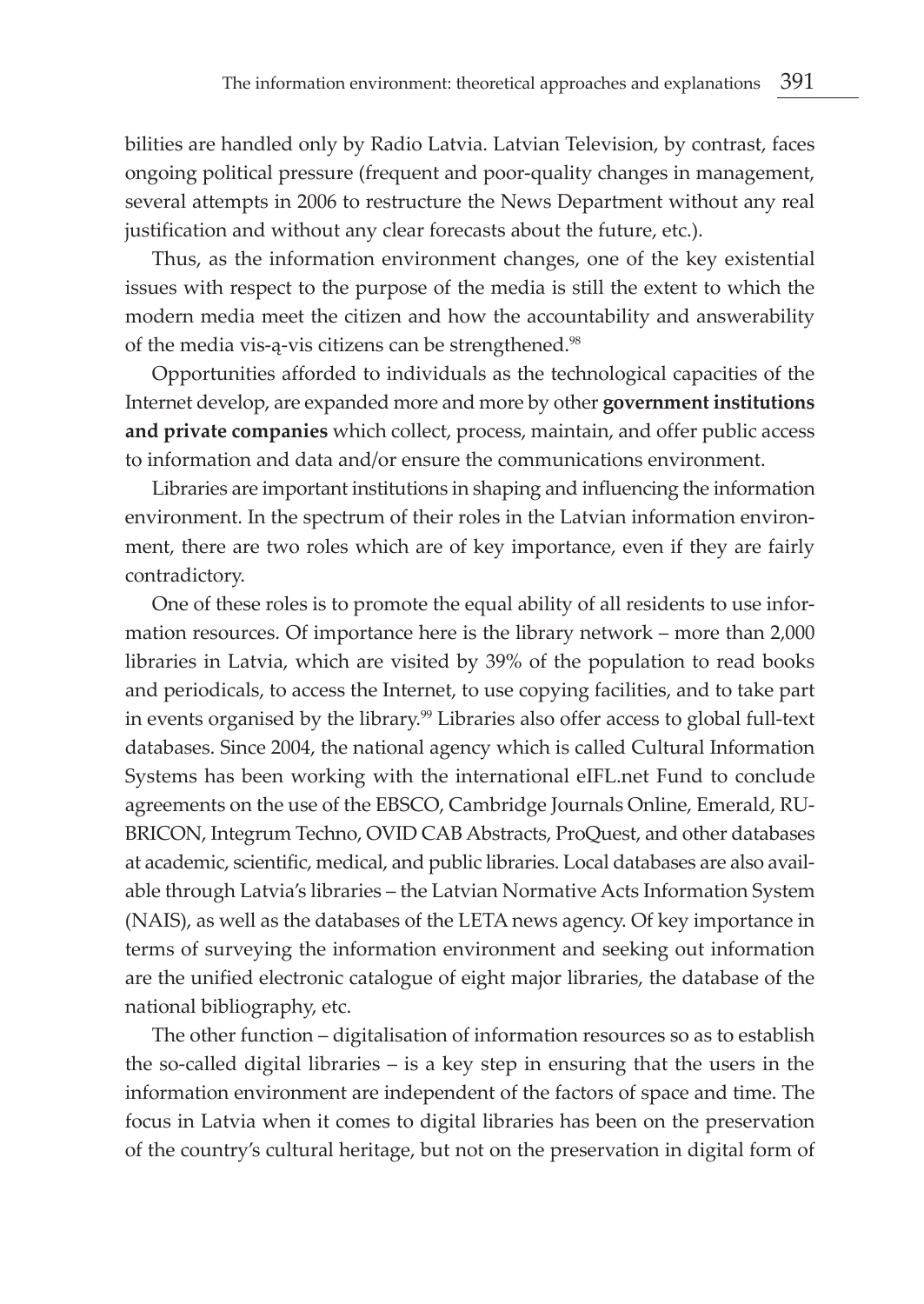new texts. Digital libraries represent a significant investment in overcoming the localised nature of the Latvian information environment. The Latvian National Digital Library "Lettonica", which had some 450,000 digitalised pages of information at the beginning of 2006 (newspapers, maps, posters, postcards, notes, portraits, photographs, drawings, etc.), also had an archive of digital publications. These can be accessed from the European Library portal, which means that Latvia's information resources are becoming integrated into the overall European information environment.

Other key changes in the information environment are ensured by other cultural, religious, and educational institutions, because these provide information in accordance with the expectations of communities and groups, also helping to promote horizontal communications processes.

Rapidly developing digital resources are still hard to find in Latvia's information environment, because they are not conveniently and easily accessible from well-known and highly recognised portals and vortals. Users must rely on their own experience, or on Google, which promises to make global (including Latvian) information available to everyone. On the long-awaited Latvian state portal *[www.latvia.lv](http://www.latvia.lv)*, for instance, a search for the word "bibliotēka" (library) two months after the portal was on-line yielded only eight responses, and these did not include the Latvian National Library or the Latvian Academic Library.<sup>100</sup>

An important role in the Latvian information environment when it comes to the maintenance of information resources and the development of information systems is performed by SIA Lursoft, which maintains more than 60 information systems, including some which are state information systems. In 2004, Lursoft had more than 70,000 registered users and more than 300,000 users who have access to Lursoft services via the Internet banking system Hanzanet *(www.hanzanet.lv)*. 101 By actively forming partnerships with other private companies, government institutions and their registers, Lursoft has become a monopoly. Its role and influence, thanks to the networked information resources which it governs via databases – a role and influence which must be seen as passive right now – may, in future, become very influential in society if the company begins to make more active use thereof.

As the Internet develops, new and far broader importance in the information environment is being gained by news agencies for which, unlike other media outlets, the Internet offered far more of an opportunity as a threat.102 That is because "established players are best positioned to take advantage of the Internet. They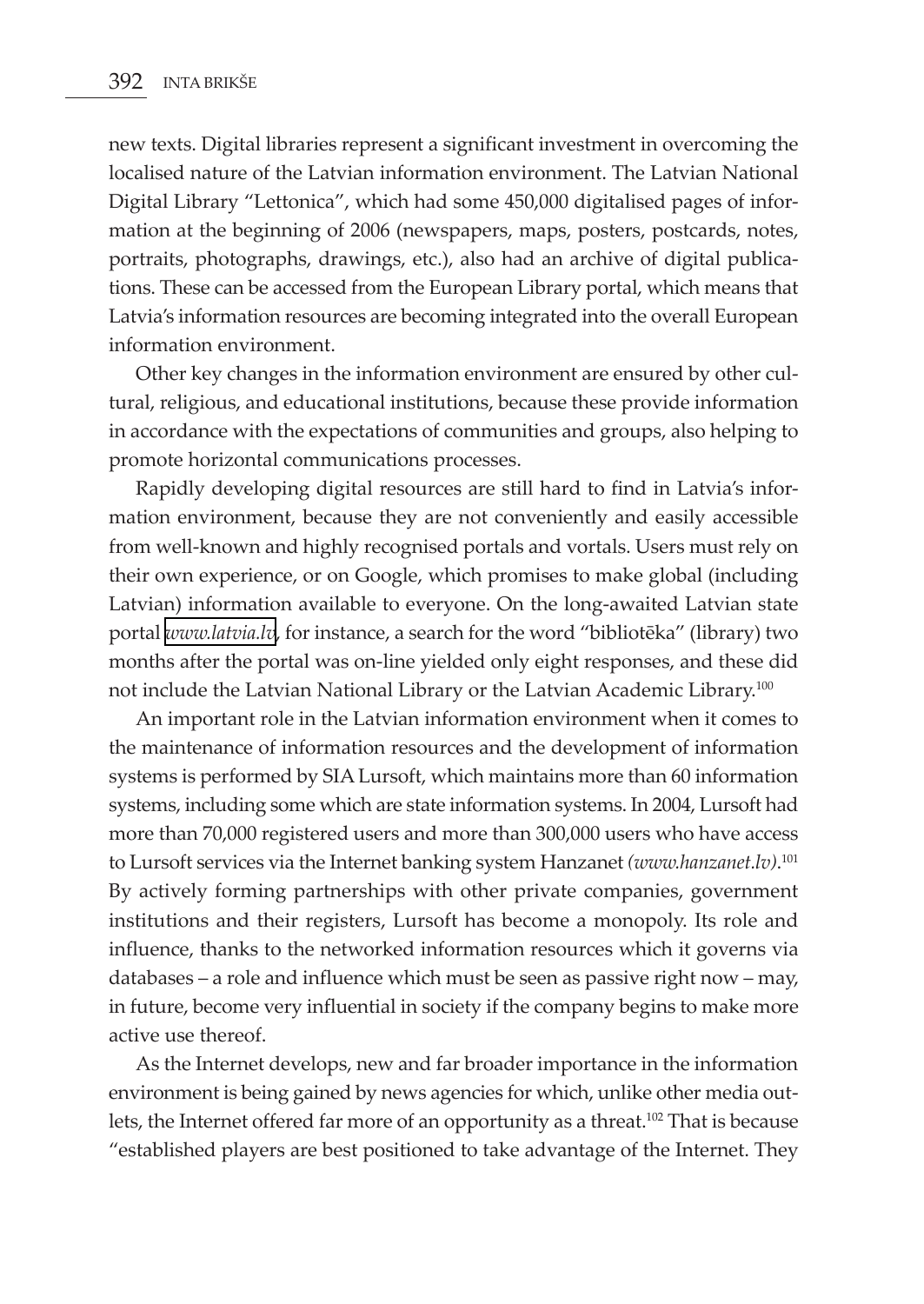already have the news-gathering infrastructure of journalists and networks with primary sources, the know-how of writing, editing, illustrating and packaging, and the hard-earned credibility that can attract the customers who want to read what is provided."<sup>103</sup>

The Latvian news agencies LETA and BNS, however, have not become independent media that are focused on a widespread audience, which offer a diversity of analytical and entertaining materials, texts supplemented with visual materials, etc. News agencies have continued to see corporate clients as their goal, but these are clients for whom the availability of information and communications services is becoming more and more extensive.

The media and the news agencies use their products on mutually advantageous terms. For the media, news agencies are historical and traditional suppliers of news. Besides the provision of a chronological and extent review of events, they also serve as supervisors of the environment in which things occur. News agencies, on their part, offer media monitoring, clipping services, analysis of publicity, etc., to their clients. News agencies are also an important channel for the dissemination of public relations texts.

Information from news agencies is the basic element of the news segments of Internet portals. Editors largely select news and prepare a news agenda that is related to the relevant portal's thinking. This phenomenon has proven to be a factor of influence in terms of the importance of newspapers, as well as radio and television, in the emergence of individuals' information environment.

Thus, the news agencies, together with Internet portals, have created a powerful and all-encompassing network for the dissemination of news. On the one hand, this reduces the phenomenon of fragmentation in the information environment, but on the other hand, it makes that environment more homogeneous and simple, because this stratum of information is largely related to the stating of phenomena and noticing of changes therein, without much of analysis.

Over the last few years, there has been a particularly rapid development of portals which could be defined as spaces for virtual communications. For instance, *[www.draugiem.lv](http://www.draugiem.lv)*, which was established in 2004, defines itself as a portal for various activities and mutual communications, one that is meant for a wide segment of society.104 According to TNS Latvija, the portal received an average of 226,000 hits each day in the spring of 2006 – an increase of 2.3 times over since the spring of 2005. Other similar portals include *[www.inbox.lv](http://www.inbox.lv)* (253,000 daily hits) and *[www.one.lv](http://www.one.lv)* (163,000).105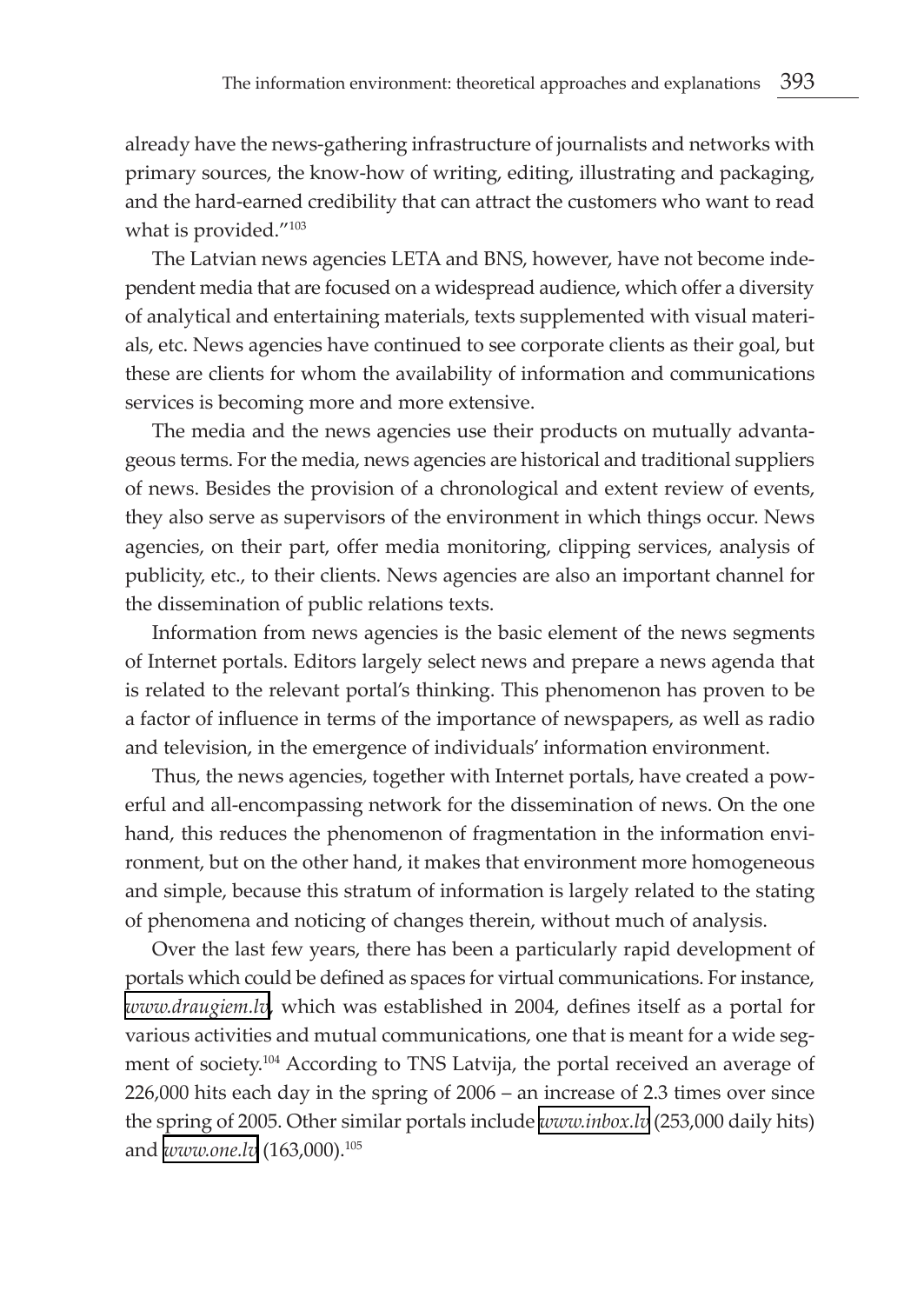These portals offer vivid manifestation of the processes of individualisation and interaction, and there has been insufficient research and evaluation of their importance in terms of changes in Latvia's information environment. The point is that they have had a significant effect in changing the communications capacities of individuals and groups. They are also becoming an important source of information. Journalists, for instance, often use *[www.draugiem.lv](http://www.draugiem.lv)* to find subjects and heroes for their materials. These portals establish intensive and extensive personal communications network, which means that of greater importance in the individual's information environment are private information sources. There are more intensive horizontal communications and relations in society.

**State and local government institutions** have been using their own Internet sites more and more actively, and these processes should facilitate better provision, receipt, and exchange of information.<sup>106</sup> These sites are used as information resources by 28.4% of Latvia's residents, and young people in particular consider them to be effective.107

Ministries, state secretariats, and government institutions which offer services to individuals and legal entities are obliged to establish Internet resources by law.108 There are no such regulations and, importantly, very few resources of this kind among local governments. Normative acts which regulate general elements of content and offer formal characterisations – these indicate that in national governance, Internet sites are interpreted as an opportunity for unidirectional communications, providing information to local residents when governance structures are interested in disseminating it. This means that in future, as egovernance develops, the asymmetrical nature of relations between state and municipal governance, on the one hand, and local residents, on the other hand, can expand, because practice shows that there are several risks in this area. First of all, the Internet sites of government institutions and local governments are used quite actively to promote a positive self-image and to reflect the things that their leaders are doing. Second, the sites have little to do with residents as active individuals who wish to and are able to take part in processes of government. Third, residents have virtually no ability to monitor whether state and local government institutions are ensuring the availability of all information resources.

If the operations of the media can be monitored by residents thanks to their public nature and to criticisms among the media themselves, then government institutions and local governments as public communicators have remained outside the focus of attention of the media and the public. To be sure, the Internet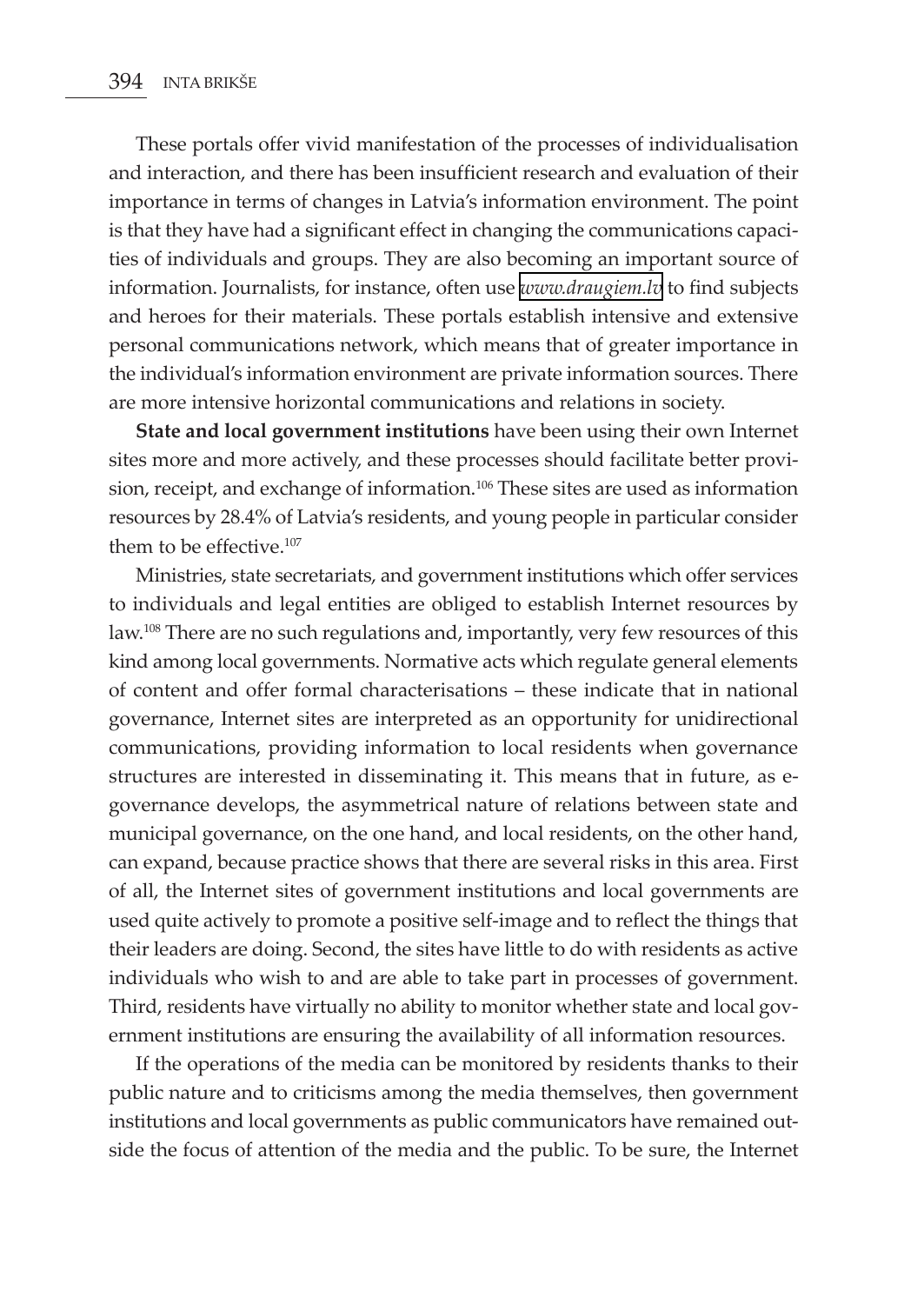sites of government institutions and local governments are a comparatively new phenomenon, but they are too important in terms of the overall information environment to leave their development entirely in the hands of political and administrative structures.

Among **businesses**, those which are most active in influencing the information environment directly and indirectly are those which use the Internet – information services, Internet banks, Internet shops, information and communications technology companies, Internet service providers, etc. This is also true of those which publish public relations or corporate magazines. These marketing channels are used to offer clients information about the latest events in various sectors, as well as entertainment. In this sense, businesses have a similar function in the information environment as media companies do, and the boundaries between journalistic and marketing media are becoming blurry. This is facilitated further by the commercialisation of journalism media outlets.

**Interest groups** play an insignificant role in the Latvian information environment at this time, and their information resources and communications channels are mostly used to enhance the level of recognition of the groups. One can speak of an active virtual community only with respect to *[www.draugiem.lv](http://www.draugiem.lv)*, although an exception to the rule is also *[www.gay.lv](http://www.gay.lv)*, which is a portal for gay, lesbian, bisexual, and transgendered individuals. Several of Latvia's political parties also have Internet sites which seek to become virtual communities, but because most parties have few members, this can be seen as more of a simulation of communications networks, one which is aimed at presenting parties as democratic, active and large interest groups.

### **The content of the information environment**

The main role in shaping the content of Latvia's information environment is still performed by television, radio, newspaper and magazine journalists. The traditional media cause a confluence in the content of the information environment by quoting one another, by maintaining and continuing narratives, events, "heroes," etc., jointly, and by being separated in terms of orientation toward the languages of readers, watchers and listeners – Latvian and Russian. The content of the information environment in Latvia has a clear lack of narrative and originality – "texts, particularly brief news, are reprocessed messages from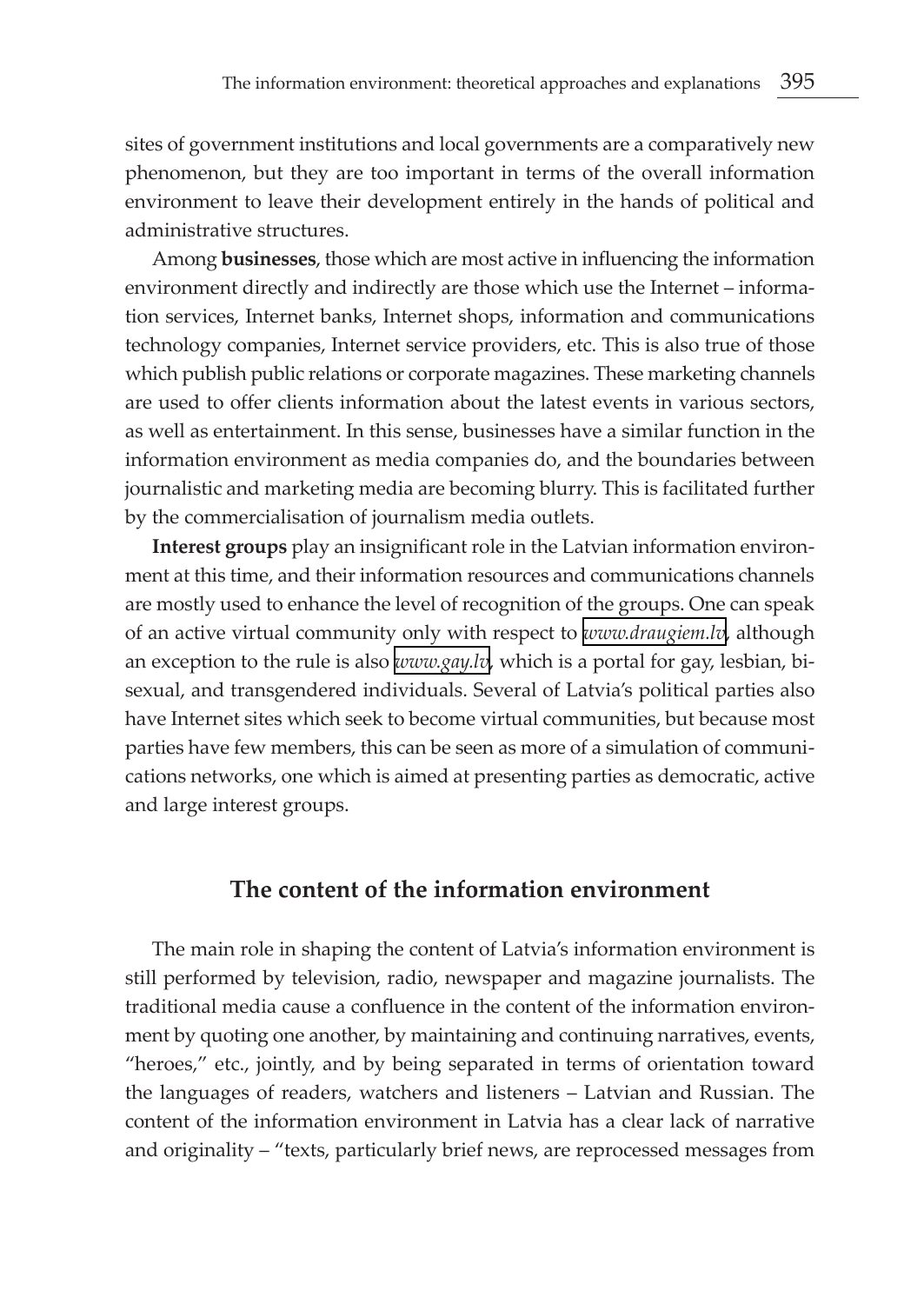other media texts and information agencies, and sometimes one can even speak of plagiarism."109 In the information environment, "events, people, processes, etc., which people perceive as more or less mutually oriented or emerging from one another in a specific order (ritualistic or structural),"110 appear only as fragments, and that hinders the emergence of an overall view of the matter.

The quality of media content in Latvia has been discussed quite harshly, but these are incidental debates – only some materials lead to audience dissatisfaction, contradictory attitudes, or increased competition among the media.

The strongest pillars for the traditional media include the culture of journalism, which is manifested through codes of ethics and standards. This allows the media to operate as a "social map" which displays directions and hierarchies and can, therefore, be perceived by the audience as an "authoritative representation of the social world."<sup>111</sup> This is a conventional aspect of audiences and the media which is based on a long-standing tradition. The media undertake the responsibility for the utility, security, and adequacy of information, while the audience trusts and relies on the professional activities of the media. As the media become more commercial, the social functions of journalism change – "as the journalist's main objective is no longer to disseminate ideas and create social consensus around them, but to produce entertainment and information that can be sold to individual consumers. And it clearly contributes to homogenisation, undercutting the plurality of media systems."112

A critical approach to the media is also enhanced by their nature as "gatekeepers" and setters of agenda. On the one hand, the audience expects the media to produce a "social map," but on the other hand, it criticises the media for obviously failing to reflect the full spectrum of views and facts (this is limited by the media space and time, if not by anything else). Sometimes audiences perceive the media even as representing the interests only of specific groups.

Latvia's journalism and the mass media have not established a common understanding as to their responsibilities vis-ą-vis society, and this has been true ever since the restoration of Latvia's independence at the beginning of the 1990s.

Media commercialisation and harsh competition in the market have pushed media criticism out of the arena of public debate in the broad sense of the concept – discussions about the role of the media in Latvian society so as to promote an agreement between the media and the public when it comes to the roles, responsibilities and obligations of the media. At best, there are discussions of individual incidents, and journalists typically do not analyse their own professional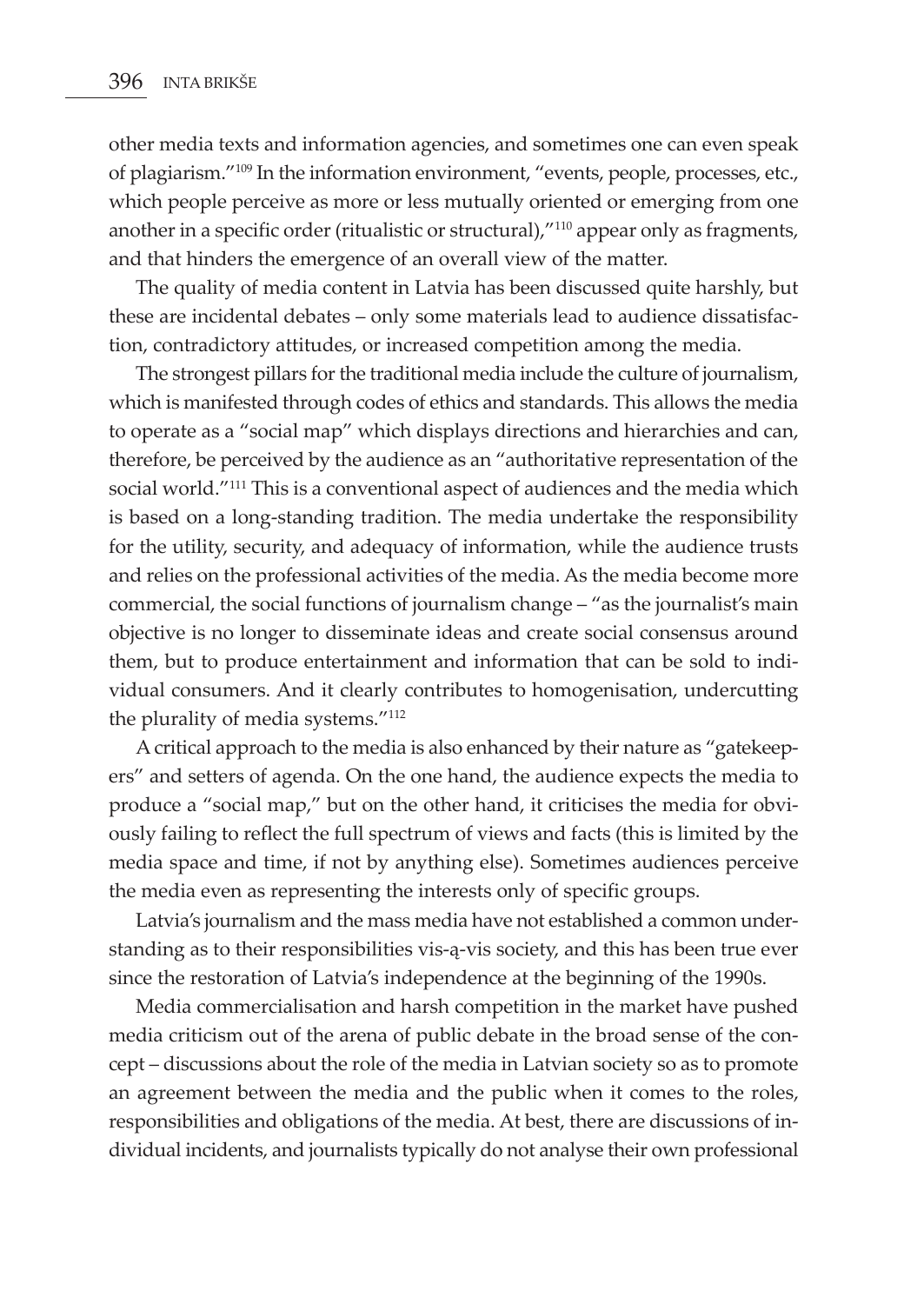environment, choosing instead to take positions of corporate solidarity vis-ą-vis individuals, the state and other institutions. People outside the media space often express dissatisfaction with the professionalism of journalists and the policies of editors, but these viewpoints are presented in the media very seldom.

One of the greatest contradictions between individual expectations which promote new opportunities for the media and the traditional media is that these media have content which is focused on an abstract audience as characterised by the demographic, economic, and social indicators that are of interest to advertisers, but not the individuals.

Expectations of individualisation in the information environment are distinctly enhanced by advertising, which addresses people directly and engages in the discourse of proximity. This represents a dissonance in comparison to the abstract and non-specific message of the media. This is seen most clearly in social advertising, which offers very personal and specifically addressed texts.

The problem of individualising content in the traditional media, as is seen in their texts, has been recognised, and new approaches are being sought out. One is the attempt to personalise the news, but that often leads to a situation in which true news reports in newspapers are replaced with trivial blabbering and a description of various insignificant details so as to conjure up the effect of presence for the reader.

The content of Latvia's information environment reflects a general phenomenon which is seen in other societies, as well – "traditional media emerged within the ethos of mid-modernity and its focus on the nation-state and national identity. … Alternatively, new media emerged in late modernity with an emphasis on individualisation and choice within a culture of freedom which resists strong institutional structures in order to encourage communication initiatives at the local, national and supranational levels."113

#### **The infrastructure of the information environment**

Changes in communications, as linked primarily to the new opportunities which technologies provide to communications actors, can be reviewed from various perspectives, but there are four approaches which are most visible – the technocratic approach, the social structure approach, the information structure and exclusion approach, and the modernisation and capitalism approach.<sup>114</sup>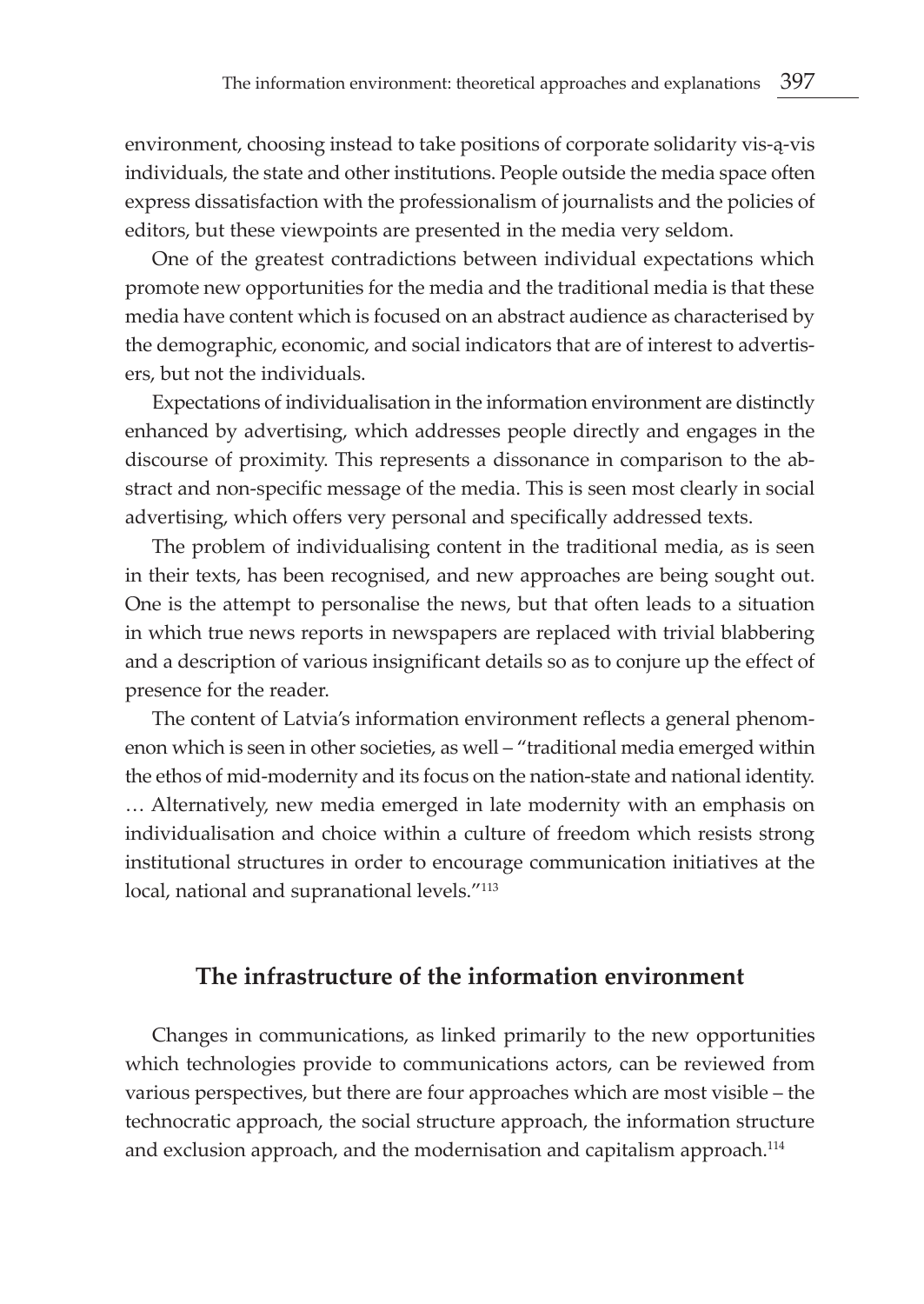The technocratic approach focuses on the Internet, which changes everyday life, ensures greater work opportunities, facilitates education and strengthens communities. The most important factors in ensuring these opportunities include accessibility, content, and the competence of users. In Latvia, this approach is often most visible, and it is strongly supported if there are economic interests in facilitating the market for information and communications technology market, in ensuring and dividing up government procurement for information and communications technologies, etc.

Despite the fairly visible superiority of this approach, however, there are indicators to suggest that a digital divide has emerged – computers and the Internet are used more extensively in urban than in rural areas. In the region of Latgale, which is less economically developed, the indicators are at the lowest level. Computer and Internet use are affected by income, age, etc.

This means that the availability of the digital information environment is very different for various residents of Latvia – in other words, there are no equal opportunities. In overcoming these problems, of key importance in recent years have been achievements in the computerisation of Latvia's regional libraries – 86% of them are computerised, and 77% have an Internet connection. Here, too, however, we see a significant gap among Latvia's various regions. The highest percentage of computerised libraries is found in the Rīga District (96%), while the lowest percentage, again, is in Latgale (78%). The greatest percentage of libraries with Internet connections is found in the Kurzeme region (92%), while the lowest percentage is found in Latgale (76%). Public Internet access facilities also offer a series of other modern technologies – recording and playing of CD/DVD content, printing and scanning opportunities, etc.

In the social structure approach, the focus is on Internet dialogue and search functions which enhance opportunities for civic participation and for influencing decisions. This approach has not attracted much attention in Latvia, and in those cases where there has been attention, it has pretty much been a formality. This is indicated by the long time that it took to draft a conceptual document on the information society, by delays in the introduction of E-governance, by the low level of interactivity on state and local government Internet sites, etc. Governance in Latvia is not oriented toward an active exchange of information with local residents.

In the information structure and exclusion approach, the key problems are seen in the unequal opportunities and relations between the centre and the periphery.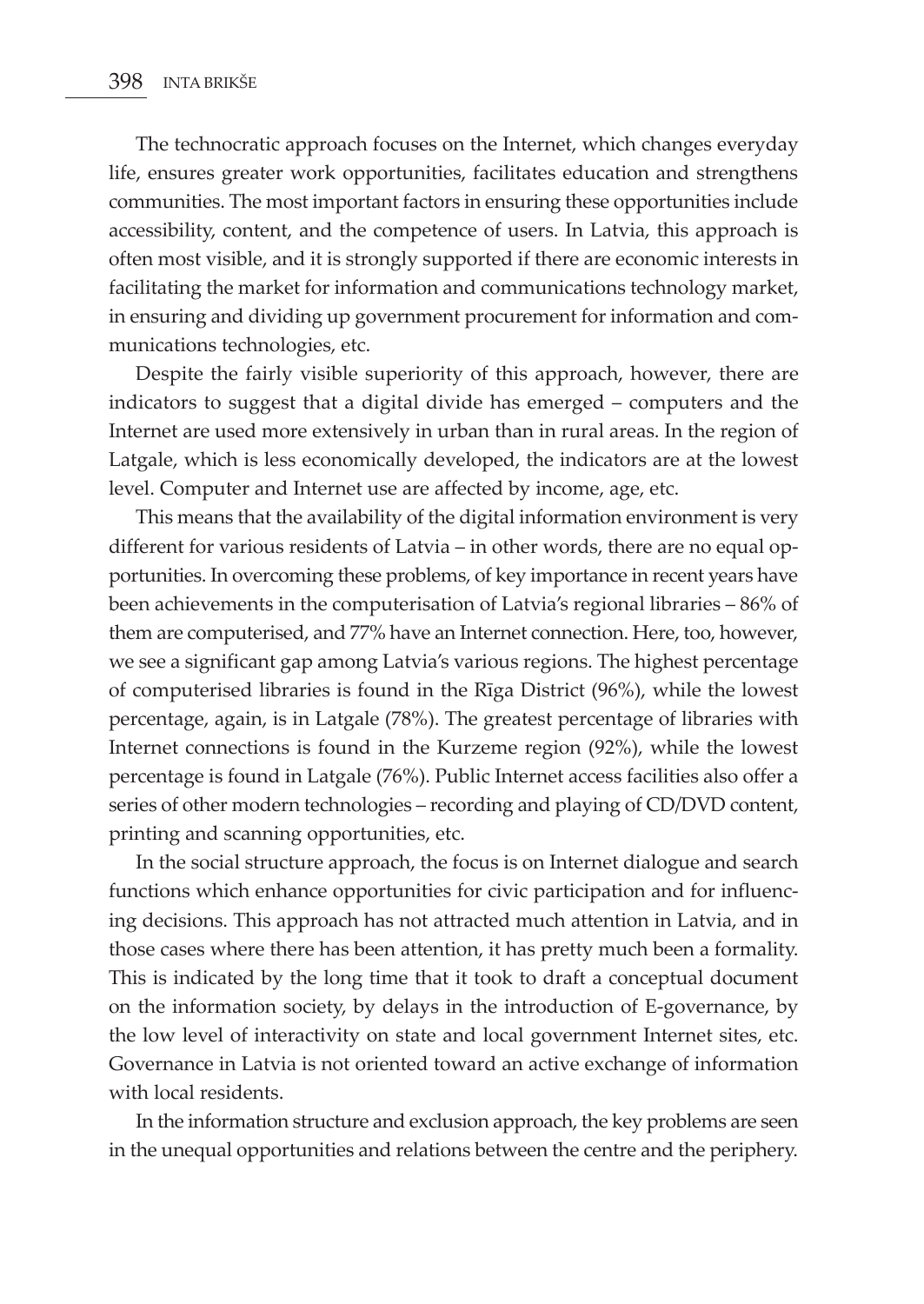In any description of Latvia's information environment, one can see very visible differences between Rīga and other cities, to say nothing of rural regions. The traditional media are concentrated in Rīga, and that means that the capital city and life therein are reflected far more than are other areas. Rīga is also the place where library resources and cultural and education institutions are concentrated, and this has the automatic side-effect of meaning that schoolchildren and students there have better Internet access, etc.

The modernisation and capitalism approach seeks out causes for the increasing influence of information technologies. Castells has described this as "information capitalism," wherein education and the ability of individuals to enhance their education are of key importance.<sup>115</sup> In this respect, desires are more in place in Latvia than realities in terms of issues such as the number of university study slots in which tuition is covered by the state.

Various studies have shown that young people have better computer and Internet usage skills. One reason for this was the Latvian Educational System Informatisation (LISS) project, which took the complex approach of providing computers and software to educational institutions, training teachers, ensuring Internet connections, and designing and using electronic educational materials. The project was launched in 1997 with 0.3 million lats in government financing, and that increased to LVL 3.43 million in 2002. In 2003/2004, however, it declined back to the 1997 level.

The level of information skills remains low in Latvia, and this problem is starting to resemble a closed cycle. In small companies (fewer than ten employees), computer use is two to three times lower than in larger companies. The proportion among these companies in Rīga is 1.8, while in Latgale it is 3.03. Computers are used least often in companies related to agriculture, hunting, and forestry (30%), retailing and renovations (21%), as well as in households (11%). The main reasons for this are a lack of resources (38%), a shortage of qualified specialists (31%), and the belief of company directors that these technologies are not necessary in their work (28%).116 In some territories of Latvia, an average of 70% of employees have non-existent or insufficient computer skills. 60% of employers, meanwhile, think that this is something which employees themselves must organise.<sup>117</sup>

One way of overcoming this is the National Unified Library Information System (NULIS) project, which is aimed at the following: (1) information searches, using not just traditional, but also electronic search systems; (2) ordering of information, which offers alternative means for document delivery at a price which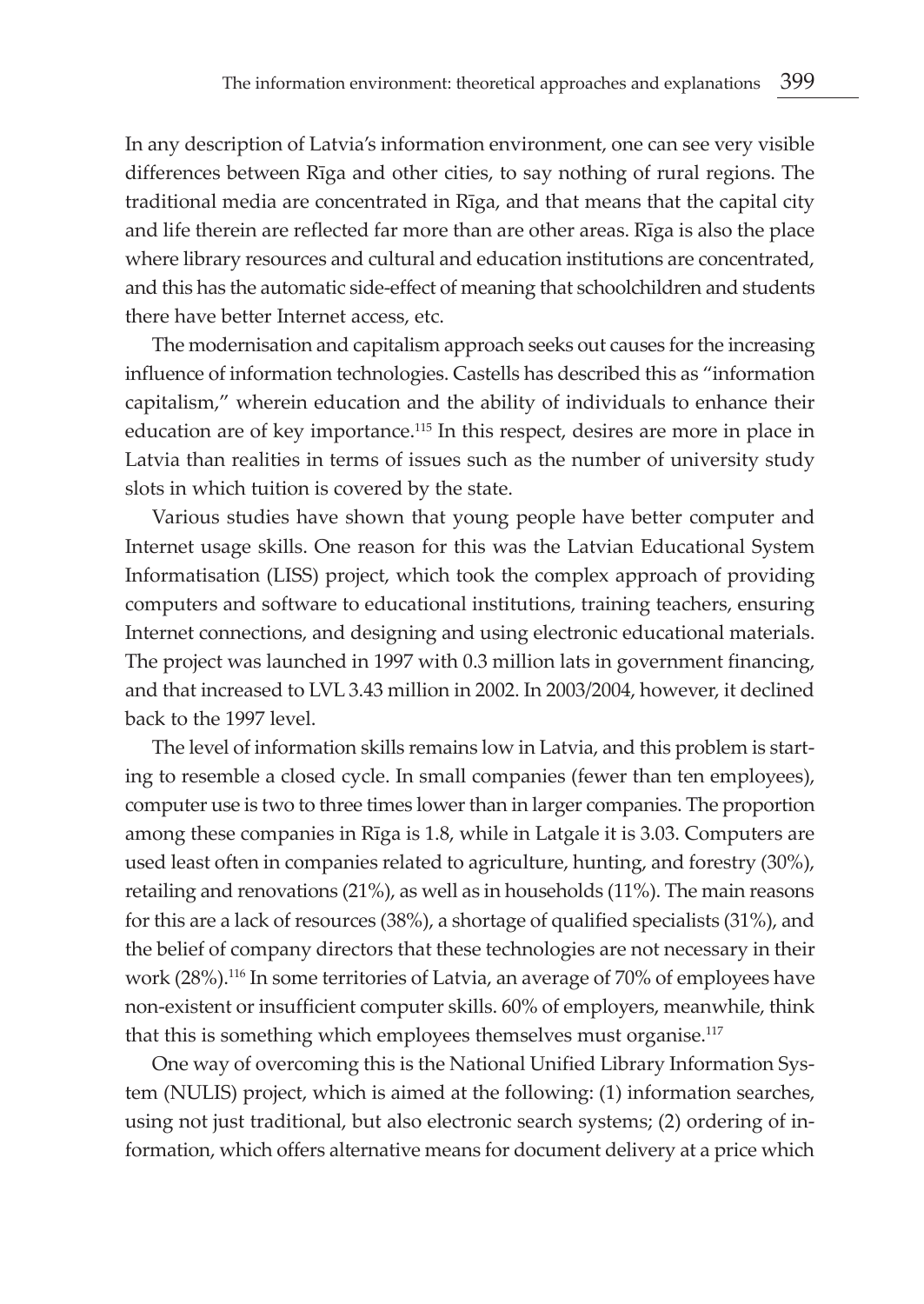can be afforded by everyone; (3) information delivery, not only through the use of traditional printed information sources, but also in electronic form – something for which the interlibrary loan system must be effectively utilised; (4) information services; (5) creation of resources – the local information resources of the national cultural heritage (e.g., databases of local history and culture) in electronic reform; (6) training of librarians; (7) user instruction – increasing the preparation of users so that they can operate independently and locate and use information services on their own.<sup>118</sup>

The fact is, however, that Latvia's information and communications infrastructure, taken as a whole, still does not ensure individuals with a convenient and stable accessibility of the information environment at a socially acceptable price in any populated area in Latvia. This reduces both motivation abilities to learn the necessary skills. The lack of skills, in turn, keeps people from using the Internet and its resources.

\* \* \*

This collection is the result of a research project, "Latvia's information environment: the early 21st century," which began in 2005 in an attempt to implement the idea of Manuel Castells – that research concerning new phenomena and manifestations of communications must be interdisciplinary, interactive and co-operative.119 The collection was put together by 24 scholarly researchers, doctoral students, master's degree students and professionals from information sectors. Approaches to how best to understand the phenomena of the information environment were sought out through philosophy, advertising, law, journalism, communications studies, theatrical criticism, public relations, art, political science, and information technologies.

Analysis of the information environment is focused on four particular areas in this collection:

- $\blacksquare$  the theoretical framework of the phenomenon of the information environment;
- $\blacksquare$  actors in the information environment;
- $\blacksquare$  the content of the information environment;
- $\blacksquare$  the infrastructure of the information environment.

These areas of study appear in papers in various ways and various contexts, because the conceptual approach to this collection involved **no setting of limits** in terms of research methods, the phenomena that were studied, or the manifesta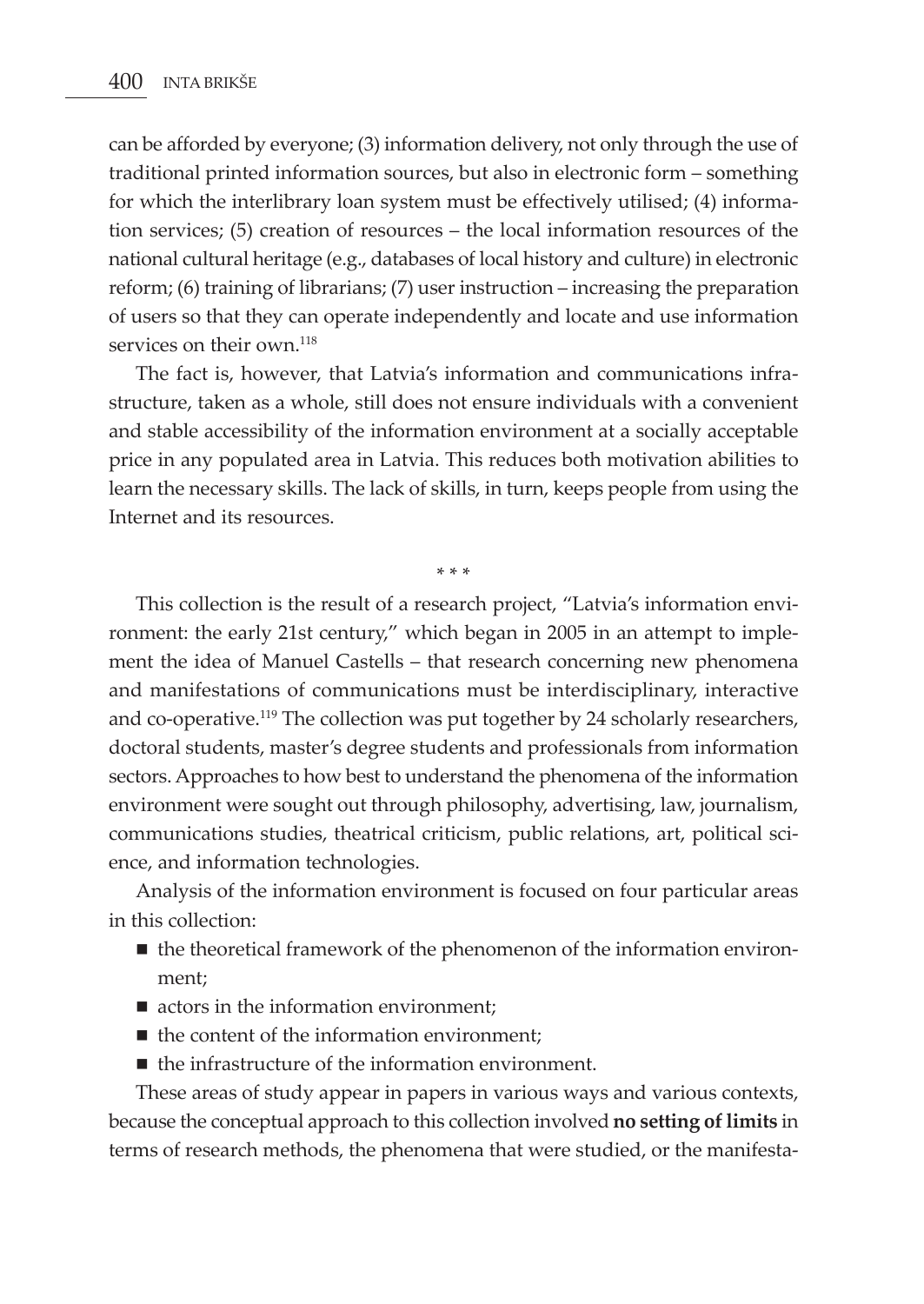tions of the information environment. The reason for this is that editor wished to encounter various types of knowledge and interpretation. In the information environment, we exist not just thanks to household objects such as radios, television sets, and computers, but also thanks to our presence on the street, on buses, at church or at the theatre, at the parish house, at political party campaign rallies, in the sauna, at a museum, etc. This collection, in a sense, embodies the public space in which the observations and conclusions of its authors have come together.

The information environment in this collection also involves on boundaries. It was a challenge for the authors to conduct new research and for readers to seek out their own explanations for the information environment and their understanding thereof. It is, after all, important to know where each of us lives.

In article, **"Time and space: new aspects of the changing information environment,"** philosophy professor **Māra Rubene** proposes the idea that time and space are the initial parametres of changes in the information environment. Virtual reality (virtualisation) is a way of eliminating distance, mediation, and boundaries. The more complex the forms of space and time, the more independent individuals become with respect to the direct environment and the energy sources of the human body. The all-encompassing nature of the changes has had an effect on the former simplicity of ideas, leading people to think about their aporetic properties.

New media are one of the most important factors in understanding the present day. They have entered the lives of modern individuals, opening up a completely new presence of space and time – one in which there are shifting borders between the visible and the invisible, between the natural and the artificial. A stable society is one which can strike a balance between media which are oriented toward space, and media which are oriented toward time.

The co-existence of these media in society force a review not just of traditional ideas about proximity, distance, presence, and mobility by taking a closer look at different experiences with spatial and time-related aspects, but also of the issue of how these different rhythms have an effect on existing public institutions and how their goals and missions should be reformulated. Culture is of key importance in these processes, if it is seen as the ability of an individual to evaluate problems through the terminology of space and time.

In **"The problem of the fifth foot or issues related to the information society between the UN Summits in Geneva and Tunis,"** the computer science specialist Dr. **Juris Borzovs** finds that Latvia has achieved several of the goals that were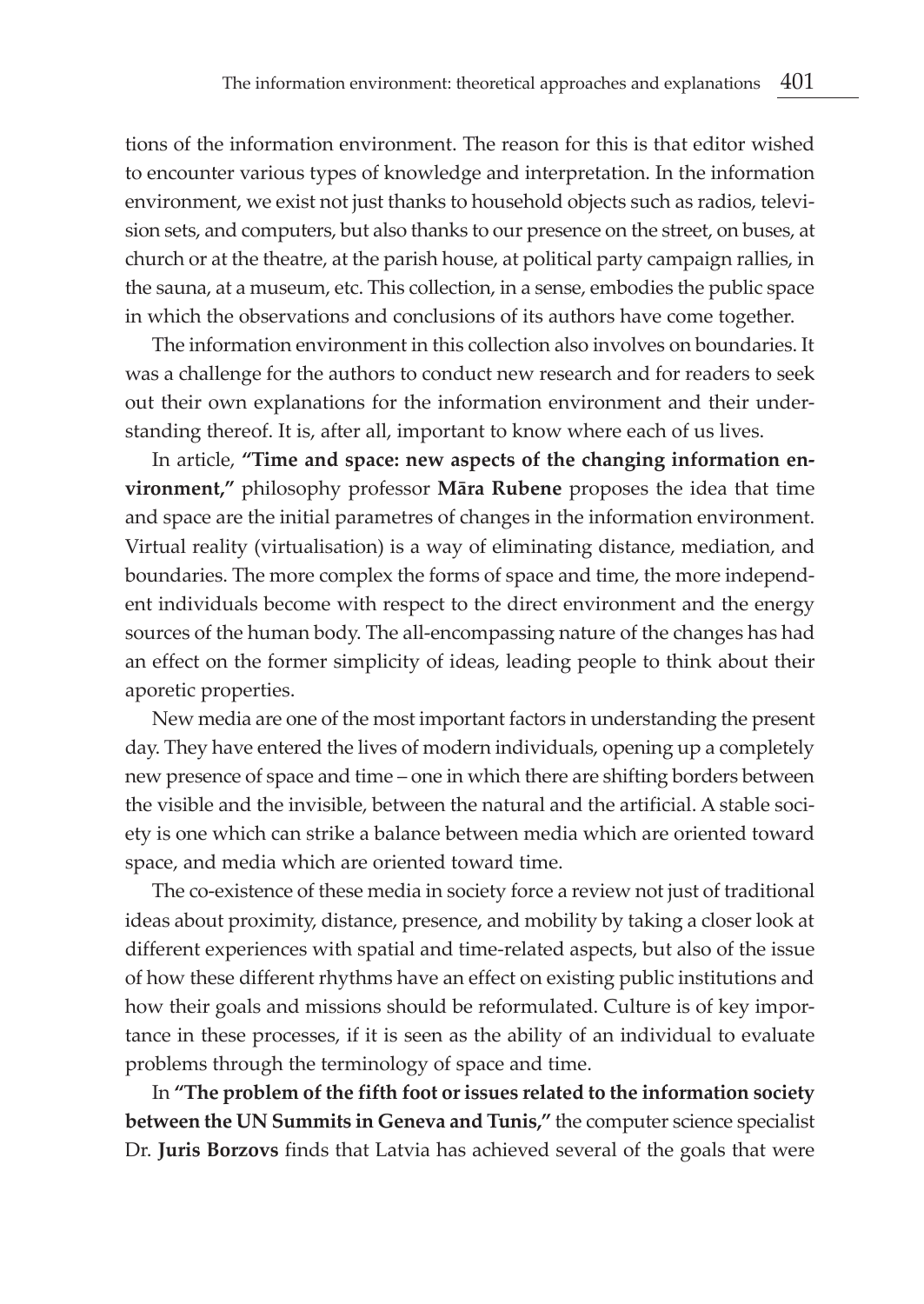defined with respect to the information society at the global UN summit which was held in Geneva in 2003 – goals which were to be achieved by 2015. In most cases, these are achievements of a technological nature. They are accompanied by a series of new public phenomena: (a) electronic communications cause communities to become weaker and networks to become stronger; (b) other people can intervene (or are able to intervene) in almost any social context – something which has become common and, in some cases, even welcome; (c) there are electronic votes on many important issues; and (d) technologies have developed to the point where they can effect sexuality and love in the 21st century.

As is the case elsewhere in the world, people in Latvia must know and understand the key phenomena which affect nearly every individual, as well as the public at large. Information technologies have opened up the whole world for us, but the question is whether we open ourselves adequately to the world and to the way in which electronic forms of communications affect humanity – will they consolidate humanity or isolate people from one another?

Philosophy professor **Skaidrīte Lasmane** is the author of **"Information ethics in Latvia,"** addressing issues which have to do with the role of the quality of the information environment not only in creating views, but also in creating new desires and yearnings, as well as in ensuring public safety and other needs. Information ethics are one way to regulate the information environment so that its influence on private life and the public sector might be as valuable as possible. The author analyses several contradictory trends in terms of information ethics in Latvia – the contradiction between increasing information freedom and responsibility for its quality; the complications which opportunities to copy materials have created in the sphere of intellectual property; the lack of compatibility between the availability of information in databases and appropriate respect toward confidentiality and privacy; and the consequences of the demand for the speed and volume of information if this is not accompanied by honesty and precision in the representation of events and/or situations.

In **"Constitutional rights to information: is the state obliged to provide information to the media?"**, the attorneys **Lauris Liepa** and **Andris Kaņeps** analyse media regulations in Latvia and find that media rights are described thoroughly and in detail therein. In the widespread contacts between the government and the media, however, there is a fundamental problem – the right of the media to receive information and the obligation of the state to provide it. Information availability is regulated in the Latvian Constitution, the law on information open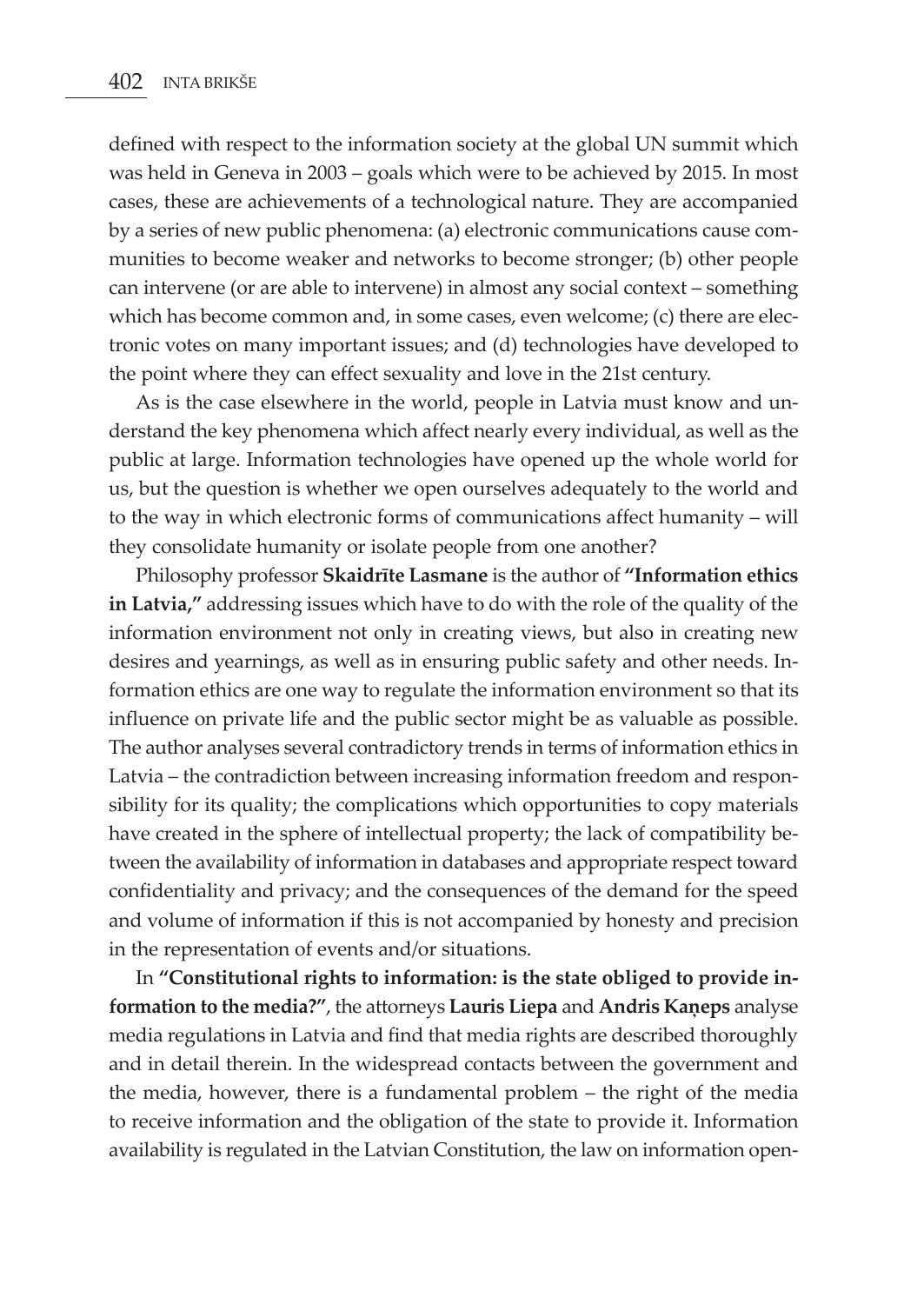ness, and the law on the press and other mass media, but the application of these requirements is not always clear or acceptable to all participants in the information environment. Society does not always feel that a priority is the understanding that the right to information is of a constitutional nature, limited only when the limitation is specified by law and on the basis of a legitimate and commensurate goal. Each limitation on information availability which does not satisfy one of the aforementioned criteria must be seen as unconstitutional.

**Nellija Ločmele**, who is editor-in-chief of SIA "Reģionālā prese Diena," offers the paper **"The quality of journalism: views of editors and content of newspapers."** She presents the results of a study of the views of editors with respect to the quality of journalism and the effect of this on the national daily press. The main conclusion is that media editors have views about the basic elements of the quality of journalism, which largely coincide irrespective of differences in the language of newspapers, territorial coverage, education, membership in the Latvian Association of Journalists, etc. Objectiveness is firmly defined as the most important factor, followed by precision, the skills and specialisation of journalists, the individualism of the newspaper, the use of research, and the style of language. Other important criteria defined by editors include the total volume of editorial content in newspapers, the proportion of articles written by staff journalists, the editorial proportion vis-ą-vis advertising, the proportion of reports that explain things, as opposed to reports which simply offer information from the location of an event, and the high proportion of news versus features. Most editors have a positive evaluation of explanatory journalism and the work of commentators, but they do not attach must importance to the presentation of free time and physical and spiritual activities in the news. The quality of journalism is seen as an obligation which, at the end of the day, is not always appropriate for the strategy of earning business profits.

**Vita Zelče**, an associate professor in communications theory, has written the paper **"The local press – shaper of the community's information service."** She concludes that in Latvia's local space, local newspapers are of particular importance, because on the one hand, they take part in the structuring and mapping of cultural identity, and on the other hand, are a part thereof. The number of publications issued in Latvian continues to increase, although overall print runs are not increasing. The number of local newspapers published in Russian and their print run have not changed, but the dissemination and reading of local newspapers, as well as their influence in various Latvian regions differs.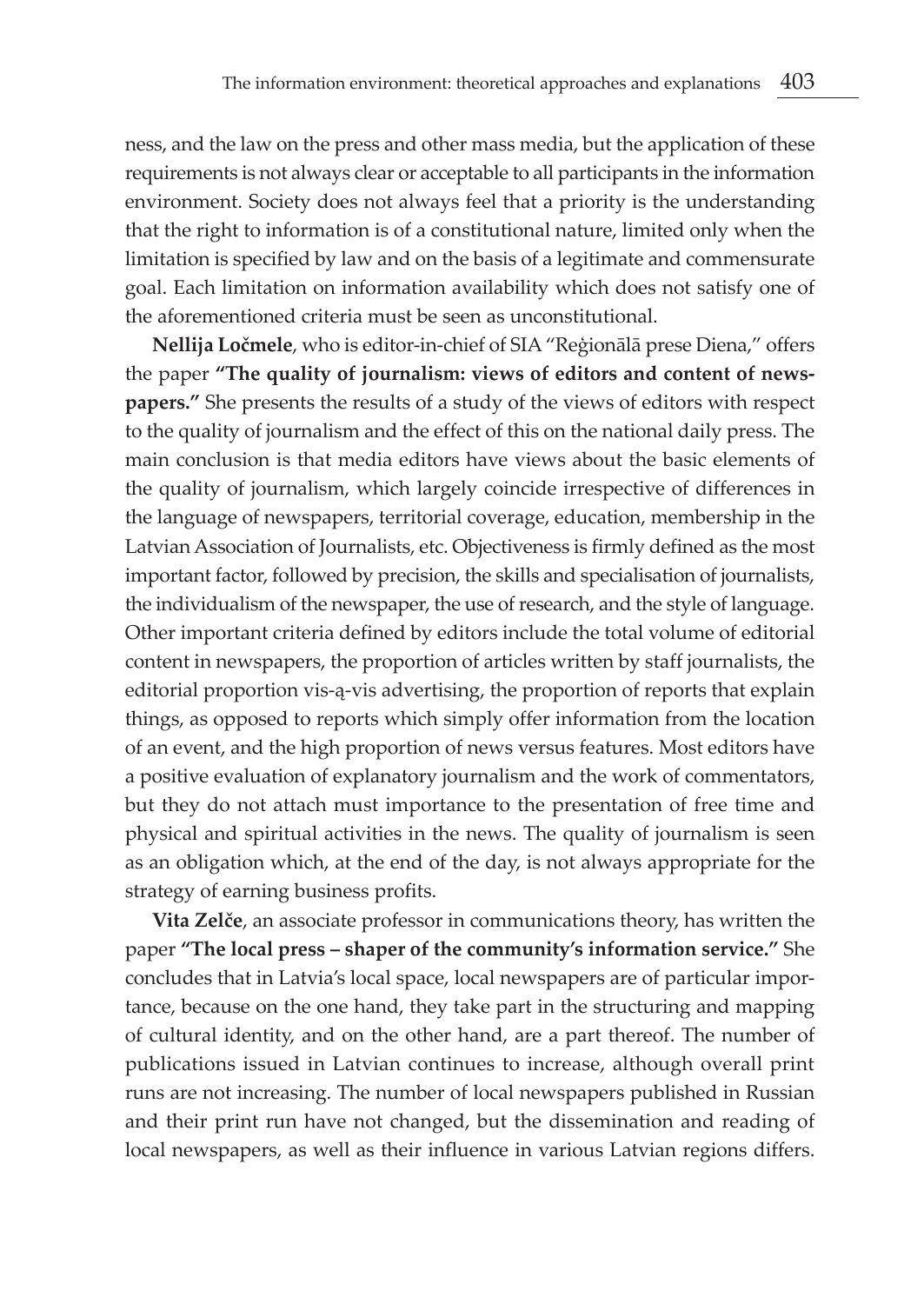Newspapers mostly call themselves district publications, but their priority is not consolidating the district as a community. Specific cultural events take place in the cultural buildings of towns or parishes, schools, libraries, kindergartens, etc. Politics are handled by specific local governments. Economic achievements are gained through manufacturing and provision of services and entertainment, and all of these have their own specific place. The people who are described in newspapers talk about and describe their place – the city, parish, home, place of employment, birthplace, etc.

**Ksenija Zagorovska**, editor-in-chief of the newspaper *Chas*, and **Pāvels Šudņevs**, marketing director for the Petits advertising group, are the authors of the paper **"The phenomenon of the Russian Press in Latvia,"** in which they review the Russian press in Latvia and conclude that it shapes a developed and stable system in which the regional press, too, is quite well developed. Publications in Russian have pushed publications from Russia out of the market, and this is particularly true of socio-political newspapers – audiences want to learn about the latest local news in Russian. A distinct tradition for the Russian language press is to focus on so-called "little people," focusing on the problems of individuals, helping people and specific schools, etc. The authors point out that the Russian language press is often accused of being oppositionist in nature, but they explain that this is because it is the tradition for the press to represent the interests of its readers. Since the restoration of Latvia's independence, the Russian community has encountered many national problems such as the large number of non-citizens in the country and the reforms which are being implemented in schools. The authors also oppose the commonly held view that the Russian language press is financed by Russia. They say that the situation of the Russian language press is similar to that of the Latvian language press when it comes to the profits earned by publishers, the sources that are used, and the potential audience for the newspapers.

**Rolands Tjarve**, who holds an MA in the social sciences, is the author of the paper **"Radio and television: the aspect of mediation."** He has discovered several important factors in the development of television and radio – ones which have an effect on the information environment.

The number of television stations in Latvia has not changed significantly since 1997, but the boundaries between commercial and public television are becoming more and more vague, even as the audience focuses more on the commercial media. In recent years, there has been increased audience interest in the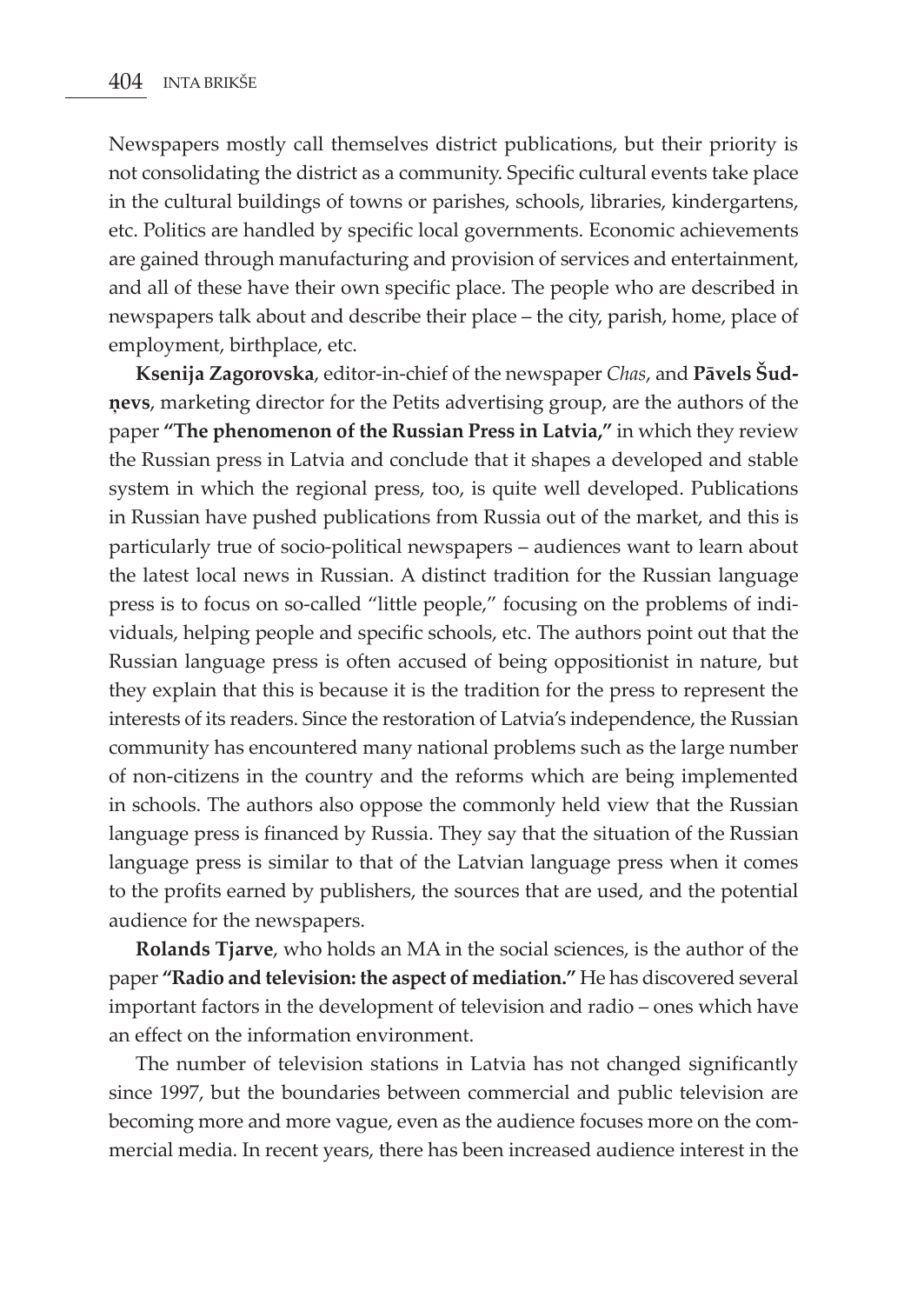programmes which television stations produce for themselves. This helps people to mediate their own lives, and this is of particular importance, because society, as a community, is shaped by imagined relations and links, and television helps in this process.

In comparison to television, the traditional leader in the radio sector is Radio Latvia. It offers four different channels, and Radio Latvia 2, which broadcasts Latvian music, has become the most listened-to channel in recent years. The Russian speaking audience also listens to greater numbers of programmes produced in Latvia than it watches television channels offered here.

Digital television can create serious changes in the Latvian information environment, because it will make it possible to quadruple the number of national television channels in Latvia.

In **"Television news in Latvia: before challenges of the present and the future,"** the Europe correspondent for the Latvian Television, **Gundars Rēders**, evaluates TV news as a key information resource for the development of other broadcasts, in establishing long-lasting messages, and in promoting public debate on issues that are of importance to the public. Even though the number of Internet users doubled between 2001 and 2005, that did not have any major effect on the habit of people to watch television news. What is more, the overall audience for the news has had a tendency to increase.

**Jānis Ikstens**, an associate professor in comparative politics, is the author of the paper **"The individual and the Internet: opportunities for use and participation,"** and he concludes that there is a fairly classical digital gap in Latvia – computers and the Internet are more easily available to and are more often used by richer and better-educated people. The people of Latvia are not very active in making use of the administrative and commercial opportunities which the Internet affords, and the active users are those who use computers and the Internet at work. They are people for whom information and communications technologies have become an everyday matter. For others (the majority of society, in fact), it remains to watch both private and public initiatives aimed at improving the E-environment in Latvia without becoming actively involved in the definition of needs or priorities, or in making use of the innovations which are offered.

In **"The information environment in Latvia's Internet,"** the senior editor of the Delfi Internet portal, **Ingus Bērziņš**, finds that entertainment and "time-killing" products are becoming stronger and stronger in their positions – search engines, virtual communities, Internet banks, the homepages of telecommunications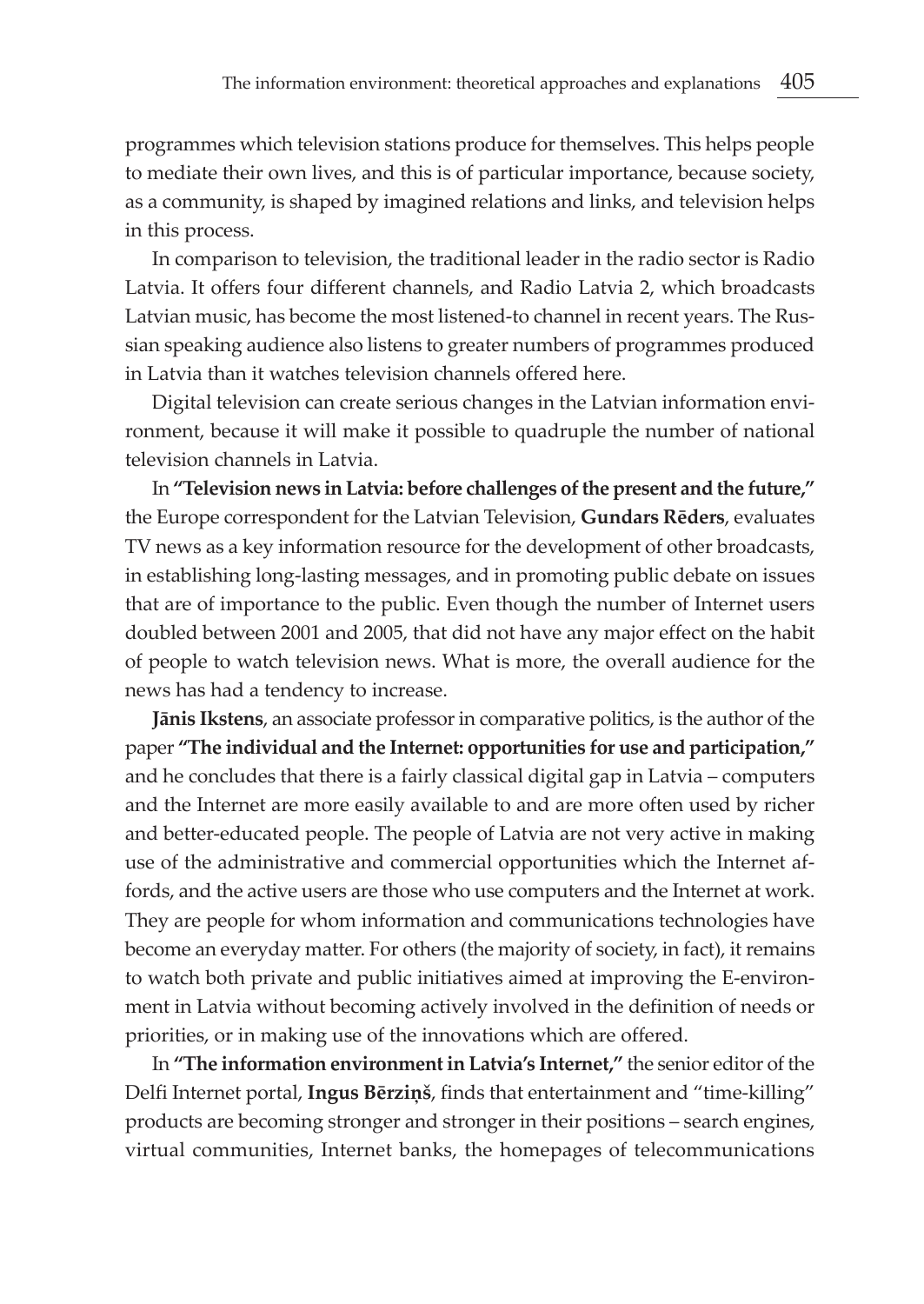operators, pages of advertisements, etc. Audience interest in on-line media increases significantly at such times as there are timely, global or catastrophic events, but the need and habit of media consumption are changed by hypertextuality. The audience's understanding of the opportunities which are afforded by the information space is significantly influenced by the multimedia nature of the on-line media.

**Lolita Stašāne**, Deputy Editor-in-Chief of Una Magazine, is the author of the paper **"In search of niches in public relations communications."** She concludes that there are several trends in the Latvian public relations sector which are mostly the result of a polarised understanding thereof. A positive thing is that there is greater understanding of long-term investments in brand development and public relations as components of integrated marketing communications, but it is also true that people still expect public relations to provide a quick fix without any serious investments, seeing PR as a panacea for any situation. There are no precise data, but data from the Latvian Association of Public Relations Companies suggest that market dynamics are rapid, and client numbers are increasing. Companies expect more from public relations agencies than just media relations or publicity. The media, for their part, no longer perceive information from public relations companies as nothing more than the desire of profit-based companies to attract attention. Information about activities which have to do with positive messages in the information environment are no longer perceived with clear suspicion.

Public relations cannot be isolated from the overall information environment. The relevant quality standards can be regulated by associations, companies or society as such.

**Ineta Tunne**, an associate professor in social psychology, and **Marita Zitmane**, a Marie Currie doctoral fellow, use the paper **"Advertising and its messages: changes in functions and roles"** to review advertising in the information environment from two perspectives – as a representation of social reality and as a documentation of society and its values. Study and analysis of advertising, they argue, has not been adequate in terms of these processes, because "advertising criticism," like cinema criticism, art criticism, etc., is virtually non-existent in Latvia.

Advertising in Latvia's information environment presents a fairly homogeneous message – the dominant products and services are telecommunications services, hygienic products, department stores, television channels, and elec-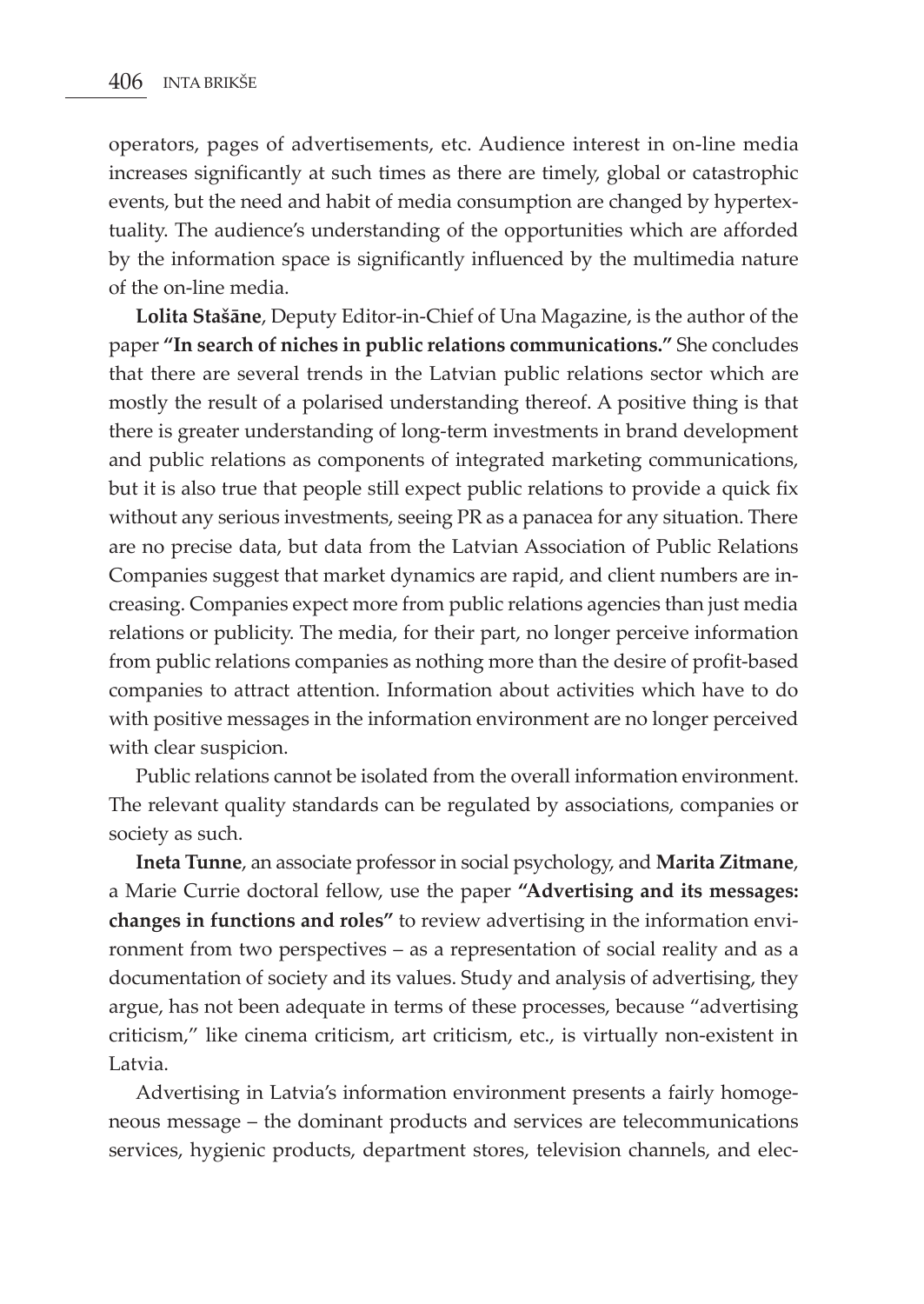tronics. Products of immediate need are offered together with entertainment products. Advertising messages are focused on the present of society, not on the future – the nuclear family, age as a situation which can be escaped or has led to peculiar situations, etc. Social advertisements usually present worried people or people from socially deviant groups. This means that advertising can enhance mistrust of individuals in themselves, as well as pessimism in the public at large, because the images and texts which are offered in advertisements in the public information environment are dissonant from reality, people's emotions, actual events, and values. This phenomenon can be enhanced by the fact that advertisements present "others" or "strangers" who are more successful, wealthier, more satisfied, happier, etc., than "we" or "the locals" are.

**Anda Rožukalne**, who hold an MA in the social sciences, wrote the paper **"Is a 'magazine society' emerging in Latvia?"**, reviewing the development of magazines in Latvia over the last five years, which contrasts with the seeming stability in the Latvian media environment. She points to trends that were typical in other countries in the world in the 1990s – fragmentation of the audience as a result of technological expansion, and the development of niche magazines and business publications. Each year, some 15 new publications appear in Latvia, and readers can subscribe to nearly 200. The process of internationalisation began in 2002 and 2003, when publications from other countries began to appear in Latvia's magazine market.

Professor **Silvija Radzobe**, who is a theatre critic, analyses post-modernism in Latvia's theatres as a new phenomenon in Latvia's information environment in **"Post-modernism in Latvian theatre."** Young directors have performed a historical role over the last ten years or so – they have developed a theatrical language which can adequately express the most fundamental manifestations of the spiritual life of Latvia, as a society which belongs to the Western cultural space. The searches of young artists have had a positive influence on the development of theatre in Latvia as such. Processes in contemporary theatrical direction have occurred in parallel to events not just in the other Baltic States, but in the entire post-Soviet territory of Eastern Europe. Thus one can conclude that the language of the theatre which is typical of post-modernism has ensured that the Latvian theatre can compete in the international cultural space.

Art scientist **Inga Bunkše**, in **"Does the Latvian love art? Interaction between art and society,"** evaluates the role of art in the shaping of the information environment. Latvia has been a typical country in terms of serving as a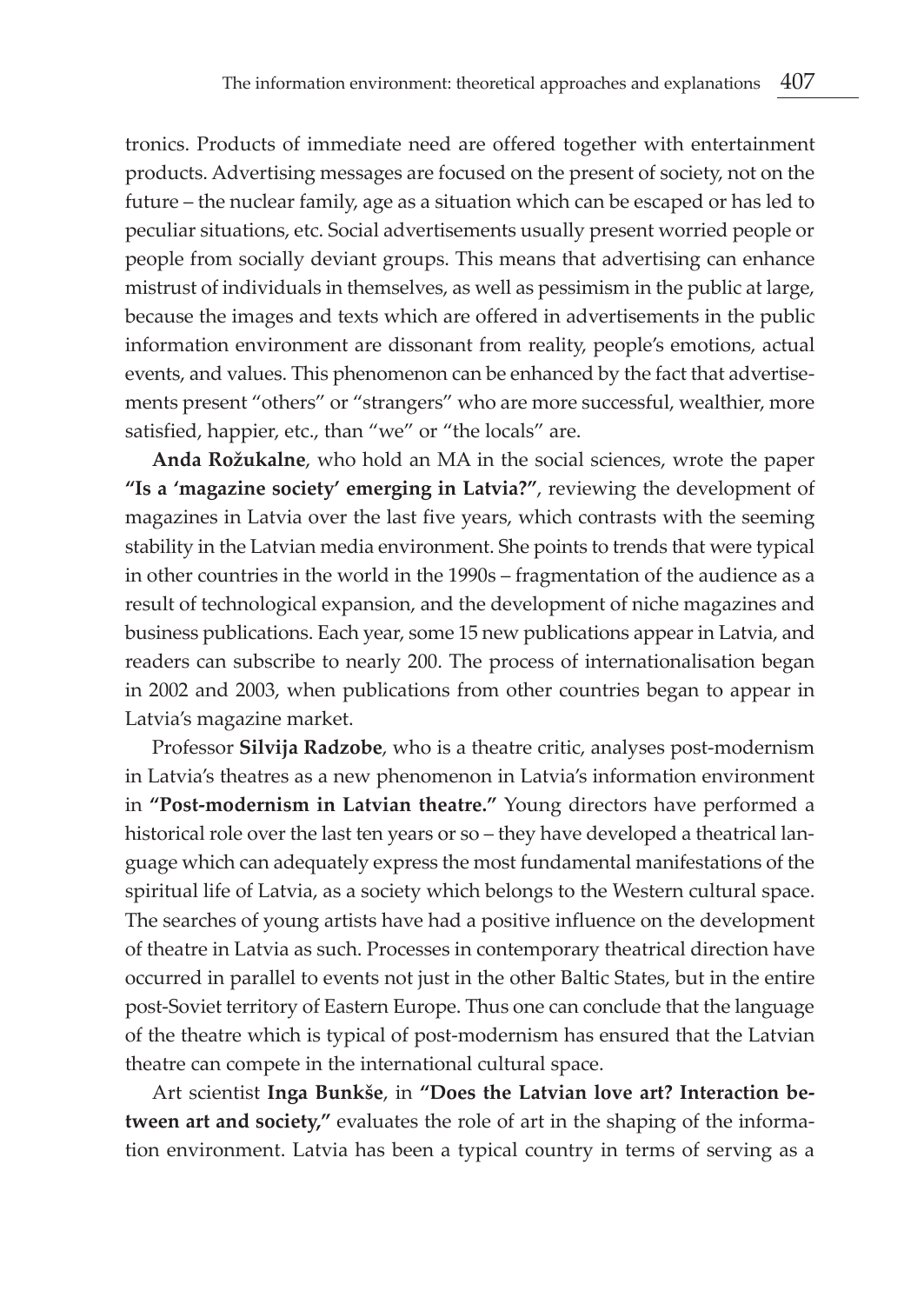"gatekeeper," but members of the post-industrial society want to consume, and they do so actively. The aim of cultural policy is to attract attention to culture in this regard. Naïve reliance on power structures and use of the narratives of victims and sufferers in the communications space of society serve to shut down the self-referential statement that "the Latvian loves art." Instead there are narratives which, in semantic terms, are full of self-pity: "I don't understand art, it is not meant for ordinary individuals." These factors have an influence on information about art, particularly in those media outlets which have not specialised in the study and analysis of cultural processes and which are widely read. Journalists have little knowledge about the development of the world of art, so they rely on emotions, not knowledge. Sometimes they express clear demagoguery in shaping mythology about individuals or groups. In this situation, the resources of the self-referential statement that "the Latvian loves art" are not renewed. The statement disappears, circulates at the previous level of knowledge, or represents the conservative self-perception which has typified society over the last decade.

In **"Region and religious communities in Latvia's information environment,"**  the Rev. **Juris Cālītis** analyses Christian religion, where the spiritual is always held together with the material and the bodily, because God created both. The author looks at relevant challenges in the new information environment – the "virtual church," links through portals, E-mail, the Internet and homepages. This creates a completely new context for congregations and friendships. It has not, however, yet been recognised that the environment changes its user, and the church, congregations and religious organisations which present themselves on the Internet have not yet started to think about how this information environment affects its participants. As has been the case in the past when technologies have changed (from the spoken word to the written word, from the written word to book publishing, and now from the printed text to the electronic environment), these latest changes in the information environment will shape and demand new explanations of technologies and faith.

The director of the Latvian National Library, **Andris Vilks**, is the author of **"Libraries – new identities,"** in which he analyses the activities and development of Latvia's libraries in the context of the national policies of states. The natural monopoly of libraries in the shaping and maintenance of information resources has diminished, there are changes in the structure of libraries and their infrastructure of information and communications. Key changes in Latvia's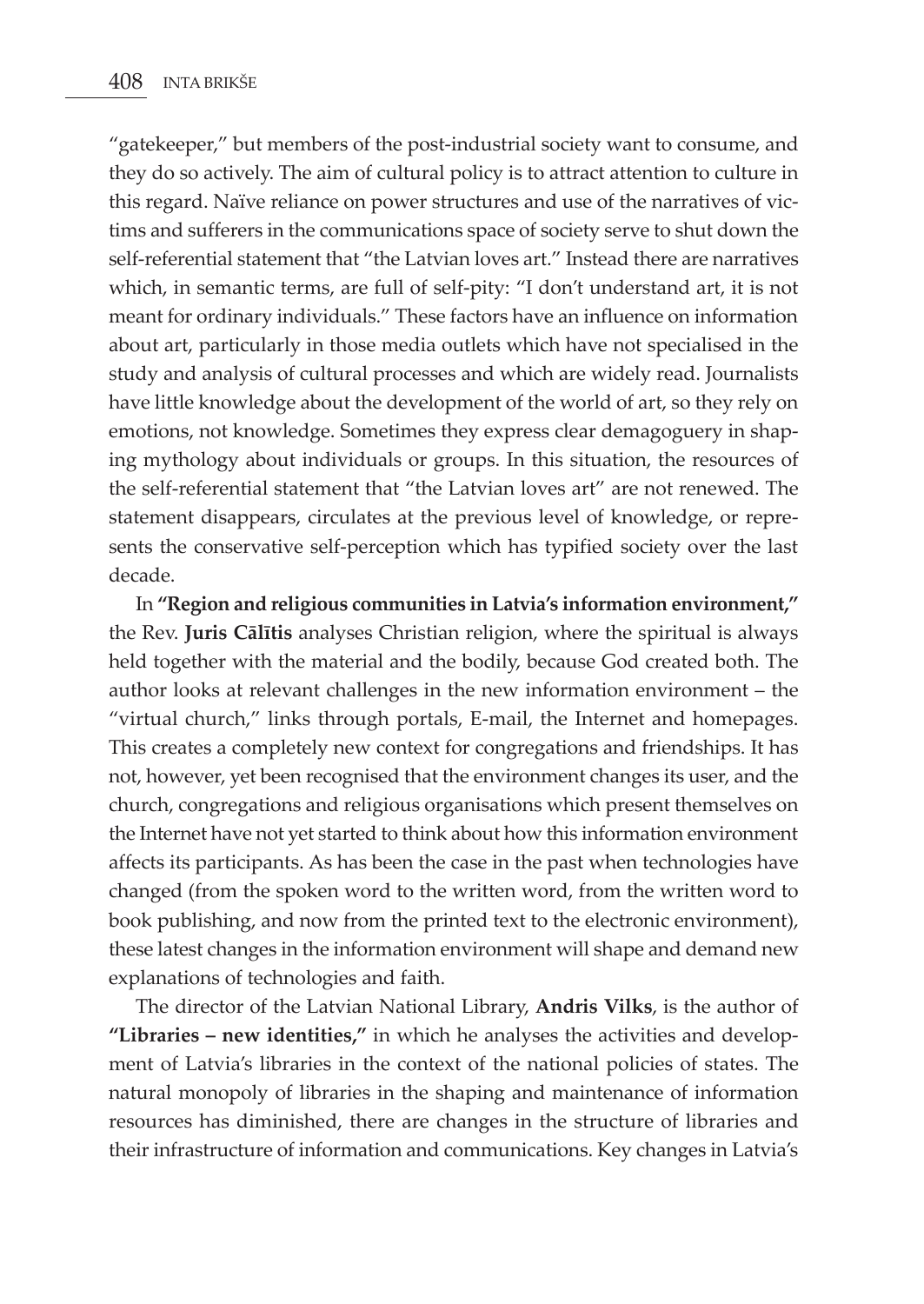information environment have been created by the Latvian National Digital Library "Lettonica," which involves the digitalisation and processing of the most valuable, threatened, and demanded materials, the establishment of a unified management system for digital objects, and assurance of long-term access to the "Lettonica" resources. Latvia's libraries, however, do not engage in the provision and shaping of information resources in a way which would correspond to the state's research and development needs, because priorities have not been clearly defined in Latvia with respect to national development, libraries cannot reach agreement amongst themselves on a unified profile, different libraries have different financing principles, existing financial and information resources do not enable a sufficient diversity in response to demand, etc.

**"State and local government institutions on the internet"** was written by **Inga Koleča** and **Sanda Rieksta**, holders of MA degrees in the communication science. They analyse the Internet sites of local government institutions and conclude that these are mostly informative, not communicative, offering local residents little opportunity to take part in public governance and decision making. That is because the information that is offered to local residents is complicated, it is not "translated" from documents, there is a lack of objective information, diversity of viewpoints and materials which would allow local residents to analyse situations, phenomena, and processes in a critical way. The availability of information is also different from one region of Latvia to the next one.

The portals and homepages of national government institutions have a greater wealth of information, more links, a better structure, and a visual appearance which creates a fairly homogeneous impression of the central institutions of national governance. This can be attributed to greater administrative and financial resources, as well as normative acts which present specific demands as to the framework of content on the homepages. Local government homepages and portals demonstrate a fairly distinct trend – the Internet sites of cities are richer in content, more attractive in appearance, and more useful for local residents than are those of smaller local governments.

PhD fellow in political science **Visvaldis Valtenbergs** concludes in **"The homes or signs of Latvian parties: analysis of political party homepages in advance of the 2005 local government election"** that for the time being, parties in Latvia are not yet prepared to use the World Wide Web as an instrument to involve people in debates about policy alternatives or to strengthen the loyalty of supporters. The Internet sites of parties are weakly structured and short-term, and only a narrow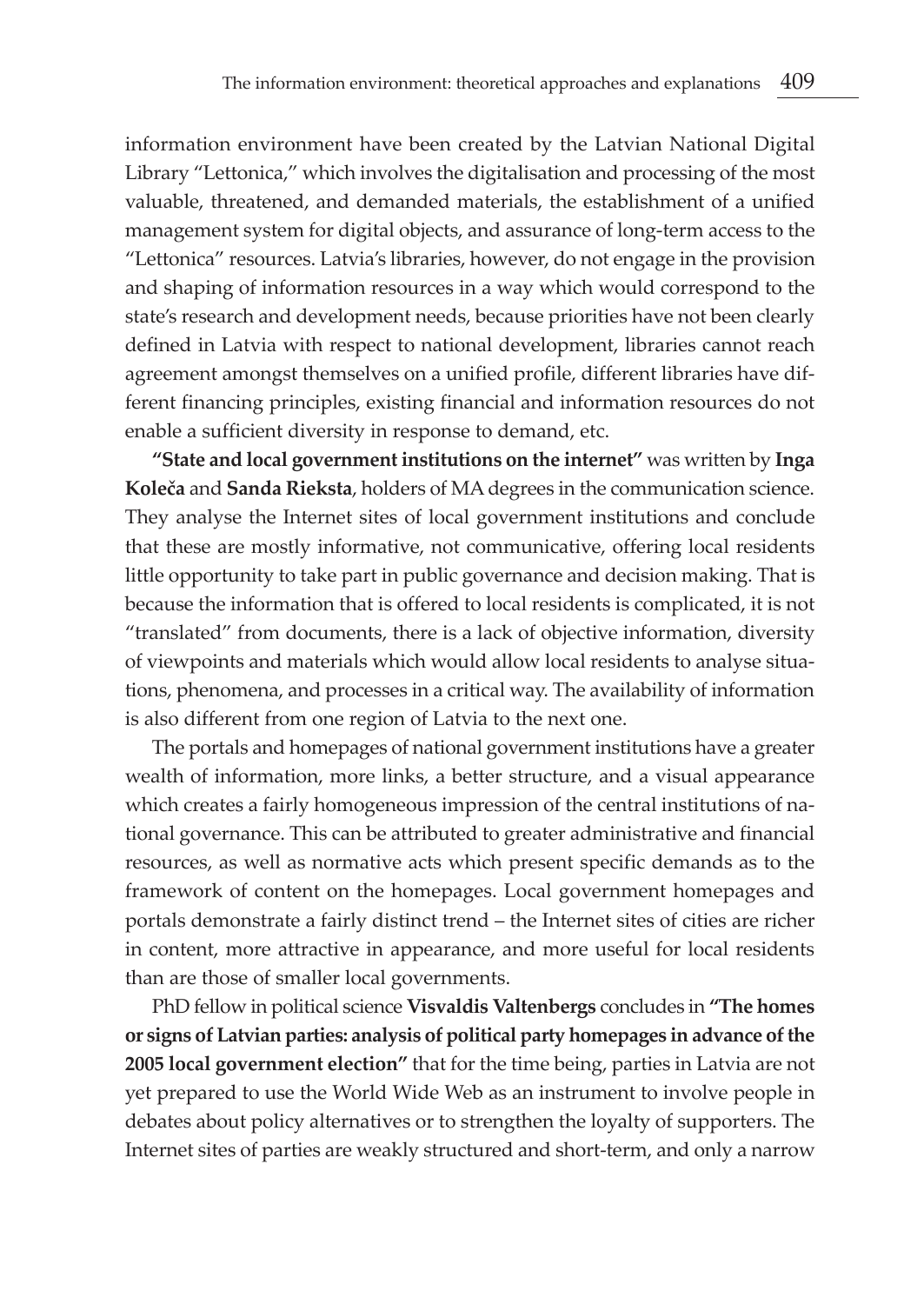segment of the audience is aware of them. Party sites are little more than a sign for the organisation, even though the pages also do present the latest news, as well as party press releases. Because campaigns are becoming more expensive even as ceilings have been set on campaign spending, virtual campaigns are promising. The number of Internet users is increasing quickly, and existing party financing laws mean that parties will have to count on limitations in time and finances insofar as media advertising is concerned. There are also active regulations related to campaigning, and there is monitoring of hidden advertising, too.

#### **References**

- <sup>1</sup> See Mattelart, Armand. *The Information Society: An Introduction*. London; Thousand Oaks; New Delhi: SAGE Publications, 2005. P. 138.
- <sup>2</sup> See Webster, Frank. *Theories of the Information Society.* 2nd ed. London, New York: Routledge, 2003. P. 6.
- <sup>3</sup> Castells, Manuel. *The Rise of the Network Society*, 2nd ed. Oxford: Blackwell Publishers, 2000. P. 13.
- <sup>4</sup> See Rantanen, Terhi. The Message is the Medium: An Interview with Manuel Castells. *Global Media and Communication.* 2005. 1(2): 139.
- <sup>5</sup> Krug, Gary. *Communication, Technology and Cultural Change*. London; Thousand Oaks; New Delhi: SAGE Publications, 2005. P. 192, 193.
- <sup>6</sup> Brikše, Inta. Informācijas vides izpratne Latvijas kontekstā (Understanding the information environment in the Latvian context). In: Ozoliņa, Žaneta (ed.) A*ddressing the Future – Countries, Societies and the World, international conference reports, Rīga, 11–14 November 2004.* Rīga: LU Akadēmiskais apgāds, 2005. P. 317.
- <sup>7</sup> See Davenport, Thomas H. *Information Ecology: Mastering Information and Knowledge Environment*. New York: Oxford University Press, 1997.
- <sup>8</sup> Kumar, Krishan. *From Post-Industrial to Postmodern Society*. Oxford: Blackwell Publishers, 1995. P. 6.
- <sup>9</sup> Davenport, Thomas H. *Information Ecology: Mastering Information and Knowledge Environment*. P. 29.
- <sup>10</sup> See Rantanten, Terhi. *The Media and Globalisation*. London; Thousand Oaks; New Delhi: SAGE Publications, 2005. P. 26.
- <sup>11</sup> Clayman, Steven E. Arenas of interaction in the mediated public sphere. *Poetics*. 2004. P. 45.
- $12$  Örnebring, Henrik. Televising the public sphere: Forty years of current affairs debate programmes in Sweden. *European Journal of Communication*. 2003. 18(4): 504.
- <sup>13</sup> Ibid. P. 517.
- <sup>14</sup> Lash, Scott. Technological forms of life. *Theory, Culture & Society.* 2001. 18(1): 108.
- <sup>15</sup> Padovani, Claudia. The World Summit on the information society: Setting the communica-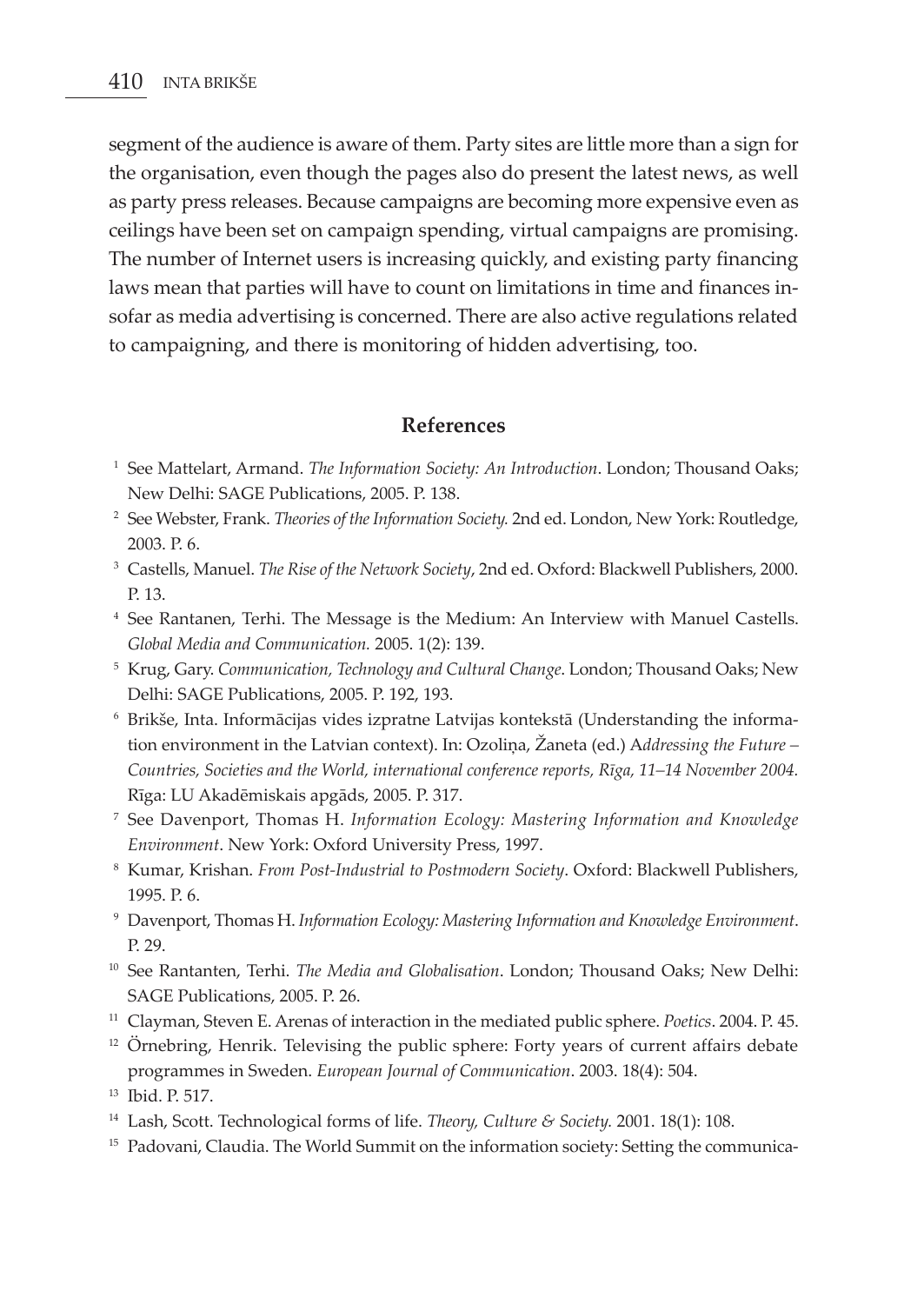tion agenda for the 21st century? An ongoing exercise. *Gazette.* 2004. 66(3–4): 189.

- <sup>16</sup> Gulás, Ágnes. Print pedia in post-communist East Central Europe. *European Journal of Communication.* 2003. 18(1): 93.
- <sup>17</sup> Siebert, Fred S., Peterson, Theodore and Schramm, Wilbur. *Four Theories of the Press*. Urbana: University of Illinois Press, 1956.
- <sup>18</sup> Hallin, Daniel C. and Mancini, Paolo. *Comparing Media Systems: Three Models of Media and Politics*. Cambridge: Cambridge University Press, 2004. P. 10.
- <sup>19</sup> Ognianova, Ekaterina, Scott, Byron. "Milton's Paradox": The market-place of pdeas in post-communist Bulgaria. *European Journal of Communication.* 1997. 12(3): 369–390.
- <sup>20</sup> Gulás, Ágnes. Print pedia in post-communist East Central Europe. P. 82.
- <sup>21</sup> Machill, Marcel, Beiler, Markus Fischer, Corinna. Europe: Topics in Europe's media. The debate about the European public sphere: A meta-analysis of media content analyses. *European Journal of Communication.* 2006. 21(1): 57.
- <sup>22</sup> Splichal, Slavko. The principle of publicity, public use of reason and social control. *Media, Culture & Society.* 2002. 24: 6.
- <sup>23</sup> Lieb, Claudia. Entertainment: An examination of functional theories of mass communication. *Poetics*. 2001. P. 235.
- <sup>24</sup> Turow, Joseph. *Media Systems in Society: Understanding Industries, Strategies and Power*. New York: Longman, 1992. P. 5.
- <sup>25</sup> See Hųst, Sigurd. The Norwegian newspaper structure. In Hųyer, S. (ed.). *The Role of the Media in a Changing Society*. Oslo: Department of Media and Communication, 1992. P. 55, 69.
- <sup>26</sup> Abramson, Bram Dov. Country music and cultural industry: Mediating structures in transnational media flow. *Media, Culture & Society*. 2002. 24: 259.
- <sup>27</sup> Zelče, Vita, Brikše, Inta. Reconfiguration of place and space: case study related to coverage of regional reforms in Latvia. In: Ozoliņa, Žaneta (ed.) *Expending Borders: Communities and Identities. Proceedings of the International Conference. Rīga, November 9–11, 2005*. Rīga: LU Akadēmiskais apgāds, 2006. 82. lpp.
- <sup>28</sup> Hallin, Daniel C., Mancini, Paolo. *Comparing Media Systems*. *Three Models of Media and Politics.* P. 47.
- <sup>29</sup> Ibid. P. 41.
- <sup>30</sup> Klavaňa, Tomáš P. New Europe's civil society, democracy, and the media thirteen years after. The story of the Czech Republic. *Press/Politics*. 2004. Summer. 9(3): 50.
- <sup>31</sup> Slaata, Tore. Media and politics: Research strategies in a crossdisciplinary Field. In: *[http://](http://biblio.vub.ac.be/werkgroep/naslagwerken_Versie03-2005.pdf) [biblio.vub.ac.be/werkgroep/naslagwerken\\_Versie03-2005.pdf](http://biblio.vub.ac.be/werkgroep/naslagwerken_Versie03-2005.pdf)*. Last reviewed on 4 August 2006.
- <sup>32</sup> McKeen, Alan. *The Public Sphere: An Introduction*. Cambridge: Cambridge University Press, 2005. P. 5.
- <sup>33</sup> Ibid. P. VII.
- <sup>34</sup> Ibid.
- <sup>35</sup> See McLuhan, Marshal. *Understanding Media: The Extension of Man.* London, New York: Routledge, 1964. P. 5–12.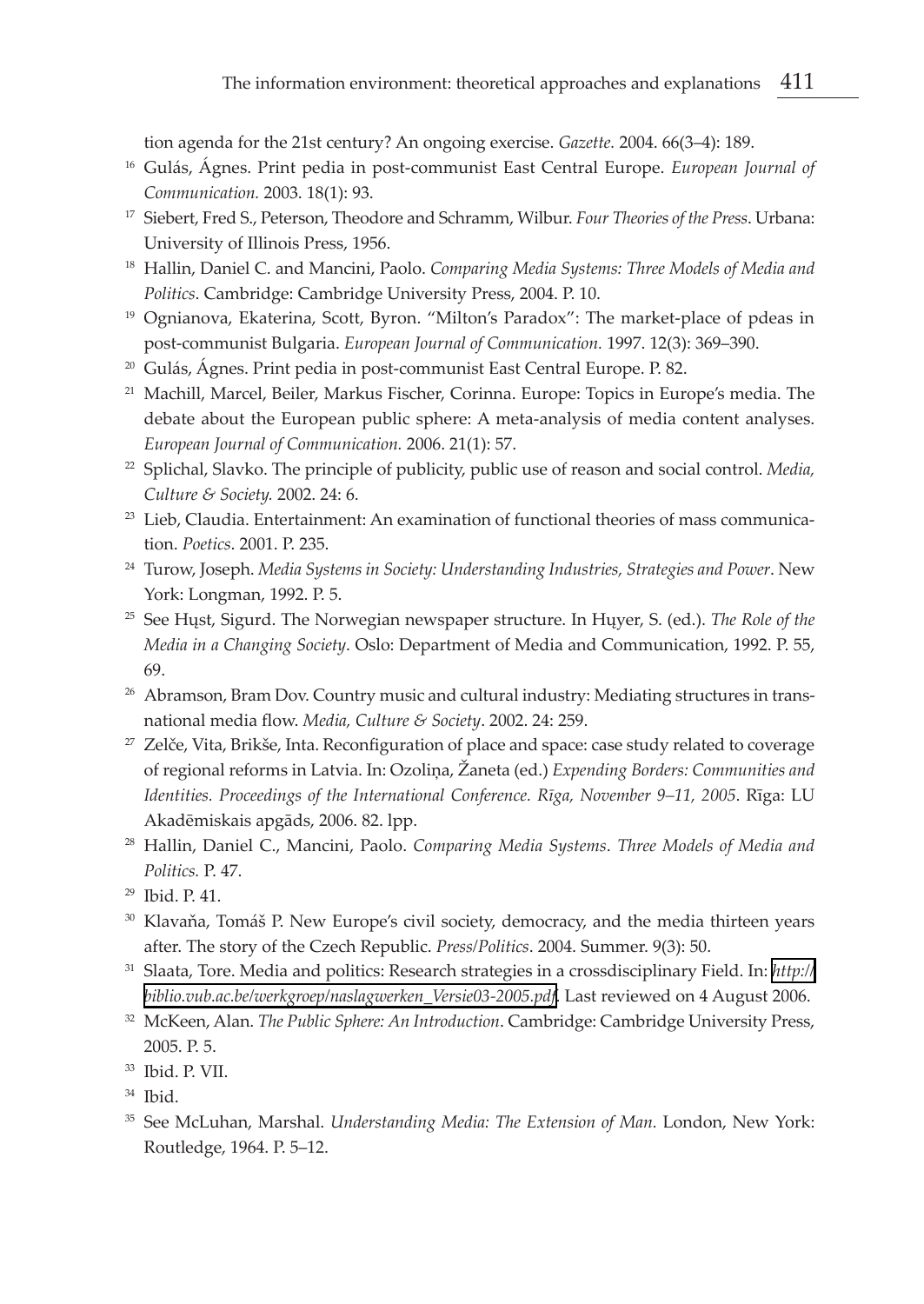- <sup>36</sup> Braman, Sandra. Harmonization of systems: The third stage of the information society. *Journal of Communication*. 1993. 43: 133–140.
- <sup>37</sup> Masuda, Yoneji. *Managing the Information society: Releasing Synergy Japanese Style*. Cambridge: Basil Blackwell, Inc., 1990. P. 11–14.
- <sup>38</sup> Castells, Manuel. *The Rise of the Network Society*. Oxford: Blackwell, 2000.
- <sup>39</sup> May, Christopher. *The Information Society: A Sceptical View*. Cambridge: Polity, 2002. P. 11.
- <sup>40</sup> Dijk, van Jan. *The Network Society: Social Aspects of New Media*. 2nd ed. London; Thousand Oaks; New Dehli: SAGE Publications, 2006. P. 25–27.
- <sup>41</sup> Masuda, Yoneji. *Managing the Information society: Releasing Synergy Japanese Style*. P. 14.
- <sup>42</sup> Kumar, Krishan. *From Post-Industrial to Postmodern Society*. P. 10–11.
- <sup>43</sup> Ibid. P. 13.
- <sup>44</sup> Masuda, Yoneji. *Managing the Information Society. Releasing Synergy Japanese Style*. P. 142.
- <sup>45</sup> May, Christopher. *The Information Society. A Sceptical View*. P. 13–14.
- <sup>46</sup> Ibid. P. 45.
- <sup>47</sup> Castells, Manuel. *The Rise of the Network Society*. P. 407.
- <sup>48</sup> Beck, Ulirich, Beck-Gernsheim, Elisabeth. *Individualisation: Institutionalised Individualism and its Social and Political Consequences*. London; Thousand Oaks; New Delhi: SAGE Publications, 2003. P. 43.
- <sup>49</sup> Castells, Manuel. *The Rise of the Network Society*. P. 407.
- <sup>50</sup> Giddens, Anthony. *Central Problems in Social Theory. Action, Structure and Contradiction in Social Analysis*. Berkley; Los Angeles: University of California Press, 1979. P. 54.
- <sup>51</sup> Ibid.
- $52$  Brikše, Inta. Informācijas vides izpratne Latvijas kontekstā. (Understanding the information environment in the Latvian context). In: Ozoliņa, Žaneta. (ed.) *Uzrunājot nākotni – valstis, sabiedrības un pasauli* (Addressing the Future – Countries, Societies and the World), international conference reports, Rīga, 11–14 November 2004. Rīga: LU Akadēmiskais apgāds, 2005. P. 317.
- <sup>53</sup> Castells, Manuel. An Introduction to the Information Age. In: Webster, F. (ed.) *The Information Society Reader.* London; New York: Routledge, 2004. P. 147.
- <sup>54</sup> Jakubowicz, Karol. Equality for the downtrodden, freedom for the free: Engaging perspectives on social communication in Central and Eastern Europe. *Media, Culture & Society.* 1994. 16: 272.
- <sup>55</sup> Miles, Steven. *Social Theory and the Real World*. London; Thousand Oaks; New Delhi: SAGE Publications, 2004. P. 169.
- <sup>56</sup> Dijk, van Jan. *The Network Society: Social Aspects of New Media.* P. 157.
- <sup>57</sup> Bell, Daniel. *The Coming Post-Industrial Society. A Venture in Social Forecasting*. New York: Basic Books. P. 473.
- <sup>58</sup> Castells, Manuel. An introduction to the information age. P. 147.
- <sup>59</sup> Ibid. P. 143.
- <sup>60</sup> Giddens, Anthony. *The Consequences of Modernity*. Stanford: Stanford University Press, 1990. P. 64.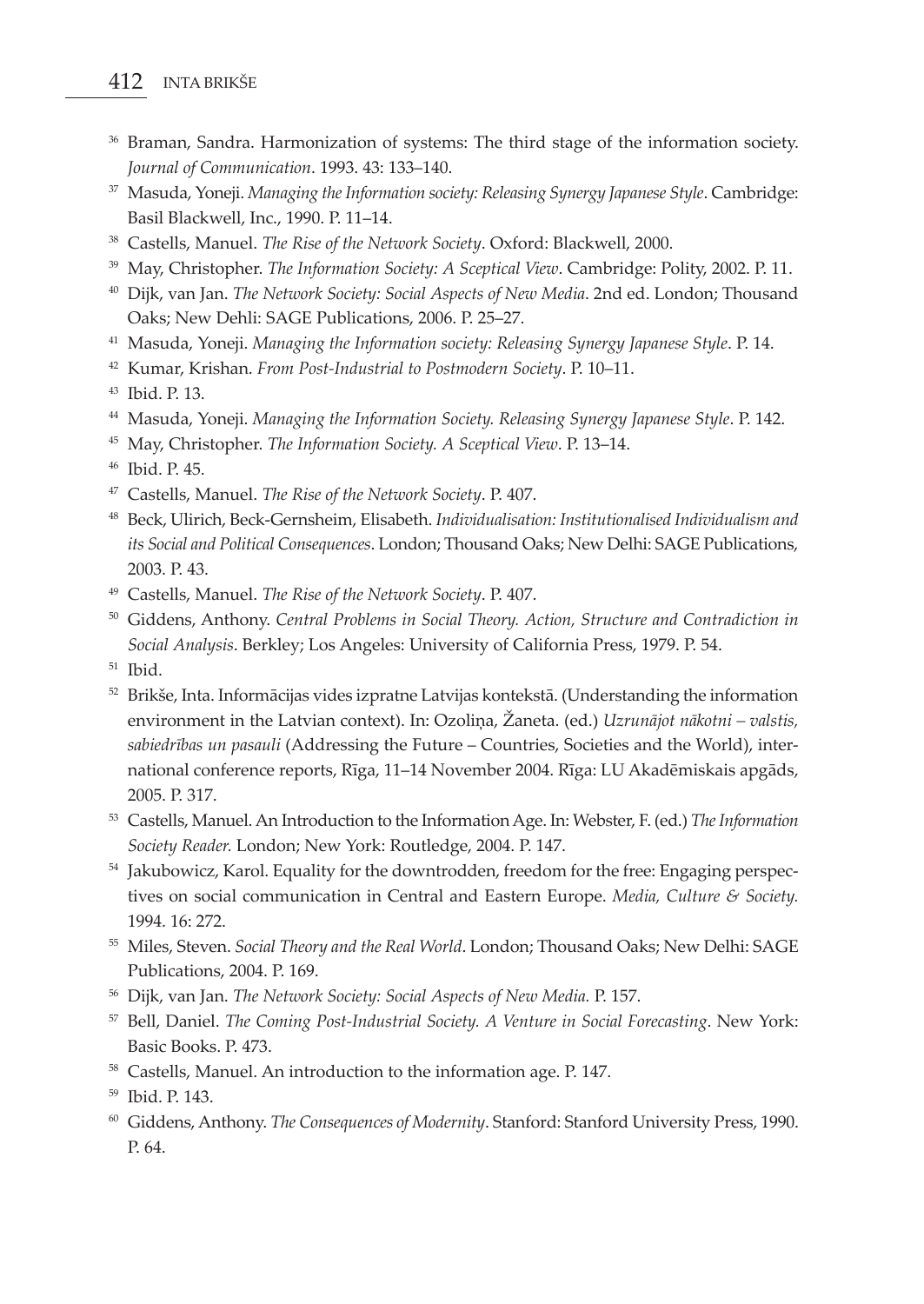- Rantanen, Terhi. The new sense of place in 19th-century news. *Media, Culture & Society*. 2003. 25: 447.
- Giddens, Anthony. *The Consequences of Modernity*. P. 18–19.
- Ibid. P. 438.
- Ibid. P. 436.
- Castells, Manuel. *The Rise of the Network Society*. P. 443.
- Stehr, Nico. The economic structure of knowledge societies. In: Webster, F. (ed.) *The Information Society Reader*. P. 227.
- Ēriksens, Tomass Hillans. *Mirkļa tirānija. Straujš un gauss laiks informācijas sabiedrībā* (Tyranny of the Moment: Rapid and Slow Time in the Information society). Rīga: Norden AB, 2004. P. 84.
- Ibid. P. 74.
- Ibid.
- Castells, Manuel. *The Rise of the Network Society*. P. 460.
- Castells, Manuel. An introduction to the information age. P. 145.
- Garnham, Nicholas. *Emancipation, the Media and Modernity: Arguments About Media and Social Theory*. Oxford: Oxford University Press, 2000. P. 32.
- Castells, Manuel. An introduction to the information age. P. 146.
- Ibid. P. 147.
- Castells, Manuel. *The Rise of the Network Society*. P. 316.
- Slack, Roger S., Williams, Robin A. The dialectics of place and space: On community in the Information Age. *New Media & Society.* 2000. 2(3): 316.
- Tichenor, P.J., Donohue, G.A. and C.N. Olien. Mass media flow and differential growth in knowledge. *Public Opinion Quarterl.*, 1970. 34: 159–170.
- Netchaeva, Irina. E–government and e-democracy: A comparison of opportunities in the North and South. *Gazette.* 2002. 64(5): 475.
- Rantanen, Terhi. The new sense of place in 19th-century news. P. 447.
- Nerone, John, Barnhurst Kevin G. News form and the media environment: A network of represented relationships. *Media, Culture and Society.* 2003. 25(1): 112.
- Ibid. P. 113.
- Castells, Manuel. *The Rise of the Network Society*. P. 440.
- Ibid. P. 441.
- Ibid. P. 495.
- 85 Dijk, van Jan. *The Deepening Divide: Inequality in the Information Society*. London, Thousand Oaks, New Delhi: SAGE Publications, 2005. P. 146.
- See Perse, E. M. *Media Effects and Society.* Mahway, N. J., London: Lawrence Erlbaum Associates Publishers, 2001. P. 35–40.
- Beck, Ulrich, Beck-Gernsheim, Elizabeth. *Institutionalised Individualism and its Social and Political Consequences.* London, Thousand Oaks, New Delhi: SAGE Publications, 2003. P. 2.
- Castells, Manuel. *The Rise of the Network Society*. P. 22.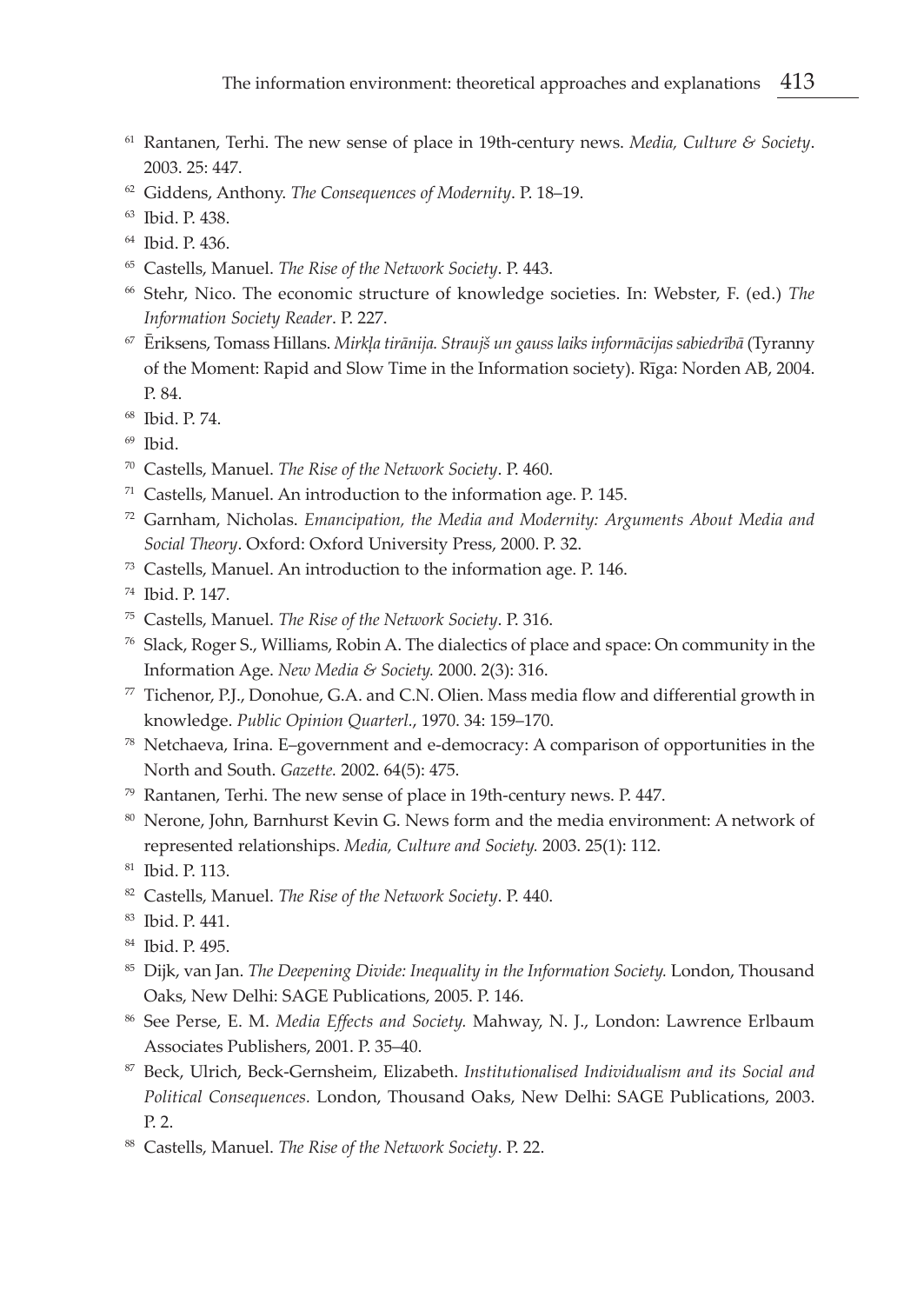- <sup>89</sup> Rantanen, Terhi. The message is the medium. An interview with Manuel Castells. P. 144.
- <sup>90</sup> Kiousis, Spiro. Interactivity: A concept explication. *New Media & Society.* 2002. 4(3): 372.

- <sup>92</sup> McQuail, Denis. *Media Accountability and Freedom of Publication*. Oxford: Oxford University Press, 2003. P. 37.
- <sup>93</sup> See: McQuail, Denis. *McQuail's Mass Communication Theory*. 5th ed. London, Thousand Oaks, New Delhi: SAGE, 2005. P. 208–215; Bardoel, Jo, d'Haenens, Leen. Media meet the citizen: Beyond market mechanisms and government regulations. *European Journal of Communication.* 2004. 19(2): 173.
- <sup>94</sup> Freedman, Des. Internet transformations: 'Old' media resilience in the 'New Media' revolution. In: Curran, James, Morley, David (ed.) *Media and Cultural Theory*. London, New York: Routledge, 2006. P. 288.
- <sup>95</sup> See Nerone, John, Barnhurst, Kevin G. New form and the media environment: A network of represented relationships. *Media, Culture & Society*, 2003. 25(1): 122.
- <sup>96</sup> Allern, Sigurd. Journalistic and commercial news values. News organizations as patrons of an institution and market actors. *Nordicom Review*. 2002. 23(1–2): 138.
- <sup>97</sup> Ibid. P. 139.
- <sup>98</sup> See Bardoel, Jo, d'Haenens, Leen. Media meet the citizen. Beyond market mechanisms and government regulations. P. 166.
- <sup>99</sup> See Zobena, A. (ed.). *Latvia: Report on Human Development 2004/2005: Capacity in Regions*. Rīga: UNDP, LU SPPI, 2005. P. 70–71.
- <sup>100</sup> *[www.latvia.lv](http://www.latvia.lv)*, last accessed 20 October 2006.
- <sup>101</sup> See *[http://www.lursfot.lv/en/ls\\_about.html](http://www.lursfot.lv/en/ls_about.html)*, last accessed 20 September 2006.
- <sup>102</sup> See Boyd–Barrett, Oliver, Rantanen, Terhi. European national news agencies. The end of an era or a new beginning? *Journalism*. 2000. 1(1): 91.

- <sup>104</sup> See *<http://www.draugiem.lv/rules/?DS=57bec16b6e62f0f2fd28b69de9034ce9>*, last accessed 29 October 2006.
- <sup>105</sup> See *<http://www.tns.lv>*, last accessed 29 October 2006.
- <sup>106</sup> See Dijk, van Jan. *The Network Society: Social Aspects of New Media*. P. 105.
- <sup>107</sup> For an evaluation of the availability and effectiveness of electronic services in Latvia, see *[http://www.eps.gov.lv/files/petijumi/Petijums\\_epakalpojumi\\_final\\_1703.doc](http://www.eps.gov.lv/files/petijumi/Petijums_epakalpojumi_final_1703.doc)*, last accessed 29 September 2006.
- <sup>108</sup> With respect to the procedure whereby government institutions place information on the Internet, see Cabinet of Ministers Instruction No. 7, 4 December 2001: "Methodological Instructions on Placing Information on the Internet". See also Transportation Ministry Recommendation No. 01-21/2, 22 May 2002.
- <sup>109</sup> Brikše, Inta. Informācijas vides izpratne Latvijas kontekstā. P. 325.

 $110$  Ibid.

<sup>111</sup> Nerone, John, Barnhurst, Kevin G. News form and the media environment: a network of represented relationships. P. 121.

<sup>91</sup> Ibid. P. 361–362.

 $103$  Ibid.